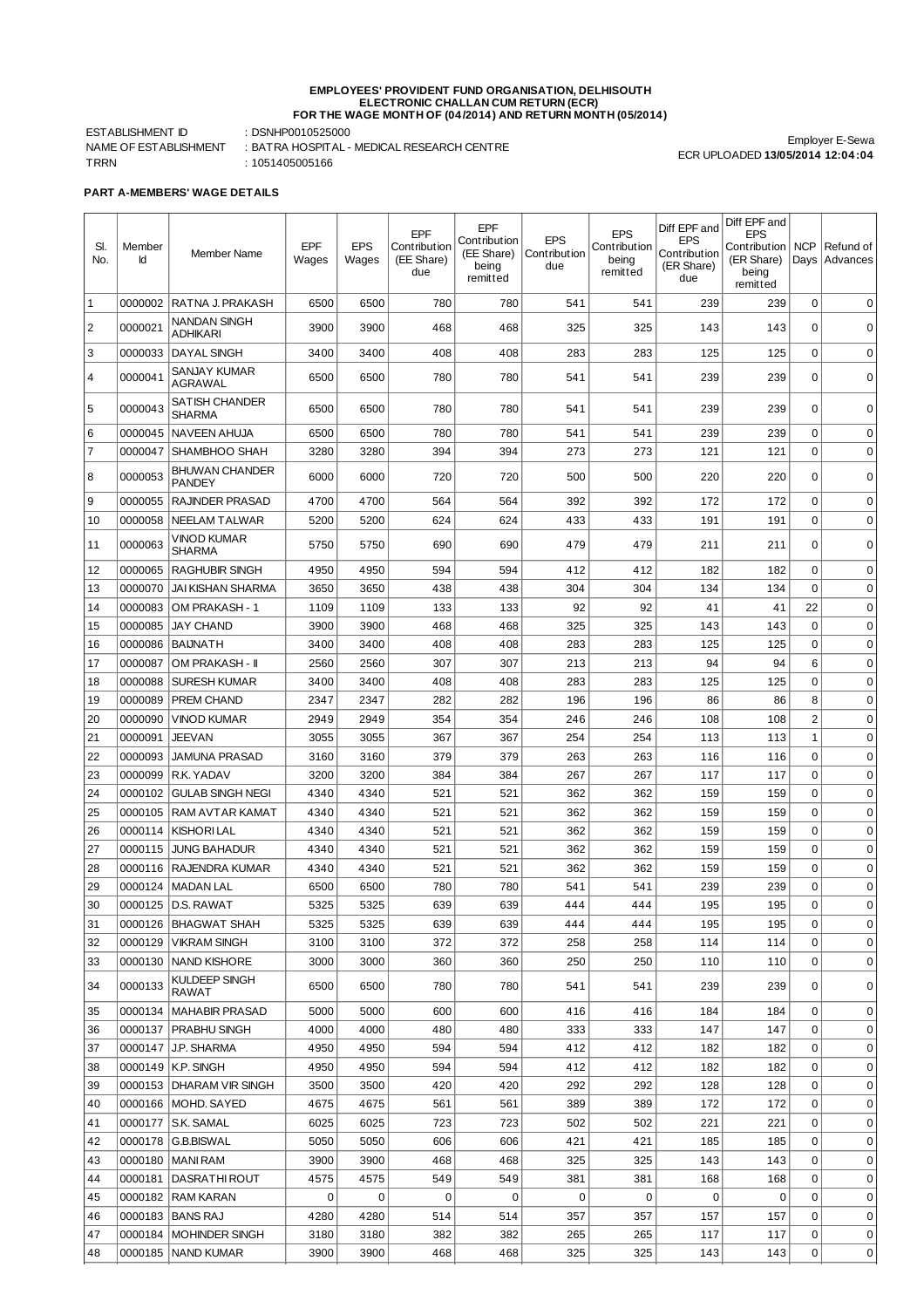| 49       |         | 0000186 PURAN CHAND                        | 2085 | 2085        | 250         | 250         | 174      | 174 | 76          | 76          | 0                                | 0           |
|----------|---------|--------------------------------------------|------|-------------|-------------|-------------|----------|-----|-------------|-------------|----------------------------------|-------------|
| 50       | 0000187 | <b>VIKRAM SINGH</b>                        | 3500 | 3500        | 420         | 420         | 292      | 292 | 128         | 128         | $\Omega$                         | $\mathbf 0$ |
| 51       | 0000188 | <b>BHUBAN SINGH</b>                        | 3500 | 3500        | 420         | 420         | 292      | 292 | 128         | 128         | 0                                | 0           |
| 52       | 0000189 | <b>BAJENDER SINGH</b>                      | 3500 | 3500        | 420         | 420         | 292      | 292 | 128         | 128         | $\overline{0}$                   | 0           |
| 53       | 0000190 | <b>NARESH CHAND</b>                        | 3500 | 3500        | 420         | 420         | 292      | 292 | 128         | 128         | $\overline{0}$                   | 0           |
| 54       | 0000193 | <b>LADDU RAM</b>                           | 3100 | 3100        | 372         | 372         | 258      | 258 | 114         | 114         | $\overline{0}$                   | 0           |
| 55       | 0000194 | <b>RAMJILAL</b>                            | 2837 | 2837        | 340         | 340         | 236      | 236 | 104         | 104         | $\overline{c}$                   | 0           |
| 56       | 0000196 | <b>RAM ASHREY</b>                          | 3040 | 3040        | 365         | 365         | 253      | 253 | 112         | 112         | $\overline{0}$                   | 0           |
| 57       | 0000198 | <b>TEJPAL SINGH</b>                        | 3320 | 3320        | 398         | 398         | 277      | 277 | 121         | 121         | 0                                | 0           |
| 58       | 0000205 | <b>LOKESH DEVI</b>                         | 3440 | 3440        | 413         | 413         | 287      | 287 | 126         | 126         | 0                                | 0           |
| 59       | 0000206 | <b>MUNISH DEVI</b>                         | 3040 | 3040        | 365         | 365         | 253      | 253 | 112         | 112         | 0                                | 0           |
| 60       | 0000208 | <b>GEETA</b>                               | 3040 | 3040        | 365         | 365         | 253      | 253 | 112         | 112         | $\mathbf 0$                      | 0           |
| 61       | 0000210 | <b>SUNDERI</b>                             | 3040 | 3040        | 365         | 365         | 253      | 253 | 112         | 112         | $\mathbf 0$                      | 0           |
| 62       | 0000213 | <b>DEEPAK</b>                              | 3040 | 3040        | 365         | 365         | 253      | 253 | 112         | 112         | $\mathbf 0$                      | 0           |
| 63       | 0000215 | <b>BIRAY</b>                               | 3040 | 3040        | 365         | 365         | 253      | 253 | 112         | 112         | $\mathbf 0$                      | 0           |
| 64       | 0000218 | <b>MOHAR KALI</b>                          | 3040 | 3040        | 365         | 365         | 253      | 253 | 112         | 112         | $\mathbf 0$                      | 0           |
| 65       | 0000219 | <b>BALJEET SINGH</b>                       | 0    | $\mathbf 0$ | $\mathbf 0$ | $\mathbf 0$ | $\Omega$ | 0   | $\mathsf 0$ | $\mathbf 0$ | 30                               | 0           |
| 66       | 0000220 | <b>HARI SINGH</b>                          | 2229 | 2229        | 267         | 267         | 186      | 186 | 81          | 81          | 8                                | 0           |
| 67       | 0000232 | S.S. NEGI                                  | 3100 | 3100        | 372         | 372         | 258      | 258 | 114         | 114         | $\overline{0}$                   | 0           |
| 68       | 0000238 | <b>M.S. MATHUR</b>                         | 3350 | 3350        | 402         | 402         | 279      | 279 | 123         | 123         | $\overline{0}$<br>$\overline{0}$ | 0           |
| 69<br>70 |         | 0000242 R.B. MAURYA                        | 3250 | 3250        | 390         | 390         | 271      | 271 | 119         | 119         | $\overline{0}$                   | 0           |
|          | 0000243 | GEEG RAJ                                   | 3100 | 3100        | 372         | 372         | 258      | 258 | 114         | 114         | $\overline{0}$                   | 0           |
| 71       |         | 0000246   BHAJAN LAL<br><b>BALAM SINGH</b> | 3300 | 3300        | 396         | 396         | 275      | 275 | 121         | 121         |                                  | 0           |
| 72       | 0000249 | RAWAT                                      | 3600 | 3600        | 432         | 432         | 300      | 300 | 132         | 132         | 0                                | 0           |
| 73       | 0000252 | <b>MORE SINGH</b>                          | 3150 | 3150        | 378         | 378         | 262      | 262 | 116         | 116         | 0                                | $\mathbf 0$ |
| 74       | 0000256 | <b>MEENA</b>                               | 2432 | 2432        | 292         | 292         | 203      | 203 | 89          | 89          | 6                                | $\mathbf 0$ |
| 75       | 0000269 | P.C. PHILLIP                               | 6025 | 6025        | 723         | 723         | 502      | 502 | 221         | 221         | 0                                | $\mathbf 0$ |
| 76       | 0000272 | SUNITA ARORA                               | 4800 | 4800        | 576         | 576         | 400      | 400 | 176         | 176         | 0                                | $\mathbf 0$ |
| 77       | 0000275 | <b>PREM SINGH</b>                          | 5075 | 5075        | 609         | 609         | 423      | 423 | 186         | 186         | 0                                | $\mathbf 0$ |
| 78       | 0000276 | <b>B.G. GOSWAMI</b>                        | 4500 | 4500        | 540         | 540         | 375      | 375 | 165         | 165         | 0                                | $\mathbf 0$ |
| 79       | 0000277 | <b>SUKHDEV SINGH</b>                       | 3800 | 3800        | 456         | 456         | 317      | 317 | 139         | 139         | 0                                | $\mathbf 0$ |
| 80       | 0000279 | KANTI BALLABH                              | 4500 | 4500        | 540         | 540         | 375      | 375 | 165         | 165         | 0                                | $\mathbf 0$ |
| 81       | 0000280 | VIJENDRA SINGH<br>BHANDARI                 | 5000 | 5000        | 600         | 600         | 416      | 416 | 184         | 184         | 0                                | 0           |
| 82       | 0000281 | <b>NARESH CHAND</b>                        | 3460 | 3460        | 415         | 415         | 288      | 288 | 127         | 127         | 0                                | 0           |
| 83       | 0000283 | <b>JEEVAN DEEP</b>                         | 4850 | 4850        | 582         | 582         | 404      | 404 | 178         | 178         | 0                                | 0           |
| 84       | 0000285 | <b>EK BAHADUR</b><br>I HAPPA               | 3460 | 3460        | 415         | 415         | 288      | 288 | 127         | 127         | $\Omega$                         | $\Omega$    |
| 85       | 0000286 | <b>KRISHNA NAND</b>                        | 2940 | 2940        | 353         | 353         | 245      | 245 | 108         | 108         | $\overline{c}$                   | 0           |
| 86       | 0000287 | <b>JAGPAL SINGH</b>                        | 3400 | 3400        | 408         | 408         | 283      | 283 | 125         | 125         | $\overline{0}$                   | 0           |
| 87       | 0000288 | <b>ILLAM SINGH</b>                         | 3310 | 3310        | 397         | 397         | 276      | 276 | 121         | 121         | 0                                | 0           |
| 88       | 0000289 | <b>SANSAR CHAND</b>                        | 3310 | 3310        | 397         | 397         | 276      | 276 | 121         | 121         | 0                                | 0           |
| 89       | 0000291 | KUNDAN SINGH<br>RAWAT                      | 3310 | 3310        | 397         | 397         | 276      | 276 | 121         | 121         | 0                                | 0           |
| 90       | 0000292 | <b>KUNDAN SINGH</b>                        | 3400 | 3400        | 408         | 408         | 283      | 283 | 125         | 125         | 0                                | 0           |
| 91       | 0000293 | <b>DIWAN SINGH</b><br><b>RAWAT</b>         | 3460 | 3460        | 415         | 415         | 288      | 288 | 127         | 127         | 0                                | $\mathbf 0$ |
| 92       | 0000296 | <b>RAJINDER KUMAR</b>                      | 3310 | 3310        | 397         | 397         | 276      | 276 | 121         | 121         | $\mathbf 0$                      | 0           |
| 93       | 0000297 | <b>RAJU</b>                                | 3310 | 3310        | 397         | 397         | 276      | 276 | 121         | 121         | $\Omega$                         | $\mathbf 0$ |
| 94       | 0000298 | <b>BINDESWARI SAH</b>                      | 3923 | 3923        | 471         | 471         | 327      | 327 | 144         | 144         | 0                                | $\mathbf 0$ |
| 95       | 0000299 | <b>BHOPAL SINGH</b>                        | 3310 | 3310        | 397         | 397         | 276      | 276 | 121         | 121         | 0                                | $\mathbf 0$ |
| 96       | 0000302 | <b>ABDUL RAZAK</b>                         | 4100 | 4100        | 492         | 492         | 342      | 342 | 150         | 150         | 0                                | $\mathbf 0$ |
| 97       | 0000303 | <b>DHAN SINGH</b>                          | 3800 | 3800        | 456         | 456         | 317      | 317 | 139         | 139         | 0                                | $\mathbf 0$ |
| 98       | 0000307 | <b>SHIV RAM</b>                            | 3200 | 3200        | 384         | 384         | 267      | 267 | 117         | 117         | 0                                | $\mathbf 0$ |
| 99       | 0000308 | PRAKASH RAM                                | 3400 | 3400        | 408         | 408         | 283      | 283 | 125         | 125         | 0                                | 0           |
| 100      | 0000309 | RAM KRISHAN<br><b>SHARMA</b>               | 3310 | 3310        | 397         | 397         | 276      | 276 | 121         | 121         | 0                                | 0           |
| 101      | 0000310 | <b>NEELBHADUR</b>                          | 3400 | 3400        | 408         | 408         | 283      | 283 | 125         | 125         | 0                                | 0           |
| 102      | 0000312 | <b>RAM BAHADUR</b>                         | 3800 | 3800        | 456         | 456         | 317      | 317 | 139         | 139         | 0                                | 0           |
| 103      |         | 0000314 RAMESH CHAND                       | 3260 | 3260        | 391         | 391         | 272      | 272 | 119         | 119         | 0                                | 0           |
| 104      | 0000315 | SHASHI PAL SHARMA                          | 3260 | 3260        | 391         | 391         | 272      | 272 | 119         | 119         | 0                                | 0           |
| 105      | 0000317 | J.B. THAPPA                                | 4100 | 4100        | 492         | 492         | 342      | 342 | 150         | 150         | 0                                | 0           |
| 106      | 0000320 | PADAM SINGH                                | 4100 | 4100        | 492         | 492         | 342      | 342 | 150         | 150         | 0                                | 0           |
| 107      | 0000321 | <b>RAM SHRESHTH</b>                        | 4100 | 4100        | 492         | 492         | 342      | 342 | 150         | 150         | 0                                | 0           |
| 108      | 0000322 | MOHD. SUBRATI                              | 4100 | 4100        | 492         | 492         | 342      | 342 | 150         | 150         | 0                                | 0           |
| 109      | 0000323 | <b>JAGAT SINGH</b>                         | 3100 | 3100        | 372         | 372         | 258      | 258 | 114         | 114         | 0                                | 0           |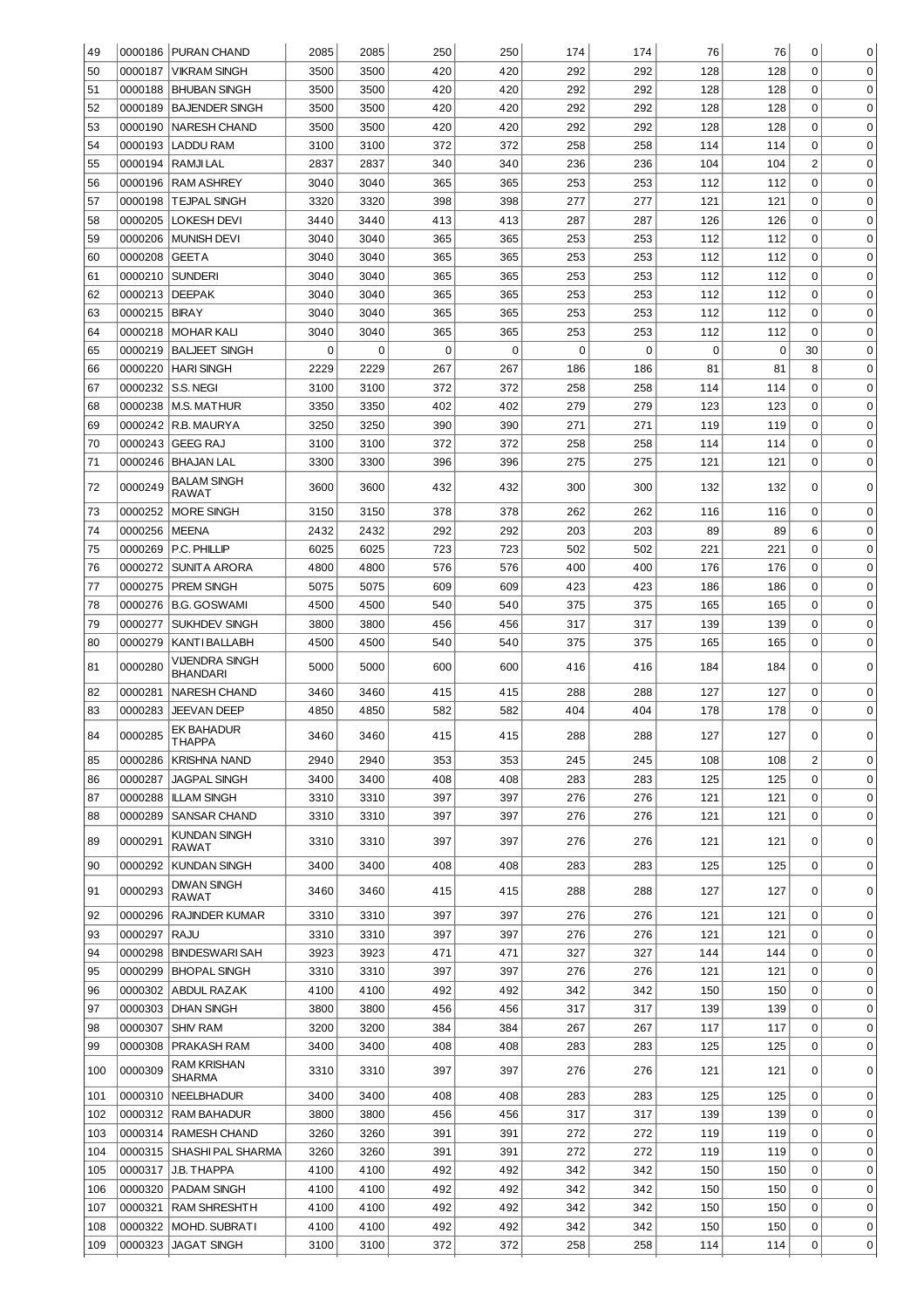| 110 |         | 0000324 KUSHAL SINGH          | 3200 | 3200 | 384  | 384  | 267 | 267 | 117 | 117 | 0                       | 0           |
|-----|---------|-------------------------------|------|------|------|------|-----|-----|-----|-----|-------------------------|-------------|
| 111 | 0000325 | <b>ANIT LAL</b>               | 3200 | 3200 | 384  | 384  | 267 | 267 | 117 | 117 | $\mathbf 0$             | $\mathbf 0$ |
| 112 | 0000338 | <b>SIBTIAN FATIMA</b>         | 5325 | 5325 | 639  | 639  | 444 | 444 | 195 | 195 | 0                       | 0           |
| 113 | 0000341 | <b>KRISHAN PRASAD</b>         | 3680 | 3680 | 442  | 442  | 307 | 307 | 135 | 135 | 0                       | 0           |
| 114 | 0000350 | <b>RAM BRIKSH RAM</b>         | 3250 | 3250 | 390  | 390  | 271 | 271 | 119 | 119 | 0                       | $\mathbf 0$ |
| 115 | 0000364 | <b>DEVI SARAN SINGH</b>       | 6350 | 6350 | 762  | 762  | 529 | 529 | 233 | 233 | 0                       | $\mathbf 0$ |
| 116 | 0000376 | <b>INEELAM KUMARI</b>         | 5000 | 5000 | 600  | 600  | 416 | 416 | 184 | 184 | 0                       | $\mathbf 0$ |
| 117 | 0000377 | <b>MANOJ KUMAR</b>            | 3500 | 3500 | 420  | 420  | 292 | 292 | 128 | 128 | 0                       | $\mathbf 0$ |
| 118 | 0000385 | YASVIR SINGH<br>TOMAR         | 4825 | 4825 | 579  | 579  | 402 | 402 | 177 | 177 | 0                       | 0           |
| 119 | 0000394 | SANJAY TAYAL                  | 6500 | 6500 | 780  | 780  | 541 | 541 | 239 | 239 | 0                       | 0           |
| 120 | 0000400 | OMANA ANIYAN                  | 6500 | 6500 | 780  | 780  | 541 | 541 | 239 | 239 | 0                       | 0           |
| 121 | 0000403 | SUNIL KR. EDWARD              | 6500 | 6500 | 780  | 780  | 541 | 541 | 239 | 239 | 1                       | 0           |
| 122 | 0000405 | GIRIJA VIJAYA<br><b>KUMAR</b> | 6500 | 6500 | 780  | 780  | 541 | 541 | 239 | 239 | 0                       | $\mathbf 0$ |
| 123 | 0000413 | <b>AMINI BABY</b>             | 6500 | 6500 | 780  | 780  | 541 | 541 | 239 | 239 | 0                       | 0           |
| 124 | 0000416 | VINOD KUMARI                  | 5400 | 5400 | 648  | 648  | 450 | 450 | 198 | 198 | $\mathbf 0$             | 0           |
| 125 | 0000419 | M.L. RAUT                     | 6500 | 6500 | 780  | 780  | 541 | 541 | 239 | 239 | $\mathbf 0$             | 0           |
| 126 | 0000433 | PRATHEEP KUMAR                | 6500 | 6500 | 780  | 780  | 541 | 541 | 239 | 239 | $\mathbf 0$             | 0           |
| 127 | 0000434 | SHANMUGHA DAS                 | 5425 | 5425 | 651  | 651  | 452 | 452 | 199 | 199 | $\mathbf 0$             | 0           |
|     | 0000441 | <b>MADHU BALA MEHTA</b>       |      |      |      |      |     |     |     |     | $\mathbf 0$             |             |
| 128 |         |                               | 6475 | 6475 | 777  | 777  | 539 | 539 | 238 | 238 |                         | 0           |
| 129 | 0000445 | <b>MONEY PONDEL</b>           | 3300 | 3300 | 396  | 396  | 275 | 275 | 121 | 121 | $\mathbf 0$             | 0           |
| 130 | 0000448 | <b>BABBAN CHAUHAN</b>         | 3600 | 3600 | 432  | 432  | 300 | 300 | 132 | 132 | 0                       | 0           |
| 131 | 0000450 | <b>SUDHA</b>                  | 3200 | 3200 | 384  | 384  | 267 | 267 | 117 | 117 | 0                       | 0           |
| 132 | 0000452 | SINGARA VELU R                | 3142 | 3142 | 377  | 377  | 262 | 262 | 115 | 115 | 1                       | 0           |
| 133 | 0000454 | <b>JAI PRAKASH</b>            | 4400 | 4400 | 528  | 528  | 367 | 367 | 161 | 161 | $\mathbf 0$             | 0           |
| 134 | 0000455 | <b>MITHILESH RANI</b>         | 3440 | 3440 | 413  | 413  | 287 | 287 | 126 | 126 | 0                       | 0           |
| 135 | 0000456 | <b>ARUN KUMAR</b>             | 3250 | 3250 | 390  | 390  | 271 | 271 | 119 | 119 | 0                       | 0           |
| 136 | 0000457 | <b>SURESH CHANDER</b>         | 4825 | 4825 | 579  | 579  | 402 | 402 | 177 | 177 | 0                       | 0           |
| 137 | 0000458 | PRITHVI SINGH                 | 3200 | 3200 | 384  | 384  | 267 | 267 | 117 | 117 | 0                       | 0           |
| 138 | 0000460 | SAROJ BALA                    | 3300 | 3300 | 396  | 396  | 275 | 275 | 121 | 121 | $\mathbf 0$             | 0           |
| 139 | 0000461 | <b>KISHAN BAHADUR</b>         | 6325 | 6325 | 759  | 759  | 527 | 527 | 232 | 232 | $\mathbf 0$             | 0           |
| 140 | 0000462 | RAMJI LAL                     | 3300 | 3300 | 396  | 396  | 275 | 275 | 121 | 121 | $\mathbf 0$             | 0           |
| 141 | 0000463 | <b>RAJESHWARI</b>             | 3250 | 3250 | 390  | 390  | 271 | 271 | 119 | 119 | $\mathbf 0$             | 0           |
| 142 | 0000464 | <b>BALBIR KAUR</b>            | 3510 | 3510 | 421  | 421  | 292 | 292 | 129 | 129 | $\mathbf 0$             | 0           |
| 143 | 0000469 | <b>KAMLA</b>                  | 3093 | 3093 | 371  | 371  | 258 | 258 | 113 | 113 | $\mathbf{1}$            | 0           |
| 144 | 0000472 | <b>OMVIR SINGH</b>            | 4900 | 4900 | 588  | 588  | 408 | 408 | 180 | 180 | $\mathbf 0$             | 0           |
| 145 | 0000474 | <b>RAVINDER KUMAR</b>         | 3250 | 3250 | 390  | 390  | 271 | 271 | 119 | 119 | $\Omega$                | 0           |
| 146 |         | 0000476 SHEELA RANI           | 3250 | 3250 | 390  | 390  | 271 | 271 | 119 | 119 | 0                       | 0           |
| 147 | 0000477 | <b>BIMLA</b>                  | 3250 | 3250 | 390  | 390  | 271 | 271 | 119 | 119 | $\overline{0}$          | $\mathbf 0$ |
| 148 | 0000495 | <b>MARY JOSEPH</b>            | 6500 | 6500 | 1300 | 1300 | 541 | 541 | 239 | 239 | $\overline{0}$          | 0           |
| 149 | 0000633 | <b>VIRENDRA KUMAR</b>         | 3450 | 3450 | 414  | 414  | 287 | 287 | 127 | 127 | $\overline{0}$          | 0           |
| 150 | 0000634 | JOSE P.P.                     | 5950 | 5950 | 714  | 714  | 496 | 496 | 218 | 218 | $\overline{0}$          | 0           |
| 151 | 0000660 | <b>JAY PRAKASH</b>            | 3040 | 3040 | 365  | 365  | 253 | 253 | 112 | 112 | $\overline{0}$          | 0           |
| 152 | 0000661 | <b>DHARMENDRA</b>             | 3040 | 3040 | 365  | 365  | 253 | 253 | 112 | 112 | $\overline{0}$          | 0           |
| 153 | 0000664 | SITA DEVI ARYA                | 3250 | 3250 | 390  | 390  | 271 | 271 | 119 | 119 | $\overline{0}$          | 0           |
| 154 | 0000666 | RAJ KUMAR KAMATH              | 6500 | 6500 | 780  | 780  | 541 | 541 | 239 | 239 | $\overline{0}$          | 0           |
|     | 0000671 | <b>RAM CHANDER</b>            |      | 3150 | 378  | 378  | 262 | 262 | 116 | 116 | $\overline{0}$          | 0           |
| 155 |         |                               | 3150 |      |      |      |     |     |     |     | $\overline{0}$          |             |
| 156 | 0000694 | HIRA LAL                      | 3100 | 3100 | 372  | 372  | 258 | 258 | 114 | 114 |                         | 0           |
| 157 | 0000720 | <b>CELINA CHANDY</b>          | 4950 | 4950 | 594  | 594  | 412 | 412 | 182 | 182 | 0                       | 0           |
| 158 | 0000722 | <b>SALI PRAKASH</b>           | 5925 | 5925 | 711  | 711  | 494 | 494 | 217 | 217 | 0                       | 0           |
| 159 | 0000764 | RAMESHWAR P.<br>SHARMA        | 4700 | 4700 | 564  | 564  | 392 | 392 | 172 | 172 | 0                       | 0           |
| 160 | 0000785 | DAYAWATI                      | 2939 | 2939 | 353  | 353  | 245 | 245 | 108 | 108 | 1                       | 0           |
| 161 | 0000786 | <b>KAMLESH DINORIA</b>        | 3040 | 3040 | 365  | 365  | 253 | 253 | 112 | 112 | 0                       | 0           |
| 162 | 0000787 | <b>SHIVJI</b>                 | 2635 | 2635 | 316  | 316  | 219 | 219 | 97  | 97  | 4                       | 0           |
| 163 | 0000790 | <b>GURBESH</b>                | 2027 | 2027 | 243  | 243  | 169 | 169 | 74  | 74  | 10                      | 0           |
| 164 | 0000797 | <b>CHANDER PAL - I</b>        | 3040 | 3040 | 365  | 365  | 253 | 253 | 112 | 112 | 0                       | 0           |
| 165 | 0000801 | <b>INDER PAL</b>              | 3040 | 3040 | 365  | 365  | 253 | 253 | 112 | 112 | 0                       | 0           |
| 166 | 0000802 | VIKRAM                        | 3040 | 3040 | 365  | 365  | 253 | 253 | 112 | 112 | 0                       | 0           |
| 167 | 0000805 | ASHOK                         | 3040 | 3040 | 365  | 365  | 253 | 253 | 112 | 112 | 0                       | 0           |
| 168 | 0000809 | DEVKINANDAN                   | 3040 | 3040 | 365  | 365  | 253 | 253 | 112 | 112 | 0                       | 0           |
| 169 | 0000815 | SAROJ                         | 3000 | 3000 | 360  | 360  | 250 | 250 | 110 | 110 | 0                       | 0           |
| 170 | 0000819 | <b>SUNEHRA</b>                | 2800 | 2800 | 336  | 336  | 233 | 233 | 103 | 103 | $\overline{\mathbf{c}}$ | 0           |
| 171 | 0000823 | <b>SUMITRA</b>                | 3040 | 3040 | 365  | 365  | 253 | 253 | 112 | 112 | 0                       | 0           |
| 172 | 0000829 | URMILA DEVI                   | 3353 | 3353 | 402  | 402  | 279 | 279 | 123 | 123 | 0                       | $\pmb{0}$   |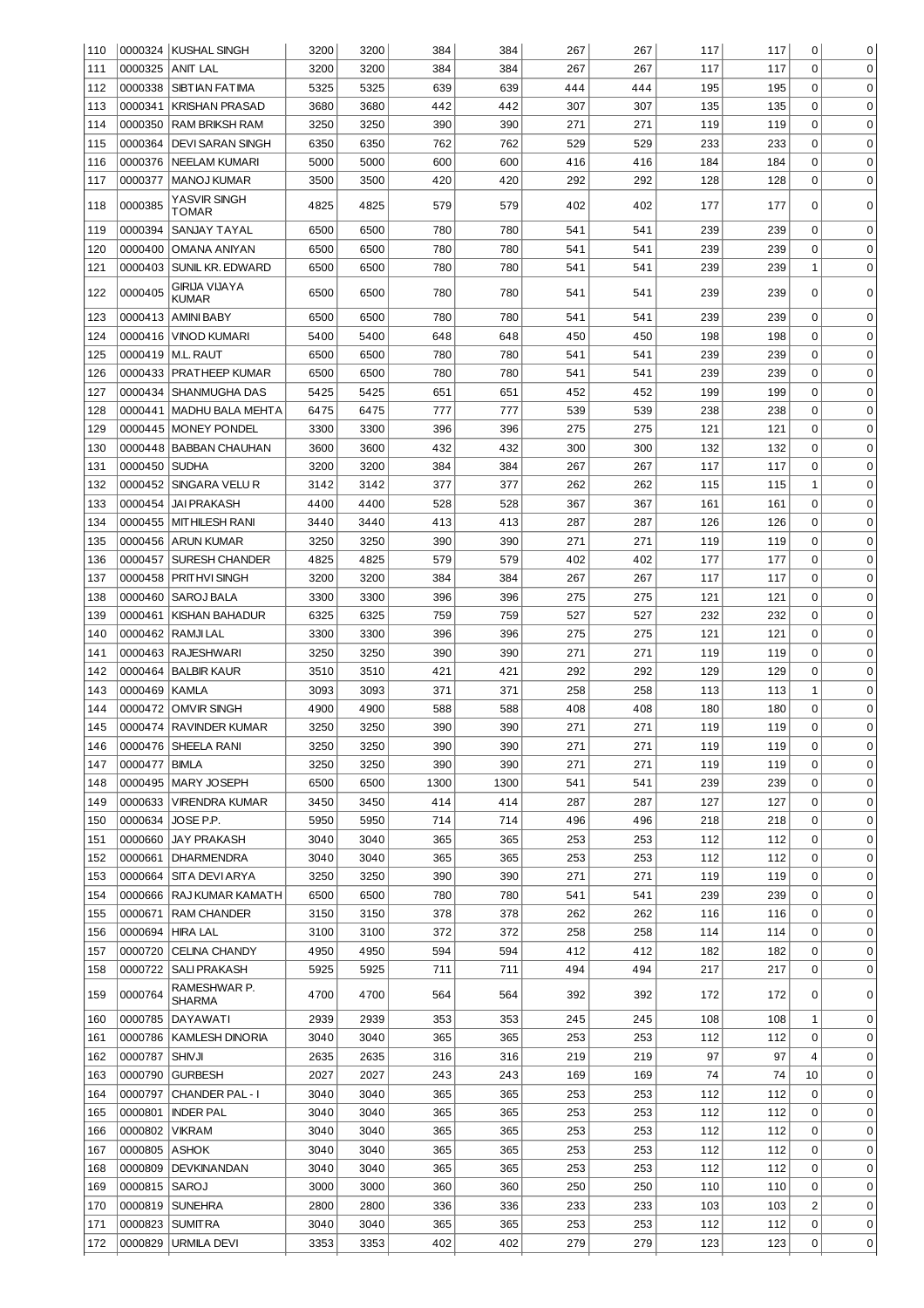| 173        |                    | 0000832 MOHD. RIYAZ KHAN           | 3740             | 3740         | 449        | 449        | 312        | 312        | 137        | 137        | 0           | 0                          |
|------------|--------------------|------------------------------------|------------------|--------------|------------|------------|------------|------------|------------|------------|-------------|----------------------------|
| 174        | 0000835            | ASHA JAMES                         | 3150             | 3150         | 378        | 378        | 262        | 262        | 116        | 116        | 0           | 0                          |
| 175        | 0000836            | <b>IRAM PRASAD</b>                 | 3150             | 3150         | 378        | 378        | 262        | 262        | 116        | 116        | 0           | $\mathbf 0$                |
| 176        | 0000838            | KANTA MASSEY                       | 3150             | 3150         | 378        | 378        | 262        | 262        | 116        | 116        | 0           | $\mathbf 0$                |
| 177        | 0000839            | I RAM DHIRAJ SINGH                 | 3200             | 3200         | 384        | 384        | 267        | 267        | 117        | 117        | 0           | $\mathbf 0$                |
| 178        |                    | 0000840 BALBIR SINGH               | 3045             | 3045         | 365        | 365        | 254        | 254        | 111        | 111        | 1           | $\mathbf 0$                |
| 179        |                    | 0000841 RAJVEER SINGH              | 3150             | 3150         | 378        | 378        | 262        | 262        | 116        | 116        | 0           | $\mathbf 0$                |
| 180        |                    | 0000842 HEMA DEVI                  | 3150             | 3150         | 378        | 378        | 262        | 262        | 116        | 116        | 0           | $\mathbf 0$                |
| 181        |                    | 0000846   PREM CHAND               | 4000             | 4000         | 480        | 480        | 333        | 333        | 147        | 147        | 0           | $\mathbf 0$                |
| 182        | 0000847            | IASHOK KUMAR                       | 4100             | 4100         | 492        | 492        | 342        | 342        | 150        | 150        | 0           | $\mathbf 0$                |
| 183        |                    | 0000850 RAJPAL SINGH               | 3900             | 3900         | 468        | 468        | 325        | 325        | 143        | 143        | 0           | $\mathbf 0$                |
| 184        |                    | 0000851   M D SAJEED               | 3575             | 3575         | 429        | 429        | 298        | 298        | 131        | 131        | 0           | $\mathbf 0$                |
| 185        | 0000852            | ANIL KUMAR                         | 3440             | 3440         | 413        | 413        | 287        | 287        | 126        | 126        | 0           | $\mathbf 0$                |
| 186        | 0000853            | NATHOLI RAM                        | 3000             | 3000         | 360        | 360        | 250        | 250        | 110        | 110        | 0           | $\mathbf 0$                |
| 187        | 0000857            | RAM BILASH                         | 3000             | 3000         | 360        | 360        | 250        | 250        | 110        | 110        | 0           | $\mathbf 0$                |
| 188        | 0000858            | <b>INDERJEET GURUNG</b>            | 3100             | 3100         | 372        | 372        | 258        | 258        | 114        | 114        | 0           | $\mathbf 0$                |
| 189        | 0000859            | <b>SOBAN SINGH</b>                 | 3100             | 3100         | 372        | 372        | 258        | 258        | 114        | 114        | 0           | $\mathbf 0$                |
| 190        | 0000860            | HARI RAM                           | 3100             | 3100         | 372        | 372        | 258        | 258        | 114        | 114        | 0           | $\mathbf 0$                |
| 191        | 0000863            | SOHAN LAL                          | 3550             | 3550         | 426        | 426        | 296        | 296        | 130        | 130<br>125 | 0<br>0      | $\mathbf 0$<br>$\mathbf 0$ |
| 192        | 0000865            | MOHD. ALAM                         | 3400             | 3400         | 408        | 408        | 283        | 283        | 125        |            | 0           | $\mathbf 0$                |
| 193<br>194 | 0000867<br>0000869 | <b>CHANDER PAL</b><br> SHYAM SINGH | 3550<br>3250     | 3550<br>3250 | 426<br>390 | 426<br>390 | 296<br>271 | 296<br>271 | 130<br>119 | 130<br>119 | 0           | $\mathbf 0$                |
| 195        | 0000870            | ANIL KANT JHA                      | 3250             | 3250         | 390        | 390        | 271        | 271        | 119        | 119        | 0           | $\mathbf 0$                |
| 196        | 0000871            | IMADAN SINGH                       | 3300             | 3300         | 396        | 396        | 275        | 275        | 121        | 121        | 0           | $\mathbf 0$                |
| 197        | 0000874            | NARESH PAL                         | 2533             | 2533         | 304        | 304        | 211        | 211        | 93         | 93         | 5           | $\mathbf 0$                |
| 198        | 0000887            | RAM PRAKASH                        | 4280             | 4280         | 514        | 514        | 357        | 357        | 157        | 157        | 0           | $\mathbf 0$                |
| 199        | 0000888            | PAWAN KAUSHIK                      | 4950             | 4950         | 594        | 594        | 412        | 412        | 182        | 182        | 0           | $\mathbf 0$                |
| 200        | 0000891            | RAJ DAYAL SINGH                    | 3825             | 3825         | 459        | 459        | 319        | 319        | 140        | 140        | 0           | $\mathbf 0$                |
| 201        | 0000892            | RAVINDRA MISHRA                    | 4525             | 4525         | 543        | 543        | 377        | 377        | 166        | 166        | 0           | $\mathbf 0$                |
| 202        | 0000895            | RAM PARVESH<br>GUPTA               | 3100             | 3100         | 372        | 372        | 258        | 258        | 114        | 114        | 0           | 0                          |
| 203        | 0000908            | SUBASH CHAND III                   | 0                | 0            | 0          | 0          | 0          | 0          | 0          | 0          | 30          | $\Omega$                   |
| 204        | 0000910            | PARMESHWARI                        | 3040             | 3040         | 365        | 365        | 253        | 253        | 112        | 112        | 0           | $\Omega$                   |
| 205        | 0000919            | CHANDRA DEVI                       | 3000             | 3000         | 360        | 360        | 250        | 250        | 110        | 110        | 0           | $\Omega$                   |
| 206        | 0000923            | <b>GYAN CHAND</b>                  | 3150             | 3150         | 378        | 378        | 262        | 262        | 116        | 116        | 0           | $\Omega$                   |
| 207        | 0000926            | NARESH KUMAR                       | 3550             | 3550         | 426        | 426        | 296        | 296        | 130        | 130        | 0           | $\Omega$                   |
| 208        | 0000928            | DHARAM RAJ                         | 3200             | 3200         | 384        | 384        | 267        | 267        | 117        | 117        | 0           | 0                          |
| 209        |                    | 0000929   LALIT KUMAR              | 3045             | 3045         | 365        | 365        | 254        | 254        | 111        | 111        | 1           | $\Omega$                   |
| 210        |                    | 0000931   BIBHA GHOSAL             | 4610             | 4610         | 553        | 553        | 384        | 384        | 169        | 169        | 0           | 0                          |
| 211        | 0000935            | <b>BANSI DHAR</b>                  | 3150             | 3150         | 378        | 378        | 262        | 262        | 116        | 116        | 0           | 0                          |
| 212        | 0000939            | KAMAL MUKHERJEE                    | 6000             | 6000         | 720        | 720        | 500        | 500        | 220        | 220        | $\mathbf 0$ | 0                          |
| 213        | 0001020            | PREM KISHORE JHA                   | 5575             | 5575         | 669        | 669        | 464        | 464        | 205        | 205        | 0           | 0                          |
| 214        | 0001068   BISHAN   |                                    | 3050             | 3050         | 366        | 366        | 254        | 254        | 112        | 112        | 0           | 0                          |
| 215        | 0001102 JAGDISH    |                                    | 3148             | 3148         | 378        | 378        | 262        | 262        | 116        | 116        | 0           | 0                          |
| 216        | 0001258            | NAGENDER SINGH                     | 3200             | 3200         | 384        | 384        | 267        | 267        | 117        | 117        | 0           | 0                          |
| 217        | 0001261            | SANTOSH SINGH<br>RAWAT             | 3150             | 3150         | 378        | 378        | 262        | 262        | 116        | 116        | 0           | 0                          |
| 218        | 0001262            | RADHA MOHAN                        | 3200             | 3200         | 384        | 384        | 267        | 267        | 117        | 117        | $\mathbf 0$ | 0                          |
| 219        | 0001263            | <b>BEENA PONDAL</b>                | 3200             | 3200         | 384        | 384        | 267        | 267        | 117        | 117        | 0           | 0                          |
| 220        | 0001272            | <b>KAMLESH</b>                     | 6025             | 6025         | 723        | 723        | 502        | 502        | 221        | 221        | 0           | 0                          |
| 221        | 0001350            | <b>RITA MEHRA</b>                  | 4825             | 4825         | 579        | 579        | 402        | 402        | 177        | 177        | 0           | 0                          |
| 222        | 0001365            | <b>SURESH</b>                      | 3097             | 3097         | 372        | 372        | 258        | 258        | 114        | 114        | 0           | 0                          |
| 223        |                    | 0001366 NETRA PAL                  | 3000             | 3000         | 360        | 360        | 250        | 250        | 110        | 110        | 0           | 0                          |
| 224        | 0001367            | ANITA ARORA                        | 4450             | 4450         | 890        | 890        | 371        | 371        | 163        | 163        | 0           | 0                          |
| 225        | 0001373            | <b>RAM PYARE</b>                   | 3150             | 3150         | 378        | 378        | 262        | 262        | 116        | 116        | 0           | 0                          |
| 226        | 0001377            | <b>DEVENDER SINGH</b>              | 3635             | 3635         | 436        | 436        | 303        | 303        | 133        | 133        | 0           | 0                          |
| 227        | 0001421            | <b>BHOPAL SINGH</b>                | 4950             | 4950         | 594        | 594        | 412        | 412        | 182        | 182        | 0           | 0                          |
| 228        | 0001422            | <b>RADHEY</b>                      | 3000             | 3000         | 360        | 360        | 250        | 250        | 110        | 110        | 0           | 0                          |
| 229        | 0001429            | <b>ASHOK II</b>                    | 3000             | 3000         | 360        | 360        | 250        | 250        | 110        | 110        | 0           | 0                          |
| 230        | 0001507            | ANIL KR. SWAIN                     | 3427             | 3427         | 411        | 411        | 285        | 285        | 126        | 126        | 0           | 0                          |
| 231        | 0001508            | PREM SAGAR                         | 3700             | 3700         | 444        | 444        | 308        | 308        | 136        | 136        | 0           | 0                          |
| 232        | 0001552            | ANNAMMA GEORGE                     | 5000             | 5000         | 600        | 600        | 416        | 416        | 184        | 184        | 0           | 0                          |
| 233        | 0001555            | RIKKI RAM K.C.                     | 3150             | 3150         | 378        | 378        | 262        | 262        | 116        | 116        | 0           | 0                          |
| 234        | 0001563            | <b>SUMAN PAREEK</b>                | 6500             | 6500         | 780        | 780        | 541        | 541        | 239        | 239        | 0           | 0                          |
| 235        | 0001618            | <b>MADHU SHARMA</b>                | 4825             | 4825         | 579        | 579        | 402        | 402        | 177        | 177        | $\pmb{0}$   | 0                          |
| מפפ        | 0001210            | MANOJ KUMAR                        | 21E <sub>D</sub> | <b>01EO</b>  | 270        | 270        | רמר        | רמר        | 11C        | 110        | nΙ          |                            |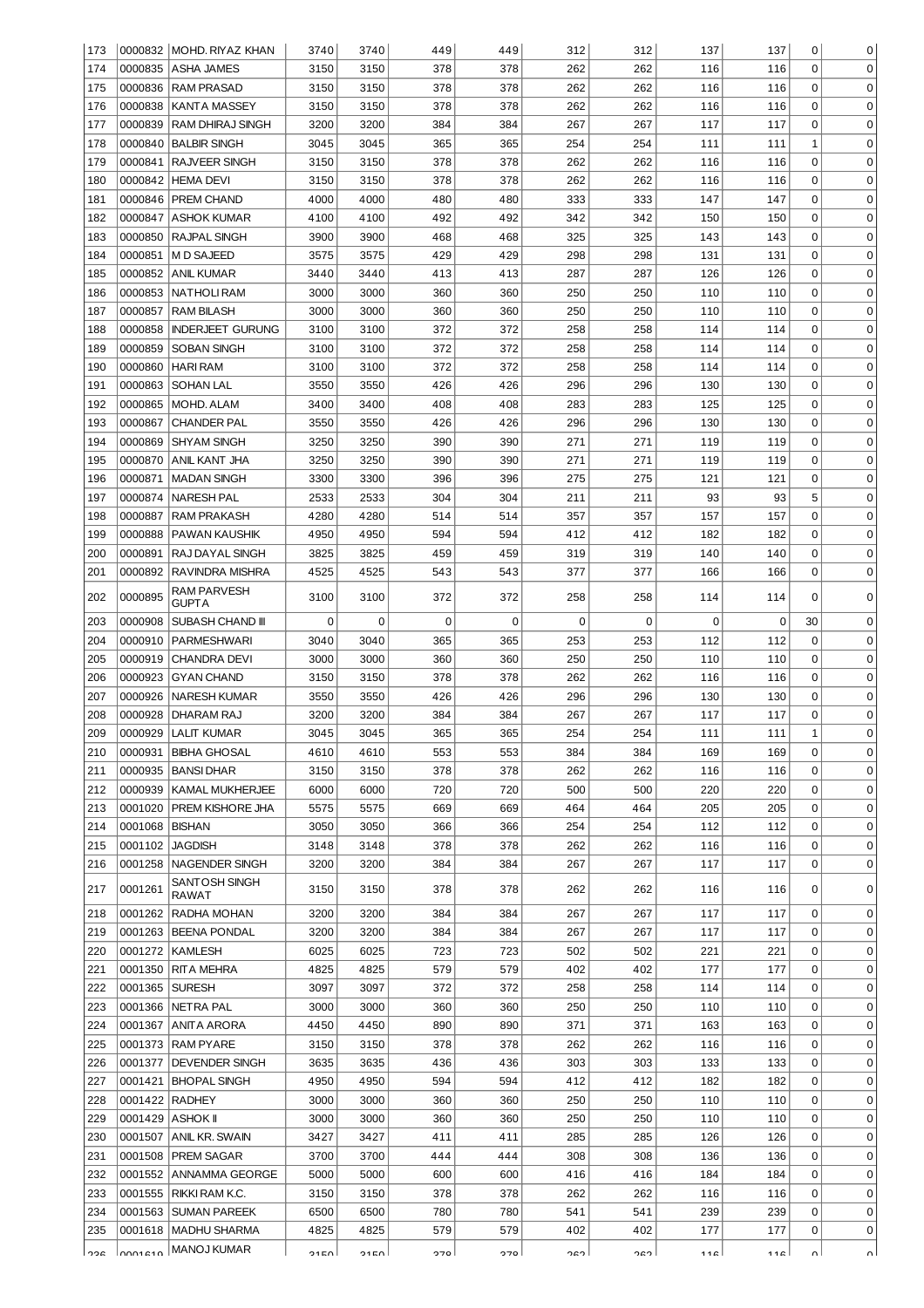| ∠30 | <b>OOOTOTA</b> | <b>TIWARI</b>                     | <b>JTJU</b> | <b>JLJU</b> | 310  | 310  | 202         | 202 | TTO | TTO | U              | U           |
|-----|----------------|-----------------------------------|-------------|-------------|------|------|-------------|-----|-----|-----|----------------|-------------|
| 237 |                | 0001642 RAJENDER KUMAR            | 2960        | 2960        | 355  | 355  | 247         | 247 | 108 | 108 | $\mathbf 0$    | 0           |
| 238 | 0001643        | SURENDER S.                       | 3150        | 3150        | 378  | 378  | 262         | 262 | 116 | 116 | 0              | $\mathbf 0$ |
| 239 | 0001654        | DAHIYA<br><b>BHOJ RAJ</b>         | 3000        | 3000        | 360  | 360  | 250         | 250 | 110 | 110 | $\mathbf 0$    | 0           |
| 240 | 0001664        | <b>DHANPAL SINGH</b>              | 3150        | 3150        | 378  | 378  | 262         | 262 | 116 | 116 | $\Omega$       | 0           |
| 241 | 0001665        | <b>SHRIPAL</b>                    | 6500        | 6500        | 780  | 780  | 541         | 541 | 239 | 239 | $\Omega$       | 0           |
| 242 | 0001667        | <b>ASHOK KUMAR</b>                | 4400        | 4400        | 528  | 528  | 367         | 367 | 161 | 161 | $\Omega$       | 0           |
| 243 | 0001705        | <b>SURESH SHAH</b>                | 210         | 210         | 25   | 25   | 17          | 17  | 8   | 8   | $\Omega$       | 0           |
| 244 | 0001742        | <b>BHUSHAN RANI</b>               | $\mathbf 0$ | 0           | 0    | 0    | $\mathbf 0$ | 0   | 0   | 0   | 30             | 0           |
| 245 | 0001745        | <b>RAJ KUMAR</b>                  | 3000        | 3000        | 360  | 360  | 250         | 250 | 110 | 110 | $\Omega$       | 0           |
| 246 | 0001746        | AJAY KUMAR                        | 3000        | 3000        | 360  | 360  | 250         | 250 | 110 | 110 | $\Omega$       | 0           |
| 247 | 0001747        | <b>NAND KISHORE</b>               | 3000        | 3000        | 360  | 360  | 250         | 250 | 110 | 110 | $\Omega$       | 0           |
| 248 | 0001748        | <b>ATTAR SINGH</b>                | 3000        | 3000        | 360  | 360  | 250         | 250 | 110 | 110 | $\Omega$       | 0           |
| 249 | 0001766        | <b>LISSY PHILLIP</b>              | 6500        | 6500        | 780  | 780  | 541         | 541 | 239 | 239 | $\Omega$       | 0           |
| 250 | 0001798        | <b>MAHESH PAL</b>                 | 3150        | 3150        | 378  | 378  | 262         | 262 | 116 | 116 | $\Omega$       | 0           |
| 251 | 0001799        | <b>PRAKASH</b>                    | 3000        | 3000        | 360  | 360  | 250         | 250 | 110 | 110 | $\Omega$       | 0           |
| 252 | 0001803        | SUNIL KR. PAL                     | 3040        | 3040        | 365  | 365  | 253         | 253 | 112 | 112 | $\Omega$       | 0           |
| 253 | 0001811        | <b>SUNDER KUMAR</b>               | 2667        | 2667        | 320  | 320  | 222         | 222 | 98  | 98  | 5              | 0           |
| 254 | 0001814        | <b>MAHENDRA</b>                   | 5100        | 5100        | 612  | 612  | 425         | 425 | 187 | 187 | $\mathbf 0$    | 0           |
| 255 | 0001821        | MAHESH CHAND                      | 4825        | 4825        | 579  | 579  | 402         | 402 | 177 | 177 | 0              | 0           |
|     |                | SINGH                             |             |             |      |      |             |     |     |     |                |             |
| 256 | 0001822        | <b>BABU LAL</b><br>RAVINDER PAL   | 3045        | 3045        | 365  | 365  | 254         | 254 | 111 | 111 | 1              | 0           |
| 257 | 0001847        | SINGH                             | 4675        | 4675        | 561  | 561  | 389         | 389 | 172 | 172 | 0              | 0           |
| 258 | 0001945        | <b>JAI PRAKASH</b>                | 5625        | 5625        | 675  | 675  | 469         | 469 | 206 | 206 | $\mathbf 0$    | 0           |
| 259 | 0001960        | ROMESH CHANDER<br><b>THAPLOO</b>  | 6500        | 6500        | 780  | 780  | 541         | 541 | 239 | 239 | 0              | $\mathbf 0$ |
| 260 | 0001994        | <b>MANSOOR AHMAD</b>              | 4226        | 4226        | 507  | 507  | 352         | 352 | 155 | 155 | $\mathbf 0$    | 0           |
| 261 | 0002008        | KUNWAR PAL                        | 3050        | 3050        | 366  | 366  | 254         | 254 | 112 | 112 | $\Omega$       | 0           |
| 262 | 0002059        | <b>JAI KISHAN</b>                 | 4200        | 4200        | 504  | 504  | 350         | 350 | 154 | 154 | $\Omega$       | 0           |
| 263 | 0002146        | <b>KESHAR SINGH</b>               | 3100        | 3100        | 372  | 372  | 258         | 258 | 114 | 114 | $\Omega$       | 0           |
| 264 | 0002147        | <b>CHANDER PAL SINGH</b>          | 3000        | 3000        | 360  | 360  | 250         | 250 | 110 | 110 | $\Omega$       | 0           |
| 265 | 0002149        | <b>ASHOK KUMAR III</b>            | 3000        | 3000        | 360  | 360  | 250         | 250 | 110 | 110 | $\Omega$       | 0           |
| 266 | 0002165        | <b>DAYA GURNANI</b>               | 6500        | 6500        | 780  | 780  | 541         | 541 | 239 | 239 | $\Omega$       | 0           |
| 267 | 0002266        | ANITA BARTHWAL                    | 4600        | 4600        | 552  | 552  | 383         | 383 | 169 | 169 | $\Omega$       | 0           |
| 268 | 0002340        | <b>SHANTI DEVI</b>                | 3000        | 3000        | 360  | 360  | 250         | 250 | 110 | 110 | $\Omega$       | 0           |
| 269 | 0002341        | <b>JAIL SINGH</b>                 | 3037        | 3037        | 364  | 364  | 253         | 253 | 111 | 111 | $\mathbf{1}$   | 0           |
| 270 |                | 0002349 RAMESH KUMAR              | 3210        | 3210        | 385  | 385  | 267         | 267 | 118 | 118 | $\Omega$       | $\Omega$    |
| 271 | 0002355        | <b>BRAHMA PAL</b>                 | 3000        | 3000        | 360  | 360  | 250         | 250 | 110 | 110 | $\mathbf 0$    | 0           |
| 272 | 0002360        | <b>SEEMA ANAND</b>                | 6500        | 6500        | 780  | 780  | 541         | 541 | 239 | 239 | $\overline{0}$ | 0           |
| 273 |                | 0002418 JAMES MATHEW              | 3925        | 3925        | 471  | 471  | 327         | 327 | 144 | 144 | $\overline{0}$ | $\mathbf 0$ |
| 274 | 0002483        | <b>NANDAN SINGH</b>               | 4600        | 4600        | 552  | 552  | 383         | 383 | 169 | 169 | $\Omega$       | $\mathbf 0$ |
| 275 | 0002490        | NARENDRA YADAV                    | 3000        | 3000        | 360  | 360  | 250         | 250 | 110 | 110 | $\Omega$       | 0           |
| 276 | 0002492        | MOHAN SINGH<br>RAUTELA            | 3260        | 3260        | 391  | 391  | 272         | 272 | 119 | 119 | 0              | $\mathbf 0$ |
| 277 | 0002503        | <b>PRAMOD KUMAR</b>               | 3000        | 3000        | 360  | 360  | 250         | 250 | 110 | 110 | $\mathbf 0$    | 0           |
| 278 | 0002512        | SURESH CHAND<br>GUPTA             | 5050        | 5050        | 606  | 606  | 421         | 421 | 185 | 185 | 0              | 0           |
| 279 | 0002536        | GIAN CHAND                        | 4700        | 4700        | 564  | 564  | 392         | 392 | 172 | 172 | 0              | 0           |
|     |                | SHARMA                            |             |             |      |      |             |     |     |     |                |             |
| 280 | 0002545        | <b>KESH RAM</b><br>PRASANNA KUMAR | 3000        | 3000        | 360  | 360  | 250         | 250 | 110 | 110 | $\mathbf 0$    | 0           |
| 281 | 0002568        | SAMAL                             | 6225        | 6225        | 747  | 747  | 519         | 519 | 228 | 228 | 0              | $\mathbf 0$ |
| 282 | 0002571        | <b>BISHAN SINGH</b>               | 5900        | 5900        | 708  | 708  | 491         | 491 | 217 | 217 | $\mathbf 0$    | 0           |
| 283 | 0002589        | S.P.<br><b>BHATTACHARJEE</b>      | 3800        | 3800        | 456  | 456  | 317         | 317 | 139 | 139 | 0              | 0           |
| 284 | 0002599        | <b>JIT ENDER KUMAR</b>            | 3484        | 3484        | 418  | 418  | 290         | 290 | 128 | 128 | $\mathbf 0$    | $\mathbf 0$ |
| 285 | 0002600        | <b>JIT ENDRA SINGH</b>            | 3000        | 3000        | 360  | 360  | 250         | 250 | 110 | 110 | $\mathbf 0$    | $\mathbf 0$ |
| 286 | 0002613        | <b>BHIM SINGH</b>                 | 3040        | 3040        | 365  | 365  | 253         | 253 | 112 | 112 | $\mathbf 0$    | $\mathbf 0$ |
| 287 | 0002614        | POONAM GUPTA                      | 6175        | 6175        | 741  | 741  | 514         | 514 | 227 | 227 | $\mathbf 0$    | $\mathbf 0$ |
| 288 | 0002629        | <b>DINESH SINGH</b>               | 4825        | 4825        | 579  | 579  | 402         | 402 | 177 | 177 | $\mathbf 0$    | $\mathbf 0$ |
| 289 | 0002644        | SHOBHA DEVI                       | 3000        | 3000        | 360  | 360  | 250         | 250 | 110 | 110 | $\mathbf 0$    | $\mathbf 0$ |
| 290 | 0002654        | <b>G.B.S CHAUHAN</b>              | 3000        | 3000        | 360  | 360  | 250         | 250 | 110 | 110 | $\mathbf 0$    | $\mathbf 0$ |
| 291 | 0002655        | <b>KRISHAN KUMAR PAL</b>          | 3000        | 3000        | 360  | 360  | 250         | 250 | 110 | 110 | $\mathbf 0$    | $\mathbf 0$ |
| 292 | 0002656        | SUNITA DHASMANA                   | 6500        | 6500        | 780  | 780  | 541         | 541 | 239 | 239 | $\mathbf 0$    | $\mathbf 0$ |
| 293 | 0002660        | JAI SINGH MANASHA                 | 2900        | 2900        | 348  | 348  | 242         | 242 | 106 | 106 | 1              | $\mathbf 0$ |
| 294 | 0002663        | PAT RICK STEPHEN                  | 6500        | 6500        | 5980 | 5980 | 541         | 541 | 239 | 239 | $\pmb{0}$      | $\pmb{0}$   |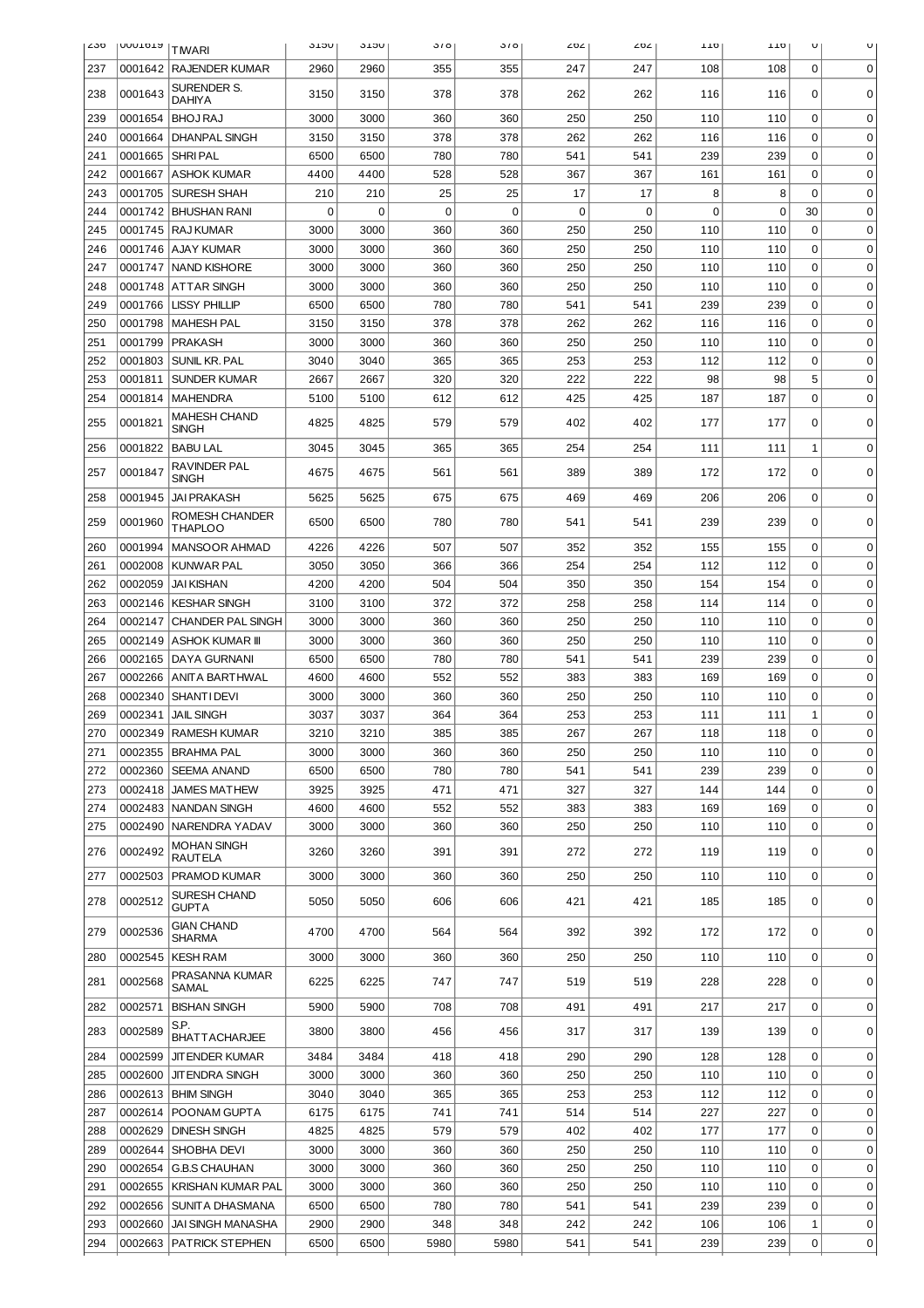| 295 |         | 0002693   PRADEEP KUMAR             | 5575 | 5575 | 669  | 669  | 464 | 464         | 205 | 205 | 0              | 0           |
|-----|---------|-------------------------------------|------|------|------|------|-----|-------------|-----|-----|----------------|-------------|
| 296 | 0002706 | <b>MOHAN SINGH BISHT</b>            | 3700 | 3700 | 444  | 444  | 308 | 308         | 136 | 136 | $\mathbf 0$    | $\mathbf 0$ |
| 297 | 0002715 | <b>RANJANA PAUL</b>                 | 6500 | 6500 | 780  | 780  | 541 | 541         | 239 | 239 | 0              | 0           |
| 298 | 0002718 | LALIT KR. SHARMA                    | 6500 | 6500 | 780  | 780  | 541 | 541         | 239 | 239 | 0              | $\mathbf 0$ |
| 299 | 0002719 | <b>ACHAMMA ROY</b>                  | 1653 | 1653 | 198  | 198  | 138 | 138         | 60  | 60  | 0              | $\mathbf 0$ |
| 300 | 0002725 | JESSY GEORGE                        | 6250 | 6250 | 750  | 750  | 521 | 521         | 229 | 229 | 0              | $\mathbf 0$ |
| 301 | 0002732 | SANJAY KUMAR                        | 3000 | 3000 | 360  | 360  | 250 | 250         | 110 | 110 | 0              | $\mathbf 0$ |
| 302 |         | 0002743 MOLLY WILSON                | 5125 | 5125 | 615  | 615  | 427 | 427         | 188 | 188 | 0              | $\mathbf 0$ |
| 303 | 0002775 | <b>SEWA RAM RUHELA</b>              | 4675 | 4675 | 561  | 561  | 389 | 389         | 172 | 172 | 0              | $\mathbf 0$ |
| 304 | 0002815 | <b>DEVESH CHAMOLA</b>               | 3500 | 3500 | 420  | 420  | 292 | 292         | 128 | 128 | 0              | $\mathbf 0$ |
| 305 | 0002839 | <b>SALY CHERIAN</b>                 | 6500 | 6500 | 780  | 780  | 541 | 541         | 239 | 239 | 0              | $\mathbf 0$ |
| 306 |         | 0002841   M.A. PARVEZ               | 6500 | 6500 | 780  | 780  | 541 | 541         | 239 | 239 | 0              | $\mathbf 0$ |
| 307 | 0002843 | <b>SAMEER KUMAR</b>                 | 3290 | 3290 | 395  | 395  | 274 | 274         | 121 | 121 | 0              | $\mathbf 0$ |
| 308 | 0002844 | <b>LAXMAN SINGH NEGI</b>            | 3500 | 3500 | 420  | 420  | 292 | 292         | 128 | 128 | 0              | $\mathbf 0$ |
| 309 | 0002845 | <b>HEERA SINGH</b>                  | 3620 | 3620 | 434  | 434  | 302 | 302         | 132 | 132 | 0              | $\mathbf 0$ |
| 310 | 0002852 | DEEPAK KR. SHARMA                   | 4575 | 4575 | 549  | 549  | 381 | 381         | 168 | 168 | 0              | $\mathbf 0$ |
|     |         | <b>BHUWAN SINGH</b>                 |      |      |      |      |     |             |     |     |                |             |
| 311 | 0002930 | RAUTELA                             | 3150 | 3150 | 378  | 378  | 262 | 262         | 116 | 116 | 0              | 0           |
| 312 | 0002963 | G.S. BHANDARI                       | 6500 | 6500 | 780  | 780  | 541 | 541         | 239 | 239 | 0              | $\mathbf 0$ |
| 313 | 0002976 | KAMLA RANI                          | 3150 | 3150 | 378  | 378  | 262 | 262         | 116 | 116 | 0              | 0           |
| 314 | 0003000 | <b>BHOGENDRA JHA</b>                | 5275 | 5275 | 633  | 633  | 439 | 439         | 194 | 194 | 0              | 0           |
| 315 | 0003012 | SHASHI AGRAWAL                      | 5075 | 5075 | 609  | 609  | 423 | 423         | 186 | 186 | 0              | $\mathbf 0$ |
| 316 | 0003013 | ASHOK KUMAR                         | 4900 | 4900 | 588  | 588  | 408 | 408         | 180 | 180 | 0              | $\mathbf 0$ |
| 317 | 0003044 | LOVELY V.                           | 5352 | 5352 | 642  | 642  | 446 | 446         | 196 | 196 | 4              | $\mathbf 0$ |
| 318 | 0003045 | <b>CHARANJEET SINGH</b>             | 4220 | 4220 | 506  | 506  | 352 | 352         | 154 | 154 | $\Omega$       | $\mathbf 0$ |
| 319 | 0003048 | SARAMMA JOHN                        | 6500 | 6500 | 780  | 780  | 541 | 541         | 239 | 239 | $\Omega$       | $\mathbf 0$ |
| 320 | 0003063 | SANJEEV KUMAR                       | 4300 | 4300 | 516  | 516  | 358 | 358         | 158 | 158 | 0              | $\mathbf 0$ |
| 321 | 0003080 | <b>ARCHANA GROVER</b>               | 6500 | 6500 | 780  | 780  | 541 | 541         | 239 | 239 | $\mathbf 0$    | $\mathbf 0$ |
| 322 | 0003089 | <b>OM PRAKASH</b><br><b>MISHRA</b>  | 6500 | 6500 | 780  | 780  | 541 | 541         | 239 | 239 | 0              | $\mathbf 0$ |
| 323 | 0003120 | <b>SUBHASH</b>                      | 4800 | 4800 | 576  | 576  | 400 | 400         | 176 | 176 | $\mathbf 0$    | 0           |
| 324 | 0003123 | <b>HIMANSU SINGH</b><br>NAMA        | 5125 | 5125 | 615  | 615  | 427 | 427         | 188 | 188 | 0              | $\mathbf 0$ |
| 325 | 0003126 | <b>BANKA GUPTA</b>                  | 3200 | 3200 | 384  | 384  | 267 | 267         | 117 | 117 | 0              | 0           |
| 326 | 0003128 | <b>NARENDER SINGH</b><br>BISHT      | 3200 | 3200 | 384  | 384  | 267 | 267         | 117 | 117 | 0              | 0           |
| 327 | 0003130 | NANDAN SINGH                        | 3150 | 3150 | 378  | 378  | 262 | 262         | 116 | 116 | 0              | $\mathbf 0$ |
| 328 | 0003131 | DHYAN SINGH<br>RAWAT                | 2600 | 2600 | 312  | 312  | 217 | 217         | 95  | 95  | 4              | 0           |
| 329 |         | 0003135   LAXMAN SINGH              | 3093 | 3093 | 371  | 371  | 258 | 258         | 113 | 113 | 1              | 0           |
| 330 | 0003137 | <b>DEEPALI SARKAR</b>               | 5950 | 5950 | 714  | 714  | 496 | 496         | 218 | 218 | $\overline{0}$ | 0           |
| 331 | 0003159 | <b>BIJI JOSHI</b>                   | 6500 | 6500 | 780  | 780  | 541 | 541         | 239 | 239 | $\overline{0}$ | 0           |
| 332 | 0003183 | <b>VIJAY SHARMA</b>                 | 4350 | 4350 | 522  | 522  | 362 | 362         | 160 | 160 | $\overline{0}$ | 0           |
| 333 | 0003192 | JOGYMON JOSEPH                      | 6500 | 6500 | 780  | 780  | 541 | 541         | 239 | 239 | $\overline{0}$ | 0           |
| 334 | 0003200 | VINITA THAKUR                       | 6500 | 6500 | 780  | 780  | 541 | 541         | 239 | 239 | $\overline{0}$ | 0           |
| 335 | 0003236 | <b>KUNDAN SINGH</b>                 | 3100 | 3100 | 372  | 372  | 258 | 258         | 114 | 114 | $\overline{0}$ | 0           |
| 336 | 0003331 | <b>BHARTIYADAV</b>                  | 6500 | 6500 | 780  | 780  | 541 | 541         | 239 | 239 | $\Omega$       | 0           |
| 337 | 0003343 | UMA SHANKAR<br>SHARMA               | 4890 | 4890 | 587  | 587  | 407 | 407         | 180 | 180 | 0              | 0           |
| 338 | 0003355 | RAJNI MUKHIJA                       | 6500 | 6500 | 780  | 780  | 541 | 541         | 239 | 239 | 0              | 0           |
| 339 | 0003363 | MAMTA                               | 5075 | 5075 | 609  | 609  | 423 | 423         | 186 | 186 | 0              | 0           |
| 340 | 0003383 | <b>BHAWNA</b>                       | 5655 | 5655 | 679  | 679  | 471 | 471         | 208 | 208 | 1              | 0           |
| 341 | 0003392 | <b>HARLEEN KAUR</b>                 | 5850 | 5850 | 702  | 702  | 487 | 487         | 215 | 215 | 0              | 0           |
| 342 | 0003405 | <b>SHINE THOMAS</b>                 | 6500 | 6500 | 780  | 780  | 541 | 541         | 239 | 239 | 0              | 0           |
|     |         |                                     |      |      |      |      |     |             |     |     |                |             |
| 343 |         | 0003408 ARVIND KR.SHARMA            | 3700 | 3700 | 444  | 444  | 308 | 308         | 136 | 136 | 0              | 0           |
| 344 |         | 0003411   YOGESH KUMAR              | 4150 | 4150 | 498  | 498  | 346 | 346         | 152 | 152 | 0              | 0           |
| 345 | 0003438 | <b>SHASHI KANT</b><br><b>BISWAL</b> | 0    | 0    | 0    | 0    | 0   | 0           | 0   | 0   | 30             | 0           |
| 346 | 0003445 | KAVITA PANT                         | 4825 | 4825 | 579  | 579  | 402 | 402         | 177 | 177 | 0              | 0           |
| 347 | 0003450 | REMA M.D.                           | 5558 | 5558 | 667  | 667  | 463 | 463         | 204 | 204 | 3              | 0           |
| 348 | 0003456 | S.RAVISHANKAR                       | 6500 | 6500 | 2015 | 2015 | 0   | $\mathbf 0$ | 780 | 780 | 0              | 0           |
| 349 | 0003465 | ANJALI PRUTHI                       | 6500 | 6500 | 780  | 780  | 541 | 541         | 239 | 239 | 0              | 0           |
| 350 | 0003489 | LAKSHMI GAUTAM                      | 4825 | 4825 | 579  | 579  | 402 | 402         | 177 | 177 | $\mathbf 0$    | 0           |
| 351 | 0003517 | KHUSHYAL SINGH<br>BAGHEL            | 5825 | 5825 | 699  | 699  | 485 | 485         | 214 | 214 | 0              | 0           |
| 352 | 0003564 | RUBY BHATT                          | 6500 | 6500 | 780  | 780  | 541 | 541         | 239 | 239 | $\mathbf 0$    | 0           |
| 353 | 0003601 | ARVIND SINGH                        | 4700 | 4700 | 564  | 564  | 392 | 392         | 172 | 172 | 0              | 0           |
| 354 | 0003602 | <b>SAJITA</b>                       | 4725 | 4725 | 567  | 567  | 394 | 394         | 173 | 173 | 0              | 0           |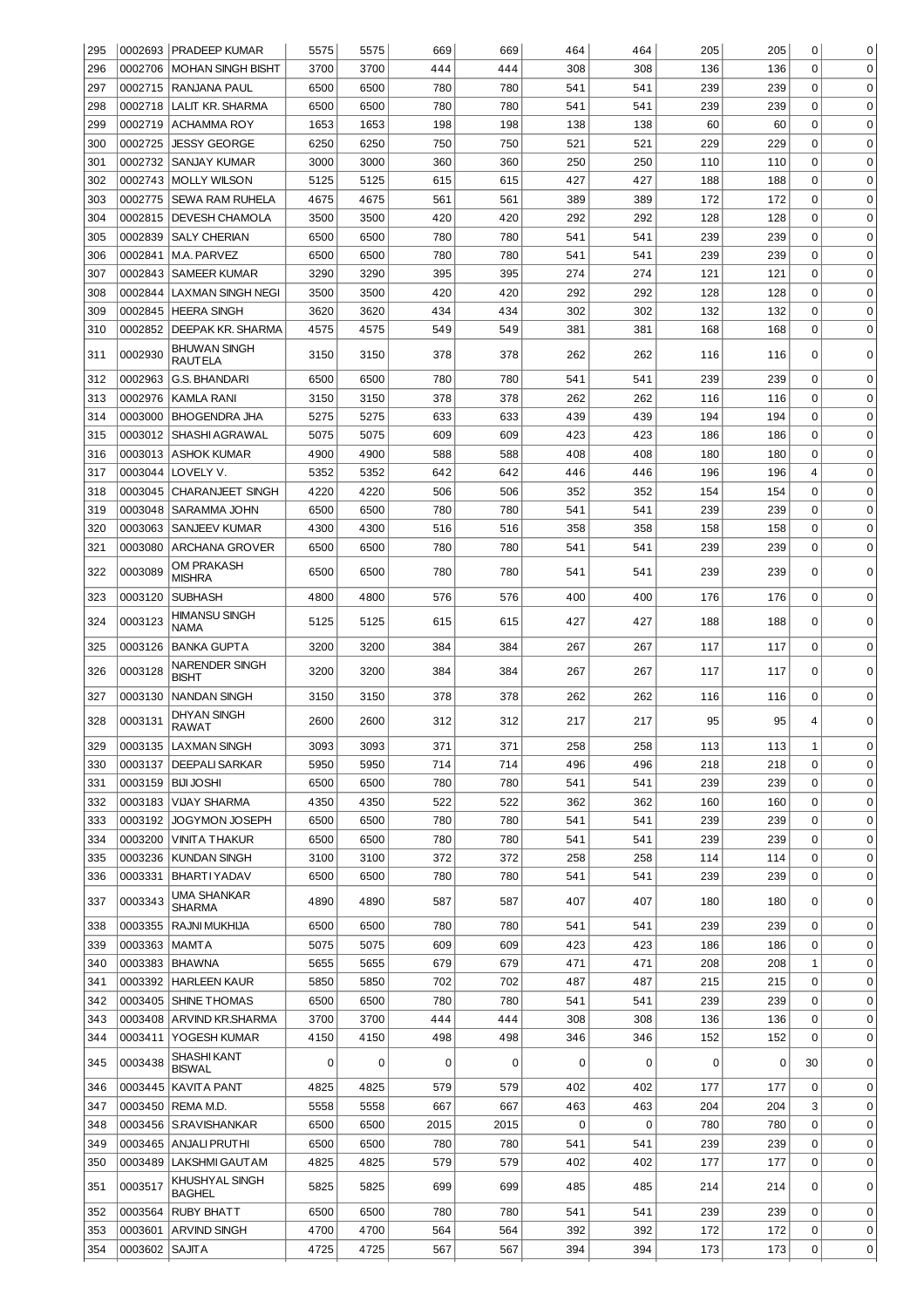| 355 |                   | 0003637   NEELAM KHANNA                  | 6500 | 6500        | 1430        | 1430        | 541         | 541 | 239         | 239         | 0              | 0           |
|-----|-------------------|------------------------------------------|------|-------------|-------------|-------------|-------------|-----|-------------|-------------|----------------|-------------|
| 356 | 0003646           | ANNAMMA PHILIP                           | 4200 | 4200        | 504         | 504         | 350         | 350 | 154         | 154         | $\mathbf 0$    | $\mathbf 0$ |
| 357 |                   | 0003658 KUNJUMOL SAM                     | 5725 | 5725        | 687         | 687         | 477         | 477 | 210         | 210         | 0              | $\mathbf 0$ |
| 358 | 0003660           | NIRMALA SALICHAN                         | 6175 | 6175        | 741         | 741         | 514         | 514 | 227         | 227         | 0              | $\mathbf 0$ |
| 359 | 0003662           | SRIKANT SINGH                            | 4825 | 4825        | 579         | 579         | 402         | 402 | 177         | 177         | 0              | $\mathbf 0$ |
| 360 | 0003687           | S.S.RAWAT                                | 3733 | 3733        | 448         | 448         | 311         | 311 | 137         | 137         | 0              | $\mathbf 0$ |
| 361 | 0003691           | NISHA SINGH                              | 6500 | 6500        | 780         | 780         | 541         | 541 | 239         | 239         | 0              | $\mathbf 0$ |
| 362 | 0003692           | <b>SHASHI KIRAN</b>                      | 5850 | 5850        | 702         | 702         | 487         | 487 | 215         | 215         | 0              | $\mathbf 0$ |
| 363 | 0003699           | RAKESH KUMAR                             | 6500 | 6500        | 780         | 780         | 541         | 541 | 239         | 239         | 0              | $\mathbf 0$ |
| 364 | 0003726           | KIRAN KUMARI                             | 5325 | 5325        | 639         | 639         | 444         | 444 | 195         | 195         | 0              | $\mathbf 0$ |
| 365 |                   | 0003748 SHIV SAGAR                       | 3733 | 3733        | 448         | 448         | 311         | 311 | 137         | 137         | 0              | $\mathbf 0$ |
| 366 | 0003758           | PRAYAG DUTT                              | 3733 | 3733        | 448         | 448         | 311         | 311 | 137         | 137         | 0              | $\mathbf 0$ |
| 367 | 0003774           | <b>DAMODAR</b>                           | 3733 | 3733        | 448         | 448         | 311         | 311 | 137         | 137         | 0              | $\mathbf 0$ |
| 368 | 0003801           | SUDHIR KUMAR<br><b>NIGAM</b>             | 5978 | 5978        | 717         | 717         | 498         | 498 | 219         | 219         | $\mathbf 0$    | 0           |
| 369 | 0003812           | RAM AVTAR<br>SHARMA                      | 6500 | 6500        | 780         | 780         | 541         | 541 | 239         | 239         | 0              | 0           |
| 370 | 0003835           | <b>MATWAR SINGH</b>                      | 3733 | 3733        | 448         | 448         | 311         | 311 | 137         | 137         | $\mathbf 0$    | 0           |
| 371 | 0003844           | <b>ANIL KUMAR</b>                        | 3733 | 3733        | 448         | 448         | 311         | 311 | 137         | 137         | $\Omega$       | 0           |
| 372 | 0003865           | USHA RANI BANSAL                         | 4000 | 4000        | 480         | 480         | 333         | 333 | 147         | 147         | $\mathbf 0$    | 0           |
| 373 | 0003868           | LATA BORA                                | 4500 | 4500        | 540         | 540         | 375         | 375 | 165         | 165         | $\mathbf 0$    | 0           |
| 374 | 0003875           | GYANRANJAN<br>MALLICK                    | 3200 | 3200        | 384         | 384         | 267         | 267 | 117         | 117         | $\Omega$       | 0           |
| 375 | 0003884           | <b>HEMLATA</b>                           | 3700 | 3700        | 444         | 444         | 308         | 308 | 136         | 136         | $\mathbf 0$    | $\mathbf 0$ |
| 376 | 0003920           | SHAJAN GEORGE                            | 6500 | 6500        | 780         | 780         | 541         | 541 | 239         | 239         | $\mathbf 0$    | $\mathbf 0$ |
| 377 | 0003931           | KHEM SINGH RAWAT                         | 4937 | 4937        | 592         | 592         | 411         | 411 | 181         | 181         | 0              | $\mathbf 0$ |
| 378 | 0003935           | <b>SUNIL KUMAR</b>                       | 3320 | 3320        | 398         | 398         | 277         | 277 | 121         | 121         | $\mathbf 0$    | $\mathbf 0$ |
| 379 | 0003937           | <b>HARISH CHANDER</b><br><b>BAHUGUNA</b> | 3000 | 3000        | 360         | 360         | 250         | 250 | 110         | 110         | 0              | 0           |
| 380 | 0003941           | <b>BIRAM WATI</b>                        | 3320 | 3320        | 398         | 398         | 277         | 277 | 121         | 121         | 0              | $\mathbf 0$ |
| 381 | 0003980           | RAJNI                                    | 5525 | 5525        | 663         | 663         | 460         | 460 | 203         | 203         | 0              | 0           |
| 382 | 0004009           | <b>DEVIDUTT</b>                          | 3200 | 3200        | 384         | 384         | 267         | 267 | 117         | 117         | 0              | $\mathbf 0$ |
| 383 | 0004017           | <b>KISHAN SINGH</b>                      | 4700 | 4700        | 564         | 564         | 392         | 392 | 172         | 172         | 0              | $\mathbf 0$ |
| 384 | 0004025           | RAJU                                     | 3000 | 3000        | 360         | 360         | 250         | 250 | 110         | 110         | 0              | 0           |
| 385 | 0004026           | <b>MUKESH KUMAR</b>                      | 3000 | 3000        | 360         | 360         | 250         | 250 | 110         | 110         | 0              | 0           |
| 386 | 0004028           | <b>MITHLESH</b>                          | 3723 | 3723        | 447         | 447         | 310         | 310 | 137         | 137         | $\mathbf 0$    | $\mathbf 0$ |
| 387 | 0004044           | <b>BRIJ PAL SINGH</b>                    | 3700 | 3700        | 444         | 444         | 308         | 308 | 136         | 136         | 0              | 0           |
| 388 | 0004054           | <b>SAHNI DEVI</b>                        | 0    | 0           | 0           | 0           | 0           | 0   | 0           | 0           | 0              | 0           |
| 389 | 0004072 JJJJJJOHN |                                          | 5325 | 5325        | 639         | 639         | 444         | 444 | 195         | 195         | $\Omega$       | $\Omega$    |
| 390 |                   | 0004089   HARI SINGH                     | 3000 | 3000        | 360         | 360         | 250         | 250 | 110         | 110         | 0              | 0           |
| 391 |                   | 0004090   BALAM SINGH                    | 3000 | 3000        | 360         | 360         | 250         | 250 | 110         | 110         | 0              | 0           |
| 392 | 0004103           | KISHAN CHAND<br><b>MISHRA</b>            | 3000 | 3000        | 360         | 360         | 250         | 250 | 110         | 110         | 0              | 0           |
| 393 | 0004121           | <b>NAM BAHADUR</b>                       | 3733 | 3733        | 448         | 448         | 311         | 311 | 137         | 137         | $\mathbf 0$    | 0           |
| 394 | 0004124           | SHIJI JOSEPH                             | 5325 | 5325        | 639         | 639         | 444         | 444 | 195         | 195         | $\Omega$       | 0           |
| 395 |                   | 0004126 RAJ KUMAR                        | 3040 | 3040        | 365         | 365         | 253         | 253 | 112         | 112         | $\overline{0}$ | 0           |
| 396 |                   | 0004186 ASHOK KR. DUBEY                  | 3200 | 3200        | 384         | 384         | 267         | 267 | 117         | 117         | $\overline{0}$ | 0           |
| 397 | 0004191           | <b>HEMA</b>                              | 0    | $\mathbf 0$ | 0           | 0           | 0           | 0   | $\mathbf 0$ | 0           | $\mathbf 0$    | 0           |
| 398 | 0004194           | MOHD. SHAMIM                             | 3733 | 3733        | 448         | 448         | 311         | 311 | 137         | 137         | $\Omega$       | 0           |
| 399 | 0004213           | RAJENDER SINGH<br>BISHT                  | 3150 | 3150        | 378         | 378         | 262         | 262 | 116         | 116         | 0              | $\mathbf 0$ |
| 400 |                   | 0004215 VIMLA ARYA                       | 3080 | 3080        | 370         | 370         | 257         | 257 | 113         | 113         | 0              | 0           |
| 401 |                   | 0004216 GULSHAN KUMARI                   | 3040 | 3040        | 365         | 365         | 253         | 253 | 112         | 112         | 0              | $\mathbf 0$ |
| 402 |                   | 0004221 ROLLAND JACOB                    | 6500 | 6500        | 780         | 780         | 541         | 541 | 239         | 239         | 0              | $\mathbf 0$ |
| 403 |                   | 0004224 ANJALI PURI                      | 0    | 0           | $\mathbf 0$ | 0           | 0           | 0   | 0           | 0           | 0              | $\mathbf 0$ |
| 404 |                   | 0004228 VALSAMMA RAJAN                   | 0    | 0           | $\mathbf 0$ | 0           | 0           | 0   | 0           | 0           | 0              | $\mathbf 0$ |
| 405 | 0004230           | CHANDRAWALLY<br>BHASU                    | 0    | 0           | 0           | 0           | 0           | 0   | 0           | 0           | 0              | 0           |
| 406 | 0004231           | <b>OMANA SAMUEL</b>                      | 0    | $\mathsf 0$ | $\mathbf 0$ | $\mathbf 0$ | $\mathbf 0$ | 0   | 0           | 0           | $\mathbf 0$    | 0           |
| 407 |                   | 0004232 ANANDAVALLY                      | 0    | $\mathsf 0$ | $\mathbf 0$ | $\mathbf 0$ | $\mathbf 0$ | 0   | 0           | 0           | $\Omega$       | 0           |
| 408 |                   | 0004233   MANIAMMA                       | 0    | $\mathbf 0$ | $\mathbf 0$ | $\mathbf 0$ | 0           | 0   | 0           | 0           | $\mathbf 0$    | 0           |
| 409 | 0004239           | AMAR NATH<br>SHARMA                      | 4825 | 4825        | 579         | 579         | 402         | 402 | 177         | 177         | 0              | 0           |
| 410 | 0004271           | SAROJ DESAI                              | 0    | $\mathbf 0$ | 0           | 0           | 0           | 0   | 0           | 0           | 30             | 0           |
| 411 | 0004289           | <b>GEORGE PHILIP</b>                     | 6500 | 6500        | 780         | 780         | 541         | 541 | 239         | 239         | $\Omega$       | 0           |
| 412 | 0004344           | <b>SHAMBHU SINGH</b>                     | 0    | $\mathbf 0$ | 0           | 0           | 0           | 0   | $\mathbf 0$ | $\mathbf 0$ | $\Omega$       | 0           |
| 413 | 0004347           | <b>MAHESH SHAH</b>                       | 3733 | 3733        | 448         | 448         | 311         | 311 | 137         | 137         | $\mathbf 0$    | 0           |
| 414 | 0004369           | <b>SATISH KUMAR</b>                      | 3000 | 3000        | 360         | 360         | 250         | 250 | 110         | 110         | 0              | 0           |
|     |                   |                                          |      |             |             |             |             |     |             |             |                |             |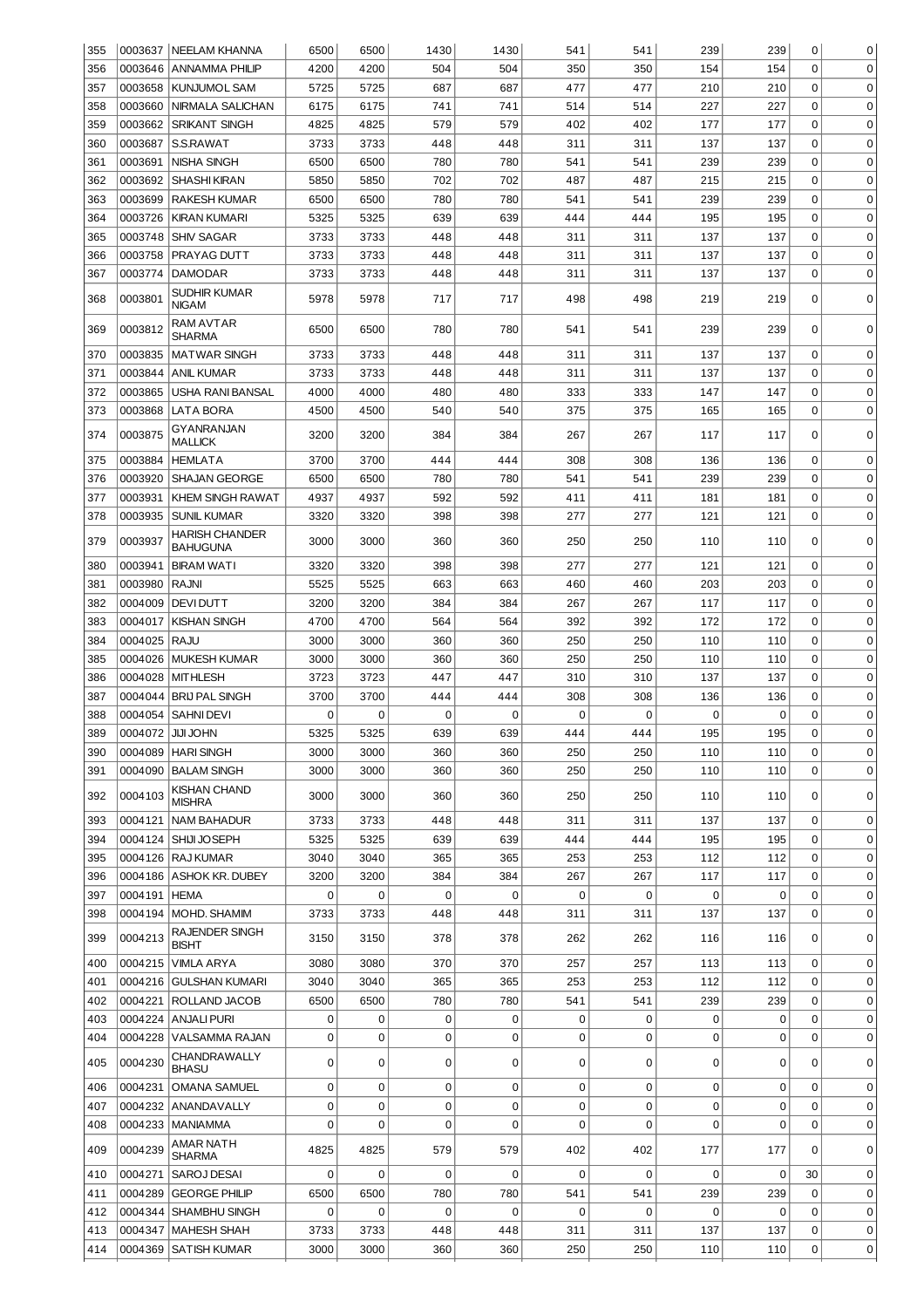| 415 |                | 0004373 SUMAN LOHANI          | 6500 | 6500        | 780 | 780 | 541 | 541 | 239 | 239         | 0              | 0           |
|-----|----------------|-------------------------------|------|-------------|-----|-----|-----|-----|-----|-------------|----------------|-------------|
| 416 |                | 0004375 MOLLY BABU            | 6250 | 6250        | 750 | 750 | 521 | 521 | 229 | 229         | $\Omega$       | 0           |
| 417 | 0004461 RAJESH |                               | 3960 | 3960        | 475 | 475 | 330 | 330 | 145 | 145         | 0              | 0           |
| 418 |                | 0004482 ANJU MOHAN            | 6500 | 6500        | 780 | 780 | 541 | 541 | 239 | 239         | 0              | 0           |
| 419 | 0004520        | <b>VEENA CHHABRA</b>          | 4200 | 4200        | 504 | 504 | 350 | 350 | 154 | 154         | $\Omega$       | 0           |
|     |                | ASHA MARY                     |      |             |     |     |     |     |     |             |                |             |
| 420 | 0004536        | ABRAHAM                       | 1242 | 1242        | 149 | 149 | 103 | 103 | 46  | 46          | 23             | $\mathbf 0$ |
| 421 | 0004571        | PRABHY NALAN                  | 5375 | 5375        | 645 | 645 | 448 | 448 | 197 | 197         | 0              | $\mathbf 0$ |
| 422 | 0004587        | <b>RAJESH KUMARI</b>          | 4700 | 4700        | 564 | 564 | 392 | 392 | 172 | 172         | 0              | $\mathbf 0$ |
| 423 | 0004588        | VISHVAJEET SINGH              | 6500 | 6500        | 780 | 780 | 541 | 541 | 239 | 239         | 0              | $\mathbf 0$ |
|     |                |                               |      |             |     |     |     |     |     |             | 0              |             |
| 424 | 0004655        | <b>SHANTY JOHN</b>            | 5325 | 5325        | 639 | 639 | 444 | 444 | 195 | 195         |                | $\mathbf 0$ |
| 425 | 0004660        | <b>RAMESH KUMAR</b>           | 4550 | 4550        | 546 | 546 | 379 | 379 | 167 | 167         | 0              | $\mathbf 0$ |
| 426 | 0004669        | <b>SURENDRA SINGH</b>         | 4175 | 4175        | 501 | 501 | 348 | 348 | 153 | 153         | $\mathbf 0$    | $\mathbf 0$ |
| 427 | 0004728        | SONIA JOHN                    | 5075 | 5075        | 609 | 609 | 423 | 423 | 186 | 186         | 0              | $\mathbf 0$ |
| 428 | 0004777        | SOSAMMA<br>VARGHESE           | 6500 | 6500        | 780 | 780 | 541 | 541 | 239 | 239         | $\mathbf 0$    | $\mathbf 0$ |
| 429 | 0004883        | PRAVEEN KR.<br><b>PANDEY</b>  | 4700 | 4700        | 564 | 564 | 392 | 392 | 172 | 172         | 0              | $\Omega$    |
| 430 | 0004884        | <b>MUKESH KUMAR PAL</b>       | 5075 | 5075        | 609 | 609 | 423 | 423 | 186 | 186         | 0              | 0           |
| 431 | 0004890        | PANKAJ KUMAR                  | 5600 | 5600        | 672 | 672 | 466 | 466 | 206 | 206         | 0              | 0           |
| 432 | 0004917        | <b>MAINAZ KHATUN</b>          | 4325 | 4325        | 519 | 519 | 360 | 360 | 159 | 159         | 0              | 0           |
| 433 | 0004965        | ANJALI RAWAT                  | 5000 | 5000        | 600 | 600 | 416 | 416 | 184 | 184         | 0              | 0           |
| 434 | 0004978        | DYNA RAJI                     | 5075 | 5075        | 609 | 609 | 423 | 423 | 186 | 186         | 0              | $\mathbf 0$ |
| 435 | 0004982        | <b>L.MAHETA DEVI</b>          | 5075 | 5075        | 609 | 609 | 423 | 423 | 186 | 186         | 0              | $\mathbf 0$ |
|     | 0004985        |                               |      | 4400        | 528 | 528 | 367 | 367 |     | 161         | 0              | $\mathbf 0$ |
| 436 |                | <b>SULOCHNA</b>               | 4400 |             |     |     |     |     | 161 |             |                |             |
| 437 | 0005039        | <b>CHANDRA LATA</b>           | 5075 | 5075        | 609 | 609 | 423 | 423 | 186 | 186         | 0              | 0           |
| 438 | 0005094        | SHIJU M. PHILIP               | 5075 | 5075        | 609 | 609 | 423 | 423 | 186 | 186         | 0              | 0           |
| 439 | 0005121        | <b>SARAMMA PHILIP</b>         | 6250 | 6250        | 750 | 750 | 521 | 521 | 229 | 229         | 0              | 0           |
| 440 | 0005131        | SUNIL DUTT SISWAL             | 3160 | 3160        | 379 | 379 | 263 | 263 | 116 | 116         | 0              | 0           |
| 441 | 0005217        | KAILASH CHAND                 | 5500 | 5500        | 660 | 660 | 458 | 458 | 202 | 202         | 0              | $\mathbf 0$ |
| 442 | 0005218        | DARBAN SINGH<br>RAWAT         | 3700 | 3700        | 444 | 444 | 308 | 308 | 136 | 136         | 0              | 0           |
| 443 | 0005220        | SANGITA DEVI                  | 5075 | 5075        | 609 | 609 | 423 | 423 | 186 | 186         | 0              | $\mathbf 0$ |
| 444 | 0005221        | <b>REJINA PHILIP</b>          | 5075 | 5075        | 609 | 609 | 423 | 423 | 186 | 186         | 0              | $\mathbf 0$ |
| 445 | 0005225        | DIVYA SABHARWAL               | 5025 | 5025        | 603 | 603 | 419 | 419 | 184 | 184         | 0              | $\mathbf 0$ |
| 446 | 0005232        | <b>OM SHANKAR</b>             | 5000 | 5000        | 600 | 600 | 416 | 416 | 184 | 184         | 0              | $\mathbf 0$ |
| 447 | 0005251        | SMITHA NAIR                   | 6200 | 6200        | 744 | 744 | 516 | 516 | 228 | 228         | 0              | 0           |
|     |                |                               |      |             |     |     |     |     |     |             |                |             |
| 448 | 0005255        | SANOJ KUMAR                   | 6500 | 6500        | 780 | 780 | 541 | 541 | 239 | 239         | 0              | 0           |
| 449 |                | 0005273   KAMALDEEP           | 5100 | 5100        | 612 | 612 | 425 | 425 | 187 | 187         | 0              | $\Omega$    |
| 450 | 0005274        | omana K.K                     | 4568 | 4568        | 548 | 548 | 381 | 381 | 167 | 167         | 3              | 0           |
| 451 | 0005319        | <b>SHRI PRAKASH</b><br>MISHRA | 4325 | 4325        | 519 | 519 | 360 | 360 | 159 | 159         | 0              | $\mathbf 0$ |
| 452 | 0005322        | <b>PREETHA</b><br>PAPPACHAN   | 4825 | 4825        | 579 | 579 | 402 | 402 | 177 | 177         | 0              | 0           |
| 453 | 0005325        | JOY RAM MANDAL                | 4117 | 4117        | 494 | 494 | 343 | 343 | 151 | 151         | 0              | 0           |
| 454 | 0005326        | <b>CHANDER SHEKHAR</b>        | 4117 | 4117        | 494 | 494 | 343 | 343 | 151 | 151         | 0              | 0           |
| 455 | 0005327        | <b>SURJEET SINGH NEGI</b>     | 4117 | 4117        | 494 | 494 | 343 | 343 | 151 | 151         | 0              | 0           |
| 456 | 0005329        | <b>RISHI PAL</b>              | 6500 | 6500        | 780 | 780 | 541 | 541 | 239 | 239         | 0              | 0           |
| 457 | 0005330        | OM PRAKASH SINGH              | 4117 | 4117        | 494 | 494 | 343 | 343 | 151 | 151         | 0              | 0           |
| 458 | 0005331        | <b>RAM CHANDER</b>            | 6500 | 6500        | 780 | 780 | 541 | 541 | 239 | 239         | 0              | 0           |
| 459 | 0005344        | S. WANGTHOIBI DEVI            | 4737 | 4737        | 568 | 568 | 395 | 395 | 173 | 173         | $\overline{c}$ | 0           |
| 460 | 0005374        | <b>LALJEE VERMA</b>           | 4450 | 4450        | 534 | 534 | 371 | 371 | 163 | 163         | 0              | 0           |
| 461 |                | 0005400 RAJIV KUMAR           | 3200 | 3200        | 384 | 384 | 267 | 267 | 117 | 117         | 0              | 0           |
| 462 | 0005488        | GEO.J.ORAVAMKARA              | 4825 | 4825        | 579 | 579 | 402 | 402 | 177 | 177         | 0              | 0           |
|     |                |                               |      |             |     |     |     |     |     |             |                |             |
| 463 | 0005503        | D.GRACY                       | 5075 | 5075        | 609 | 609 | 423 | 423 | 186 | 186         | 0              | 0           |
| 464 | 0005510        | DEEPA GUPTA                   | 3700 | 3700        | 444 | 444 | 308 | 308 | 136 | 136         | 0              | 0           |
| 465 | 0005514        | <b>MAHAVIR SISODIA</b>        | 4575 | 4575        | 549 | 549 | 381 | 381 | 168 | 168         | 0              | 0           |
| 466 | 0005520        | NAND LAL                      | 4300 | 4300        | 516 | 516 | 358 | 358 | 158 | 158         | 0              | 0           |
| 467 | 0005524        | NANDI DEVI                    | 4440 | 4440        | 533 | 533 | 370 | 370 | 163 | 163         | 0              | 0           |
| 468 | 0005529        | SHALINI                       | 3700 | 3700        | 444 | 444 | 308 | 308 | 136 | 136         | 0              | 0           |
| 469 | 0005543        | RAJESH SINGH<br>JAYARA        | 4325 | 4325        | 519 | 519 | 360 | 360 | 159 | 159         | 0              | 0           |
| 470 | 0005561        | SUSHMA SINGH                  | 0    | $\mathbf 0$ | 0   | 0   | 0   | 0   | 0   | $\mathbf 0$ | $\mathbf 0$    | $\mathbf 0$ |
| 471 | 0005579        | ROBIN P.K                     | 3963 | 3963        | 476 | 476 | 330 | 330 | 146 | 146         | 1              | $\mathbf 0$ |
| 472 | 0005586        | <b>ARUN GEORGE</b>            | 4100 | 4100        | 492 | 492 | 342 | 342 | 150 | 150         | $\mathbf 0$    | $\mathbf 0$ |
| 473 | 0005588        | JOYAL JOSEPH                  | 3875 | 3875        | 465 | 465 | 323 | 323 | 142 | 142         | $\mathbf 0$    | $\mathbf 0$ |
| 474 | 0005592        | SAJU P. RAJU                  | 3963 | 3963        | 476 | 476 | 330 | 330 | 146 | 146         | 1              | $\mathbf 0$ |
| 475 | 0005600        | <b>JAYESH MATHEW</b>          | 4100 | 4100        | 492 | 492 | 342 | 342 | 150 | 150         | 0              | $\mathbf 0$ |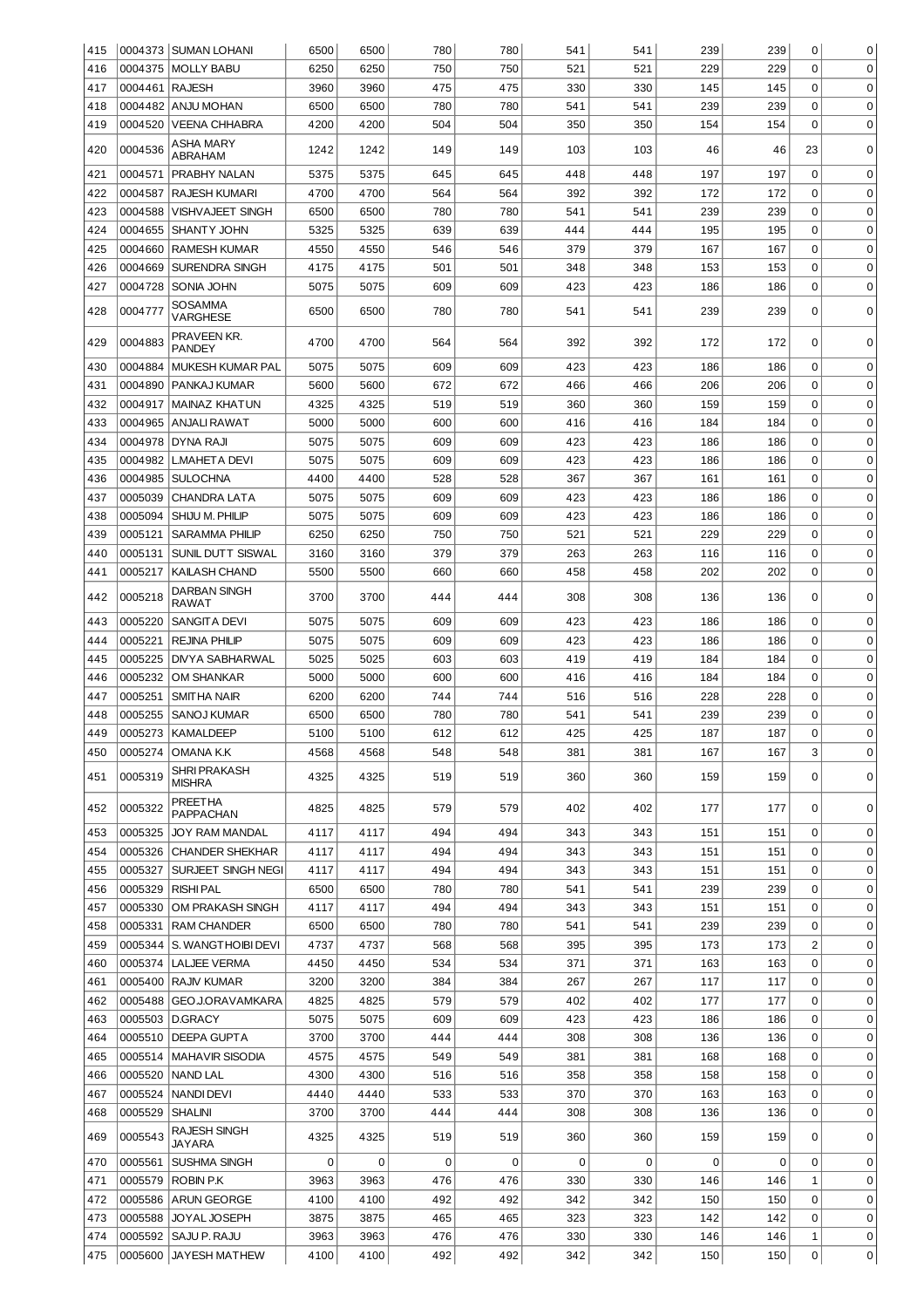| 476 | 0005622 | KULDEEP KR.<br><b>SHARMA</b>               | 3600         | 3600         | 432        | 432        | 300 | 300 | 132 | 132        | 0              | 0           |
|-----|---------|--------------------------------------------|--------------|--------------|------------|------------|-----|-----|-----|------------|----------------|-------------|
| 477 | 0005631 | <b>JAI KISHORE</b><br>THAKUR               | 4000         | 4000         | 480        | 480        | 333 | 333 | 147 | 147        | 0              | 0           |
| 478 | 0005633 | SANGEETA KUMARI                            | 4200         | 4200         | 504        | 504        | 350 | 350 | 154 | 154        | $\mathbf 0$    | $\mathbf 0$ |
| 479 | 0005635 | RIZWAN KHAN                                | 3700         | 3700         | 444        | 444        | 308 | 308 | 136 | 136        | $\mathbf 0$    | $\mathbf 0$ |
| 480 | 0005657 | SONY JOSE                                  | 3875         | 3875         | 465        | 465        | 323 | 323 | 142 | 142        | $\mathbf 0$    | $\mathbf 0$ |
| 481 | 0005667 | SABA ZAREEN KHAN                           | 6500         | 6500         | 780        | 780        | 541 | 541 | 239 | 239        | $\mathbf 0$    | $\mathbf 0$ |
| 482 | 0005683 | <b>HARI BILAS</b>                          | 6500         | 6500         | 780        | 780        | 541 | 541 | 239 | 239        | $\mathbf 0$    | $\mathbf 0$ |
| 483 | 0005685 | VIPIN SINGH                                | 4400         | 4400         | 528        | 528        | 367 | 367 | 161 | 161        | $\mathbf 0$    | $\mathbf 0$ |
| 484 | 0005706 | <b>SUNITA KUMARI</b>                       | 3600         | 3600         | 432        | 432        | 300 | 300 | 132 | 132        | $\mathbf 0$    | $\mathbf 0$ |
| 485 | 0005744 | <b>SANDEEP RATHOUR</b>                     | 6500         | 6500         | 780        | 780        | 541 | 541 | 239 | 239        | $\mathbf 0$    | $\mathbf 0$ |
| 486 | 0005750 | NIDHI SINGH                                | 3400         | 3400         | 408        | 408        | 283 | 283 | 125 | 125        | $\mathbf 0$    | $\mathbf 0$ |
| 487 | 0005769 | <b>KUMAR SURESH</b>                        | 3925         | 3925         | 471        | 471        | 327 | 327 | 144 | 144        | $\mathbf 0$    | $\mathbf 0$ |
| 488 | 0005796 | <b>BAL RAM</b>                             | 3900         | 3900         | 468        | 468        | 325 | 325 | 143 | 143        | $\mathbf 0$    | $\mathbf 0$ |
| 489 | 0005797 | <b>HARSH SINGH</b><br>UNIYAL               | 3250         | 3250         | 390        | 390        | 271 | 271 | 119 | 119        | 0              | $\Omega$    |
| 490 | 0005801 | <b>BINU MATHEW</b>                         | 3850         | 3850         | 462        | 462        | 321 | 321 | 141 | 141        | 0              | 0           |
| 491 | 0005807 | JAI KUMAR SHUKAL                           | 3300         | 3300         | 396        | 396        | 275 | 275 | 121 | 121        | 0              | $\mathbf 0$ |
| 492 | 0005824 | <b>FARZANA ALI</b>                         | 3800         | 3800         | 456        | 456        | 317 | 317 | 139 | 139        | 0              | $\mathbf 0$ |
| 493 | 0005837 | SINGHESHWAR<br>PATHAK                      | 4300         | 4300         | 516        | 516        | 358 | 358 | 158 | 158        | 0              | $\mathbf 0$ |
| 494 | 0005841 | <b>MEENA</b>                               | 4100         | 4100         | 492        | 492        | 342 | 342 | 150 | 150        | $\mathbf 0$    | $\mathbf 0$ |
| 495 | 0005848 | <b>BHAWANA CHAUHAN</b>                     | 3875         | 3875         | 465        | 465        | 323 | 323 | 142 | 142        | 0              | $\mathbf 0$ |
| 496 | 0005851 | <b>DOLLY DAS</b>                           | 3875         | 3875         | 465        | 465        | 323 | 323 | 142 | 142        | 0              | $\mathbf 0$ |
| 497 | 0005853 | <b>HEMA VOHRA</b>                          | 3875         | 3875         | 465        | 465        | 323 | 323 | 142 | 142        | 0              | $\mathbf 0$ |
| 498 | 0005890 | REKHA MANDAL                               | 3600         | 3600         | 432        | 432        | 300 | 300 | 132 | 132        | 0              | $\mathbf 0$ |
| 499 | 0005895 | SHER SINGH                                 | 3660         | 3660         | 439        | 439        | 305 | 305 | 134 | 134        | 0              | $\mathbf 0$ |
| 500 | 0005896 | ANUJ SHARMA                                | 6100         | 6100         | 732        | 732        | 508 | 508 | 224 | 224        | 0              | $\mathbf 0$ |
| 501 | 0005900 | SHOBHA RANI                                | 3300         | 3300         | 396        | 396        | 275 | 275 | 121 | 121        | 0              | $\mathbf 0$ |
| 502 | 0005901 | RAHUL SHARMA                               | 3450         | 3450         | 414        | 414        | 287 | 287 | 127 | 127        | $\mathbf 0$    | $\mathbf 0$ |
| 503 | 0005910 | SHIV KUMAR<br>VASHIST                      | 4700         | 4700         | 564        | 564        | 392 | 392 | 172 | 172        | 0              | 0           |
| 504 | 0005932 | SHEEBA VARGHESE                            | 4100         | 4100         | 492        | 492        | 342 | 342 | 150 | 150        | $\mathbf 0$    | $\mathbf 0$ |
| 505 | 0005934 | <b>JOGINDER SINGH</b>                      | 3700         | 3700         | 444        | 444        | 308 | 308 | 136 | 136        | $\mathbf 0$    | 0           |
| 506 | 0005937 | <b>BYJU JACOB DANIEL</b>                   | 3950         | 3950         | 474        | 474        | 329 | 329 | 145 | 145        | $\mathbf 0$    | $\mathbf 0$ |
| 507 | 0005957 | <b>RENU SAMUEL</b>                         | 5325         | 5325         | 639        | 639        | 444 | 444 | 195 | 195        | 0              | $\mathbf 0$ |
| 508 | 0005962 | REGHA THOMAS T.T.                          | 3746         | 3746         | 450        | 450        | 312 | 312 | 138 | 138        | 1              | $\pmb{0}$   |
| 509 | 0005963 | SIBICHAN JOSEPH                            | 3875         | 3875         | 465        | 465        | 323 | 323 | 142 | 142        | $\Omega$       | $\mathbf 0$ |
| 510 |         | 0005978   NEERAJ KUMAR                     | 4000         | 4000         | 480        | 480        | 333 | 333 | 147 | 147        | $\overline{0}$ | 0           |
| 511 | 0005981 | YOGESH KUMAR<br>SENGAR                     | 6500         | 6500         | 780        | 780        | 541 | 541 | 239 | 239        | 0              | $\Omega$    |
| 512 | 0005983 | MEENAKSHIVAID                              | 3700         | 3700         | 444        | 444        | 308 | 308 | 136 | 136        | 0              | 0           |
| 513 | 0005984 | <b>MANOJ KUMAR</b>                         | 6500         | 6500         | 780        | 780        | 541 | 541 | 239 | 239        | 0              | 0           |
| 514 | 0005992 | <b>JUBIN TONIO</b>                         | 3875         | 3875         | 465        | 465        | 323 | 323 | 142 | 142        | 0              | 0           |
| 515 | 0005998 | <b>HEM LATA</b>                            | 3700         | 3700         | 444        | 444        | 308 | 308 | 136 | 136        | 0              | 0           |
| 516 | 0006015 | <b>RAM SINGH YADAV</b>                     | 342          | 342          | 41         | 41         | 28  | 28  | 13  | 13         | 0              | 0           |
| 517 | 0006017 | ANUPAM PARASHARI                           | 6500         | 6500         | 780        | 780        | 541 | 541 | 239 | 239        | 0              | 0           |
| 518 | 0006024 | <b>UMESH KUMAR</b>                         | 3575         | 3575         | 429        | 429        | 298 | 298 | 131 | 131        | 0              | 0           |
| 519 | 0006028 | RAJU VARGHESE                              | 4100         | 4100         | 492        | 492        | 342 | 342 | 150 | 150        | 0              | 0           |
| 520 |         | 0006042 ANU KURIAKOSE                      | 3875         | 3875         | 465        | 465        | 323 | 323 | 142 | 142        | 0              | 0           |
| 521 | 0006046 | <b>JOBY GEORGE</b>                         | 3875         | 3875         | 465        | 465        | 323 | 323 | 142 | 142        | 0              | 0           |
| 522 | 0006061 | PRABHAKAR RAI                              | 3625         | 3625         | 435        | 435        | 302 | 302 | 133 | 133        | 0              | 0           |
| 523 | 0006062 | <b>RINKOO PAL</b>                          | 3250         | 3250         | 390        | 390        | 271 | 271 | 119 | 119        | 0              | 0           |
| 524 | 0006064 | <b>MALA BISHT</b>                          | 6500         | 6500         | 780        | 780        | 541 | 541 | 239 | 239        | 0              | 0           |
| 525 | 0006069 | JOBIN JOSE                                 | 3875         | 3875         | 465        | 465        | 323 | 323 | 142 | 142        | 0              | 0           |
| 526 | 0006080 | ASHISH Y.                                  | 3875         | 3875         | 465        | 465        | 323 | 323 | 142 | 142        | 0              | 0           |
| 527 | 0006084 | PINKI                                      | 3600         | 3600         | 432        | 432        | 300 | 300 | 132 | 132        | 0              | 0           |
| 528 | 0006088 | <b>HARI CHAND</b>                          | 3700         | 3700         | 444        | 444        | 308 | 308 | 136 | 136        | 0              | 0           |
| 529 | 0006102 | DEEPAK KUMAR                               | 4000         | 4000         | 480        | 480        | 333 | 333 | 147 | 147        | 0              | 0           |
| 530 | 0006104 | PRASANNA KUMARI                            | 4000         | 4000         | 480        | 480        | 333 | 333 | 147 | 147        | 0              | 0           |
| 531 | 0006108 | <b>SUSAMMA MATHEW</b>                      | 3875         | 3875         | 465        | 465        | 323 | 323 | 142 | 142        | 0              | 0           |
| 532 | 0006113 | SAGEER AHAMED<br><b>BIPIN KUMAR MISHRA</b> | 5950<br>4450 | 5950<br>4450 | 714<br>534 | 714<br>534 | 496 | 496 | 218 | 218<br>163 | 0<br>0         | 0<br>0      |
| 533 | 0006116 | OINAM RATANPURI                            |              |              |            |            | 371 | 371 | 163 |            |                |             |
| 534 | 0006125 | DEVI                                       | 3850         | 3850         | 462        | 462        | 321 | 321 | 141 | 141        | 0              | 0           |
| 535 | 0006128 | REMYA K.K.                                 | 513          | 513          | 62         | 62         | 43  | 43  | 19  | 19         | 0              | 0           |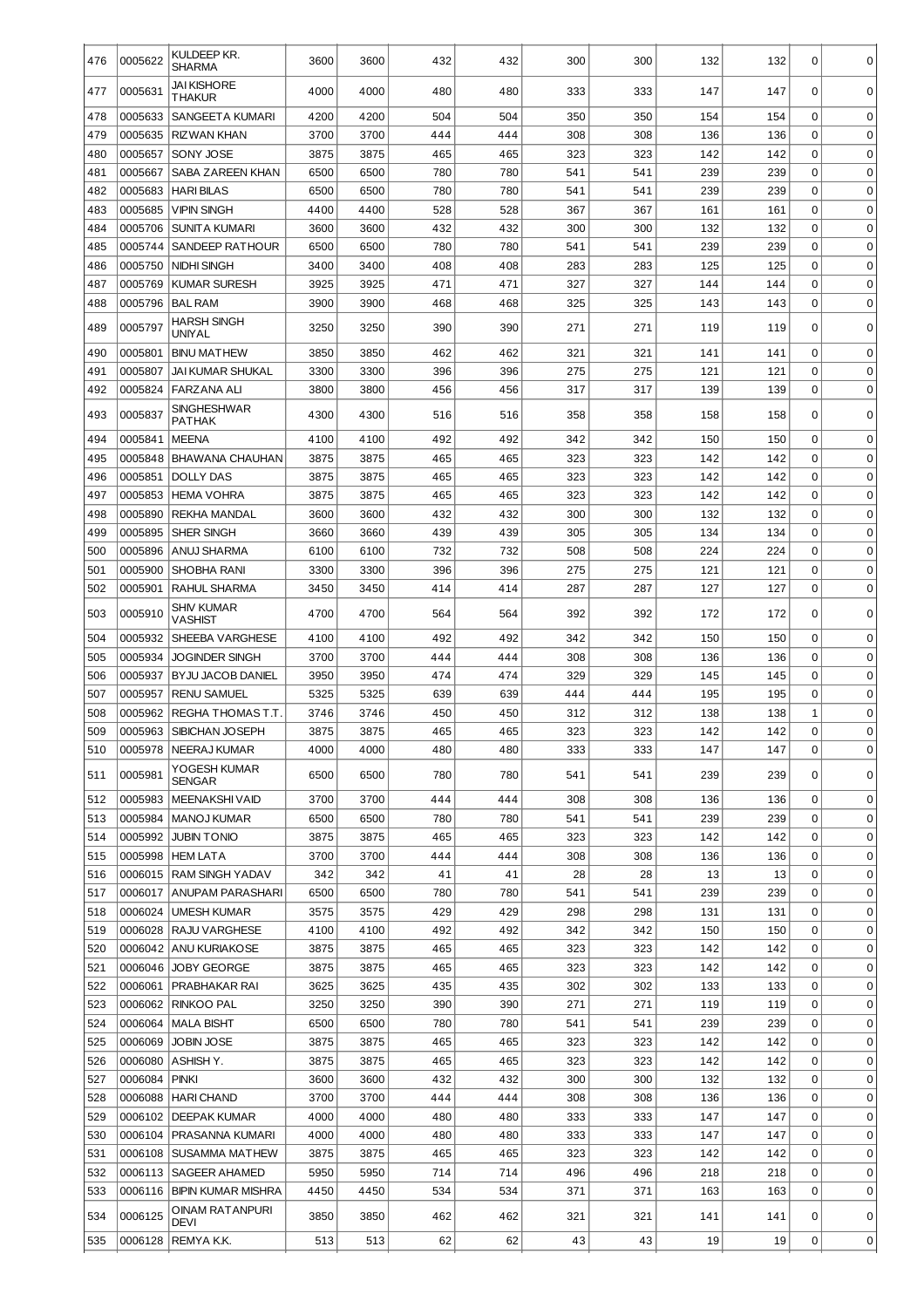| 536 |         | 0006129 TINTU THOMAS        | 3875 | 3875 | 465 | 465 | 323 | 323 | 142 | 142 | 0           | 0           |
|-----|---------|-----------------------------|------|------|-----|-----|-----|-----|-----|-----|-------------|-------------|
| 537 | 0006182 | <b>RAVIKUMAR</b>            | 3700 | 3700 | 444 | 444 | 308 | 308 | 136 | 136 | 0           | $\mathbf 0$ |
| 538 | 0006186 | VIRENDRA SINGH              | 3100 | 3100 | 372 | 372 | 258 | 258 | 114 | 114 | 0           | $\mathbf 0$ |
| 539 | 0006190 | MOHD. FARID                 | 3510 | 3510 | 421 | 421 | 292 | 292 | 129 | 129 | 0           | $\mathbf 0$ |
| 540 | 0006194 | SUNIL RABI DAS              | 3100 | 3100 | 372 | 372 | 258 | 258 | 114 | 114 | 0           | $\mathbf 0$ |
| 541 | 0006195 | AJAY SINGH                  | 3370 | 3370 | 404 | 404 | 281 | 281 | 123 | 123 | 0           | $\mathbf 0$ |
| 542 | 0006198 | <b>SEET KUMAR GUPTA</b>     | 3140 | 3140 | 377 | 377 | 262 | 262 | 115 | 115 | 0           | $\mathbf 0$ |
| 543 | 0006204 | <b>MANJU JACOB</b>          | 3625 | 3625 | 435 | 435 | 302 | 302 | 133 | 133 | 0           | $\mathbf 0$ |
|     |         |                             |      |      |     |     |     |     |     |     |             |             |
| 544 | 0006206 | ANEESH THOMAS               | 3675 | 3675 | 441 | 441 | 306 | 306 | 135 | 135 | 0           | $\mathbf 0$ |
| 545 | 0006207 | JOSEPH K.MATHEW             | 3552 | 3552 | 426 | 426 | 296 | 296 | 130 | 130 | 1           | $\mathbf 0$ |
| 546 | 0006210 | MALA ARYA                   | 3100 | 3100 | 372 | 372 | 258 | 258 | 114 | 114 | 0           | $\mathbf 0$ |
| 547 | 0006214 | <b>PREYESHMON D</b>         | 3700 | 3700 | 444 | 444 | 308 | 308 | 136 | 136 | 0           | $\mathbf 0$ |
| 548 | 0006215 | JAIMON P.D.                 | 2343 | 2343 | 281 | 281 | 195 | 195 | 86  | 86  | 11          | $\mathbf 0$ |
| 549 | 0006218 | JAIMON V.C.                 | 3875 | 3875 | 465 | 465 | 323 | 323 | 142 | 142 | 0           | $\mathbf 0$ |
| 550 | 0006224 | UDAY KANT KAMAT             | 4300 | 4300 | 516 | 516 | 358 | 358 | 158 | 158 | 0           | $\mathbf 0$ |
| 551 | 0006235 | SUPRIYA B.D                 | 3675 | 3675 | 441 | 441 | 306 | 306 | 135 | 135 | 0           | $\mathbf 0$ |
| 552 | 0006236 | PRATAP SINGH                | 6500 | 6500 | 780 | 780 | 541 | 541 | 239 | 239 | 0           | $\mathbf 0$ |
| 553 | 0006237 | SHEHZAD ALI                 | 5750 | 5750 | 690 | 690 | 479 | 479 | 211 | 211 | 0           | $\mathbf 0$ |
| 554 | 0006238 | <b>SHIVANI</b>              | 4500 | 4500 | 540 | 540 | 375 | 375 | 165 | 165 | 0           | $\mathbf 0$ |
| 555 | 0006248 | ANITA GAUTAM                | 3800 | 3800 | 456 | 456 | 317 | 317 | 139 | 139 | 0           | $\mathbf 0$ |
| 556 | 0006250 | MALA GUPTA                  | 5631 | 5631 | 676 | 676 | 469 | 469 | 207 | 207 | 1           | $\mathbf 0$ |
| 557 | 0006256 | <b>KRISHNA</b>              | 3733 | 3733 | 448 | 448 | 311 | 311 | 137 | 137 | 0           | $\mathbf 0$ |
| 558 | 0006259 | SUNITHA A.S.                | 3675 | 3675 | 441 | 441 | 306 | 306 | 135 | 135 | 0           | $\mathbf 0$ |
|     |         |                             |      |      |     |     |     |     |     |     |             |             |
| 559 | 0006266 | ∥BINCY P.M.                 | 3675 | 3675 | 441 | 441 | 306 | 306 | 135 | 135 | 0           | $\mathbf 0$ |
| 560 | 0006271 | BRIAN WILLIAM               | 474  | 474  | 57  | 57  | 39  | 39  | 18  | 18  | 0           | $\mathbf 0$ |
| 561 | 0006272 | SREEJA K.V.                 | 3675 | 3675 | 441 | 441 | 306 | 306 | 135 | 135 | 0           | $\mathbf 0$ |
| 562 | 0006278 | MOHD.RAHISUDDIN<br>AHMED    | 3400 | 3400 | 408 | 408 | 283 | 283 | 125 | 125 | 0           | 0           |
| 563 | 0006282 | PAWAN KUMAR                 | 3733 | 3733 | 448 | 448 | 311 | 311 | 137 | 137 | 0           | 0           |
| 564 | 0006286 | <b>MAYA MOHANAN</b>         | 3675 | 3675 | 441 | 441 | 306 | 306 | 135 | 135 | 0           | 0           |
| 565 | 0006291 | SHELJO PAUL                 | 3675 | 3675 | 441 | 441 | 306 | 306 | 135 | 135 | 0           | 0           |
| 566 | 0006294 | <b>MANOJ KUMAR</b>          | 3550 | 3550 | 426 | 426 | 296 | 296 | 130 | 130 | 0           | $\Omega$    |
| 567 | 0006301 | DHANYAMOL<br><b>MOHAN</b>   | 3308 | 3308 | 397 | 397 | 276 | 276 | 121 | 121 | 3           | $\mathbf 0$ |
| 568 | 0006313 | SASMITA PANDA               | 5905 | 5905 | 709 | 709 | 492 | 492 | 217 | 217 | $\mathbf 0$ | $\mathbf 0$ |
| 569 | 0006334 | <b>MANJEET KAUR</b>         | 6500 | 6500 | 780 | 780 | 541 | 541 | 239 | 239 | $\mathbf 0$ | 0           |
| 570 | 0006368 | <b>GOUR GOPAL JENA</b>      | 3700 | 3700 | 444 | 444 | 308 | 308 | 136 | 136 | 0           | 0           |
|     |         |                             |      |      |     |     |     |     |     |     | $\Omega$    | 0           |
| 571 | 0006374 | LIJI JOHN P.                | 3675 | 3675 | 441 | 441 | 306 | 306 | 135 | 135 |             |             |
| 572 |         | 0006394 RESHMA DEVASIA      | 3675 | 3675 | 441 | 441 | 306 | 306 | 135 | 135 | 0           | 0           |
| 573 | 0006397 | <b>SANDEEP</b><br>CHOUDHARY | 2240 | 2240 | 269 | 269 | 187 | 187 | 82  | 82  | 0           | $\Omega$    |
| 574 | 0006399 | amit Kumar                  | 3000 | 3000 | 360 | 360 | 250 | 250 | 110 | 110 | 0           | 0           |
| 575 |         | 0006462 RAJEEV KUSHWAHA     | 1580 | 1580 | 190 | 190 | 132 | 132 | 58  | 58  | 0           | 0           |
| 576 |         | 0006473 SUNUMON THOMAS      | 1480 | 1480 | 178 | 178 | 123 | 123 | 55  | 55  | 18          | 0           |
| 577 |         | 0006483 BINY BABY           | 3200 | 3200 | 384 | 384 | 267 | 267 | 117 | 117 | 0           | 0           |
| 578 |         | 0006486   VISHNU R.         | 3200 | 3200 | 384 | 384 | 267 | 267 | 117 | 117 | 0           | 0           |
| 579 |         | 0006498 SURESH CHAND        | 3600 | 3600 | 432 | 432 | 300 | 300 | 132 | 132 | 0           | 0           |
| 580 |         | 0006502 BABITHA K S         | 3200 | 3200 | 384 | 384 | 267 | 267 | 117 | 117 | 0           | 0           |
| 581 | 0006509 | ANOOP RAJ S.                | 2667 | 2667 | 320 | 320 | 222 | 222 | 98  | 98  | 5           | 0           |
| 582 |         | 0006511 JAISON JOSEPH       | 3200 | 3200 | 384 | 384 | 267 | 267 | 117 | 117 | 0           | 0           |
| 583 |         | 0006513 RIBU C. BABY        | 3575 | 3575 | 429 | 429 | 298 | 298 | 131 | 131 | 0           | 0           |
| 584 |         | 0006516 JOSHY JOSE          | 4875 | 4875 | 585 | 585 | 406 | 406 | 179 | 179 | 0           | 0           |
| 585 | 0006520 | SAT ISH CHANDRA             | 6450 | 6450 | 774 | 774 | 537 | 537 | 237 | 237 | 0           | 0           |
|     |         |                             |      |      |     |     |     |     |     |     |             |             |
| 586 |         | 0006533 MUKESH GUPTA        | 4825 | 4825 | 579 | 579 | 402 | 402 | 177 | 177 | 0           | 0           |
| 587 |         | 0006542   VANDANA           | 3200 | 3200 | 384 | 384 | 267 | 267 | 117 | 117 | 0           | 0           |
| 588 |         | 0006546 RAJAN MALIK         | 3200 | 3200 | 384 | 384 | 267 | 267 | 117 | 117 | 0           | 0           |
| 589 | 0006550 | <b>GANESH KUMAR</b>         | 3300 | 3300 | 396 | 396 | 275 | 275 | 121 | 121 | 0           | 0           |
| 590 | 0006552 | JOMOL JOSE                  | 4100 | 4100 | 492 | 492 | 342 | 342 | 150 | 150 | 0           | 0           |
| 591 | 0006567 | SEETAL DEVI                 | 3200 | 3200 | 384 | 384 | 267 | 267 | 117 | 117 | 0           | 0           |
| 592 | 0006574 | ANSU MARINA<br>SAMUEL       | 0    | 0    | 0   | 0   | 0   | 0   | 0   | 0   | 30          | 0           |
| 593 |         | 0006583   TINCY MARY JOHN   | 3675 | 3675 | 441 | 441 | 306 | 306 | 135 | 135 | 0           | 0           |
| 594 | 0006599 | NEETU THOMAS                | 3196 | 3196 | 384 | 384 | 266 | 266 | 118 | 118 | 1           | 0           |
| 595 | 0006609 | SAMRIN MANZAR               | 4075 | 4075 | 489 | 489 | 339 | 339 | 150 | 150 | 0           | 0           |
| 596 | 0006627 | <b>REMYA RAJU</b>           | 3200 | 3200 | 384 | 384 | 267 | 267 | 117 | 117 | 0           | 0           |
| 597 | 0006637 | LALI T                      | 3200 | 3200 | 384 | 384 | 267 | 267 | 117 | 117 | 0           | 0           |
| 598 |         | 0006643 NEHA RANI           | 3200 | 3200 | 384 | 384 | 267 | 267 | 117 | 117 | 0           | 0           |
|     |         |                             |      |      |     |     |     |     |     |     |             |             |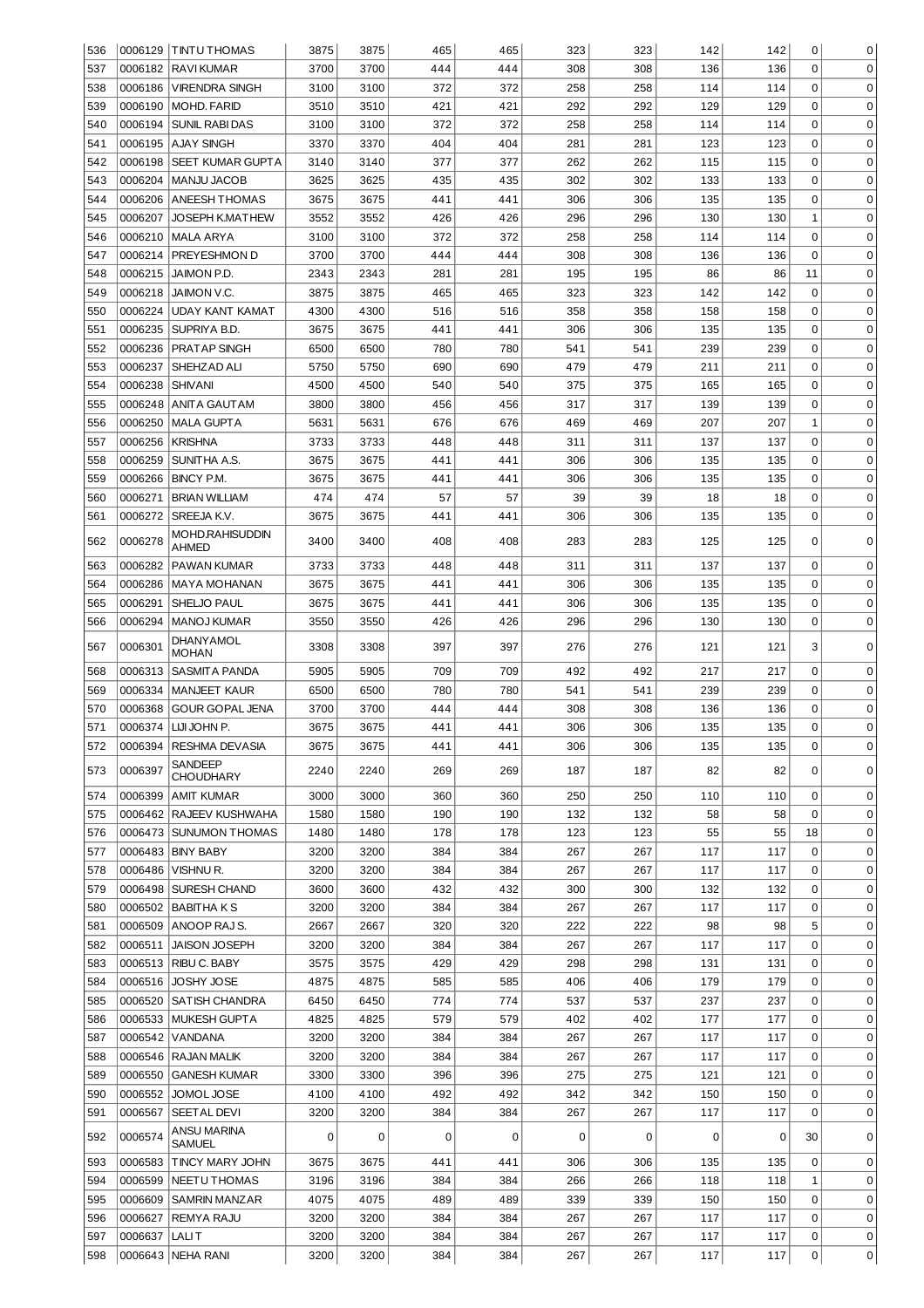| 599 | 0006646 | BRISHKETU KUMAR<br><b>DUBEY</b>   | 5225 | 5225        | 627 | 627 | 435 | 435 | 192 | 192 | 0              | 0           |
|-----|---------|-----------------------------------|------|-------------|-----|-----|-----|-----|-----|-----|----------------|-------------|
| 600 | 0006647 | UDAY PRATAP<br><b>SINGH</b>       | 3734 | 3734        | 448 | 448 | 311 | 311 | 137 | 137 | 0              | $\mathbf 0$ |
| 601 | 0006671 | KUMKUM KUMUD<br><b>BECK</b>       | 4575 | 4575        | 549 | 549 | 381 | 381 | 168 | 168 | $\Omega$       | $\mathbf 0$ |
| 602 | 0006689 | SINCY T.VARUGHESE                 | 4100 | 4100        | 492 | 492 | 342 | 342 | 150 | 150 | $\mathbf 0$    | $\mathbf 0$ |
| 603 | 0006698 | <b>ADITI ANGRA</b>                | 6500 | 6500        | 780 | 780 | 541 | 541 | 239 | 239 | $\mathbf 0$    | $\mathbf 0$ |
| 604 | 0006700 | <b>MANISH MANGAL</b>              | 6200 | 6200        | 744 | 744 | 516 | 516 | 228 | 228 | $\mathbf 0$    | $\mathbf 0$ |
| 605 | 0006726 | LINDA K A                         | 3200 | 3200        | 384 | 384 | 267 | 267 | 117 | 117 | $\mathbf 0$    | $\mathbf 0$ |
| 606 | 0006728 | VEENA R                           | 3200 | 3200        | 384 | 384 | 267 | 267 | 117 | 117 | $\mathbf 0$    | $\mathbf 0$ |
| 607 | 0006739 | <b>BABLI</b>                      | 4075 | 4075        | 489 | 489 | 339 | 339 | 150 | 150 | $\mathbf 0$    | $\mathbf 0$ |
| 608 | 0006746 | <b>BABLI WADHWA</b>               | 4075 | 4075        | 489 | 489 | 339 | 339 | 150 | 150 | $\mathbf 0$    | $\mathbf 0$ |
| 609 | 0006755 | <b>KIRAN KAUL</b>                 | 4975 | 4975        | 597 | 597 | 414 | 414 | 183 | 183 | $\mathbf 0$    | $\mathbf 0$ |
| 610 | 0006757 | <b>VINAY HALDAR</b>               | 3020 | 3020        | 362 | 362 | 252 | 252 | 110 | 110 | $\mathbf 0$    | $\mathbf 0$ |
| 611 | 0006770 | <b>MONISHA V M</b>                | 3093 | 3093        | 371 | 371 | 258 | 258 | 113 | 113 | $\mathbf{1}$   | $\mathbf 0$ |
| 612 | 0006774 | <b>TINTU SIVAN</b>                | 3200 | 3200        | 384 | 384 | 267 | 267 | 117 | 117 | $\mathbf 0$    | $\mathbf 0$ |
| 613 | 0006776 | <b>TARA CHAND</b>                 | 3020 | 3020        | 362 | 362 | 252 | 252 | 110 | 110 | $\mathbf 0$    | $\mathbf 0$ |
|     |         |                                   |      |             |     |     |     |     |     |     |                |             |
| 614 | 0006792 | <b>SUSAN P. CHERIAN</b>           | 3875 | 3875        | 465 | 465 | 323 | 323 | 142 | 142 | $\mathbf 0$    | $\mathbf 0$ |
| 615 | 0006814 | <b>VINAY VAIDYA</b>               | 3450 | 3450        | 414 | 414 | 287 | 287 | 127 | 127 | $\mathbf 0$    | $\mathbf 0$ |
| 616 | 0006830 | <b>DINESH KATOCH</b>              | 3000 | 3000        | 360 | 360 | 250 | 250 | 110 | 110 | $\mathbf 0$    | $\mathbf 0$ |
| 617 | 0006832 | <b>NEETU SINGH</b>                | 2808 | 2808        | 337 | 337 | 234 | 234 | 103 | 103 | $\mathbf 0$    | $\mathbf 0$ |
| 618 | 0006837 | <b>RAJKUMAR</b>                   | 2579 | 2579        | 309 | 309 | 215 | 215 | 94  | 94  | $\mathbf 0$    | $\mathbf 0$ |
| 619 | 0006838 | <b>SHANTI PALIWAL</b>             | 2579 | 2579        | 309 | 309 | 215 | 215 | 94  | 94  | $\mathbf 0$    | $\mathbf 0$ |
| 620 | 0006842 | <b>ARPANA KUMARI</b>              | 2579 | 2579        | 309 | 309 | 215 | 215 | 94  | 94  | $\mathbf 0$    | $\mathbf 0$ |
| 621 | 0006845 | <b>AMIT GULATI</b>                | 4500 | 4500        | 540 | 540 | 375 | 375 | 165 | 165 | $\mathbf 0$    | $\mathbf 0$ |
| 622 | 0006847 | <b>RAJKUMAR</b>                   | 3500 | 3500        | 420 | 420 | 292 | 292 | 128 | 128 | $\mathbf 0$    | $\mathbf 0$ |
| 623 | 0006849 | <b>BINCY MARY PHILIP</b>          | 1093 | 1093        | 131 | 131 | 91  | 91  | 40  | 40  | 22             | $\mathbf 0$ |
| 624 | 0006852 | <b>NAHEEB AHMAD</b>               | 4000 | 4000        | 480 | 480 | 333 | 333 | 147 | 147 | $\mathbf 0$    | $\mathbf 0$ |
| 625 | 0006853 | SUMIT KUMAR<br><b>DUBEY</b>       | 6000 | 6000        | 720 | 720 | 500 | 500 | 220 | 220 | 0              | 0           |
| 626 | 0006855 | PAWAN KAUSHIK                     | 3600 | 3600        | 432 | 432 | 300 | 300 | 132 | 132 | $\mathbf 0$    | 0           |
| 627 | 0006856 | <b>BHUWAN CHANDER</b>             | 2579 | 2579        | 309 | 309 | 215 | 215 | 94  | 94  | $\Omega$       | 0           |
| 628 | 0006857 | <b>CHINTA DEVI</b>                | 3300 | 3300        | 396 | 396 | 275 | 275 | 121 | 121 | $\Omega$       | 0           |
| 629 | 0006858 | <b>BHAGAT SINGH</b>               | 3287 | 3287        | 394 | 394 | 274 | 274 | 120 | 120 | 1              | 0           |
| 630 | 0006859 | <b>MANJU</b>                      | 2808 | 2808        | 337 | 337 | 234 | 234 | 103 | 103 | $\Omega$       | 0           |
| 631 | 0006870 | MOHD. SHAMSHAD                    | 2808 | 2808        | 337 | 337 | 234 | 234 | 103 | 103 | $\Omega$       | 0           |
|     |         |                                   |      |             |     |     |     |     |     |     |                |             |
| 632 | 0006877 | <b>ALPIN GEORGE</b>               | 3200 | 3200        | 384 | 384 | 267 | 267 | 117 | 117 | 0              | 0           |
| 633 | 0006878 | UMESH CHANDRA<br>PANT             | 5400 | 5400        | 648 | 648 | 450 | 450 | 198 | 198 | U              | U           |
| 634 | 0006885 | KUNDAN SINGH<br>ATWAL             | 0    | $\mathbf 0$ | 0   | 0   | 0   | 0   | 0   | 0   | 0              | 0           |
| 635 | 0006895 | <b>SHAMBHOO</b><br>SHANKAR PANDEY | 4922 | 4922        | 591 | 591 | 410 | 410 | 181 | 181 | 0              | 0           |
| 636 | 0006899 | LEETHU C.L.                       | 3200 | 3200        | 384 | 384 | 267 | 267 | 117 | 117 | 0              | 0           |
| 637 | 0006901 | <b>SAMINDER PAL</b><br>SINGH      | 3310 | 3310        | 397 | 397 | 276 | 276 | 121 | 121 | 1              | $\mathbf 0$ |
| 638 | 0006906 | SREEJA K.                         | 3875 | 3875        | 465 | 465 | 323 | 323 | 142 | 142 | $\mathbf 0$    | 0           |
| 639 | 0006915 | SANTOSH KUMAR<br>JHA              | 5136 | 5136        | 616 | 616 | 428 | 428 | 188 | 188 | 0              | $\mathbf 0$ |
| 640 | 0006918 | ADIL HUSAIN KHAN                  | 6262 | 6262        | 751 | 751 | 522 | 522 | 229 | 229 | $\mathbf 0$    | $\mathbf 0$ |
| 641 | 0006919 | <b>HARENDER SINGH</b>             | 5136 | 5136        | 616 | 616 | 428 | 428 | 188 | 188 | $\mathbf 0$    | $\mathbf 0$ |
| 642 | 0006928 | <b>JIMMY KHURANA</b>              | 5993 | 5993        | 719 | 719 | 499 | 499 | 220 | 220 | $\mathbf 0$    | $\mathbf 0$ |
| 643 | 0006929 | SHAILENDER YADAV                  | 3852 | 3852        | 462 | 462 | 321 | 321 | 141 | 141 | $\mathbf 0$    | $\mathbf 0$ |
| 644 | 0006930 | <b>SIYA RAM MALI</b>              | 4280 | 4280        | 514 | 514 | 357 | 357 | 157 | 157 | $\mathbf 0$    | $\mathbf 0$ |
| 645 | 0006931 | PUSHPA ADHIKARI                   | 3200 | 3200        | 384 | 384 | 267 | 267 | 117 | 117 | $\mathbf 0$    | $\mathbf 0$ |
| 646 | 0006932 | NEELAM SINGH<br><b>ADHIKARI</b>   | 3200 | 3200        | 384 | 384 | 267 | 267 | 117 | 117 | 0              | 0           |
| 647 | 0006933 | <b>LAXMAN SINGH</b>               | 4400 | 4400        | 528 | 528 | 367 | 367 | 161 | 161 | $\Omega$       | 0           |
| 648 | 0006952 | <b>MONICA</b>                     | 3093 | 3093        | 371 | 371 | 258 | 258 | 113 | 113 | 1              | 0           |
| 649 | 0006966 | <b>GEETIKA DUTTA</b>              | 3093 | 3093        | 371 | 371 | 258 | 258 | 113 | 113 | 1              | 0           |
| 650 | 0006971 | <b>ALKA BALI</b>                  | 4400 | 4400        | 528 | 528 | 367 | 367 | 161 | 161 | $\Omega$       | 0           |
| 651 | 0006972 | <b>RAHUL PANTHRI</b>              | 4800 | 4800        | 576 | 576 | 400 | 400 | 176 | 176 | $\Omega$       | 0           |
| 652 | 0006973 | <b>KIRAN</b>                      | 4800 | 4800        | 576 | 576 | 400 | 400 | 176 | 176 | $\Omega$       | 0           |
| 653 | 0006999 | <b>REENA GUPTA</b>                | 3200 | 3200        | 384 | 384 | 267 | 267 | 117 | 117 | $\Omega$       | 0           |
| 654 | 0007000 | SHIBY KJACOB                      | 427  | 427         | 51  | 51  | 36  | 36  | 15  | 15  | 0              | 0           |
| 655 | 0007002 | JOSSY V JOSE                      | 2987 | 2987        | 358 | 358 | 249 | 249 | 109 | 109 | $\overline{c}$ | 0           |
|     |         |                                   |      |             |     |     |     |     |     |     |                |             |
| 656 | 0007010 | <b>DHARMENDRA</b><br>CHOUDHARY    | 5000 | 5000        | 600 | 600 | 416 | 416 | 184 | 184 | 0              | 0           |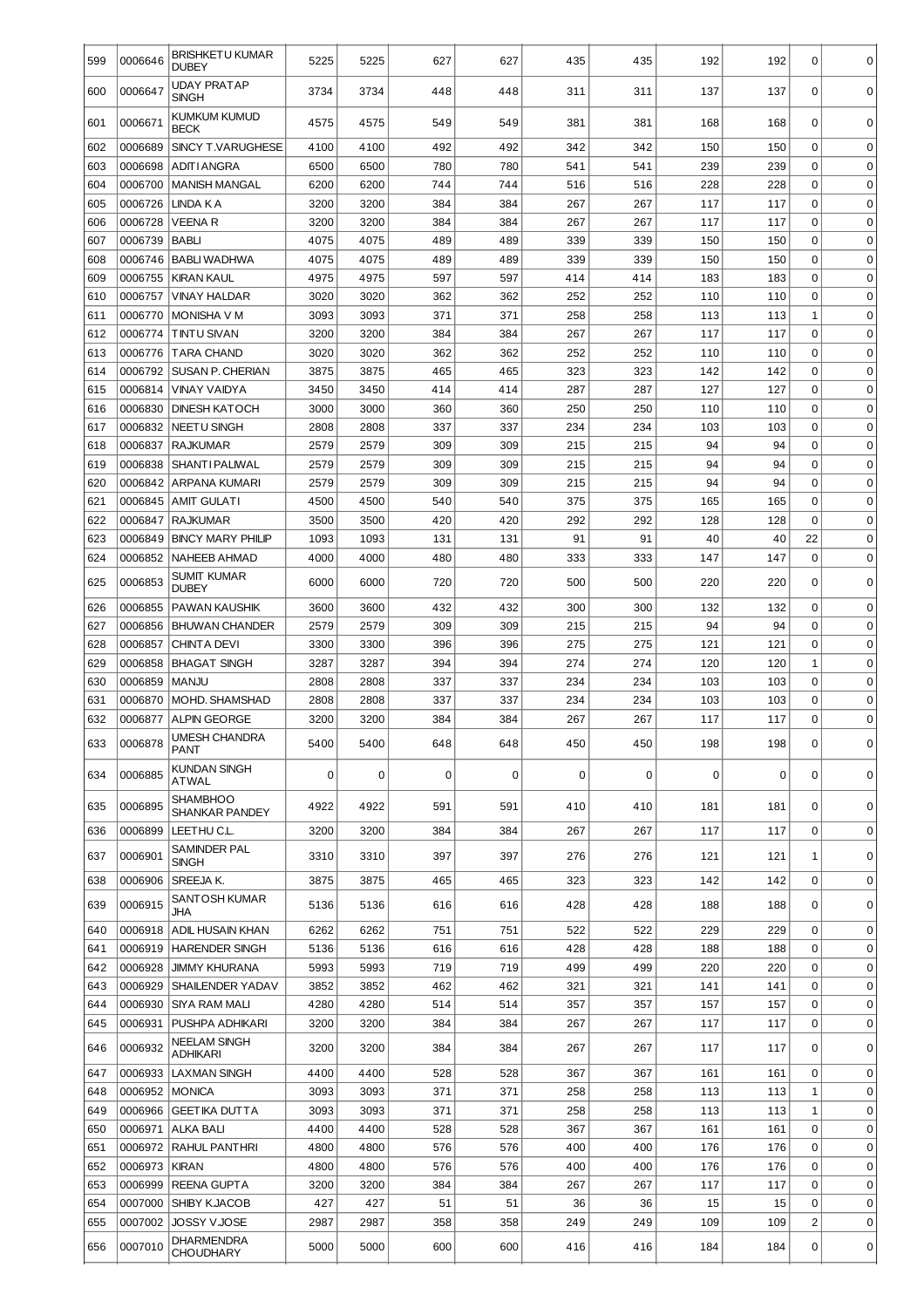| 657        |                    | 0007016 ASWATHY RAJU                           | 3425         | 3425         | 411         | 411         | 285        | 285         | 126         | 126         | 0              | 0                |
|------------|--------------------|------------------------------------------------|--------------|--------------|-------------|-------------|------------|-------------|-------------|-------------|----------------|------------------|
| 658        | 0007022            | PRIYA PRAKASH                                  | 3311         | 3311         | 397         | 397         | 276        | 276         | 121         | 121         | 1              | $\mathbf 0$      |
| 659        | 0007024            | <b>LEENA A</b>                                 | 2987         | 2987         | 358         | 358         | 249        | 249         | 109         | 109         | $\overline{c}$ | 0                |
| 660        | 0007029            | <b>RAGHUBIR MANDAL</b>                         | 3300         | 3300         | 396         | 396         | 275        | 275         | 121         | 121         | $\mathbf 0$    | 0                |
| 661        | 0007032            | <b>ASWATHY CHARLIE</b>                         | 0            | $\mathbf 0$  | $\mathbf 0$ | $\mathbf 0$ | 0          | 0           | $\mathsf 0$ | $\mathbf 0$ | 30             | 0                |
| 662        | 0007033            | <b>JIT ENDRA KUMAR</b>                         | 3000         | 3000         | 360         | 360         | 250        | 250         | 110         | 110         | $\mathbf 0$    | 0                |
| 663        | 0007041            | <b>ISHA DHAMIJA</b>                            | 4500         | 4500         | 540         | 540         | 375        | 375         | 165         | 165         | $\mathbf 0$    | 0                |
| 664        | 0007042 DEEPAK     |                                                | 3600         | 3600         | 432         | 432         | 300        | 300         | 132         | 132         | $\mathbf 0$    | 0                |
| 665        | 0007045            | SAMRJEET SINGH                                 | 6000         | 6000         | 720         | 720         | 500        | 500         | 220         | 220         | $\mathbf 0$    | 0                |
| 666        | 0007046            | <b>RAJ KUMAR</b>                               | 5000         | 5000         | 600         | 600         | 416        | 416         | 184         | 184         | $\mathbf 0$    | 0                |
| 667        | 0007047            | <b>HET SINGH</b>                               | 4800         | 4800         | 576         | 576         | 400        | 400         | 176         | 176         | $\mathbf 0$    | 0                |
| 668        | 0007048            | AJAY KUMAR                                     | 4500         | 4500         | 540         | 540         | 375        | 375         | 165         | 165         | $\mathbf 0$    | 0                |
| 669        |                    | 0007049 ROHIT KUMAR                            | 2500         | 2500         | 300         | 300         | 208        | 208         | 92          | 92          | $\mathbf 0$    | 0                |
| 670        | 0007050            | PURAN CHANDRA<br><b>PRUSTY</b>                 | 2600         | 2600         | 312         | 312         | 217        | 217         | 95          | 95          | 0              | $\mathbf 0$      |
| 671        | 0007056            | <b>JAIMY JOSE</b>                              | 0            | 0            | 0           | 0           | 0          | 0           | 0           | 0           | 30             | $\mathbf 0$      |
| 672        | 0007065            | RAJITHA BISHT                                  | 5500         | 5500         | 660         | 660         | 458        | 458         | 202         | 202         | $\mathbf 0$    | $\mathbf 0$      |
| 673        | 0007066            | RAJIVA BHARGAVA                                | 6500         | 6500         | 2795        | 2795        | 541        | 541         | 239         | 239         | 0              | $\mathbf 0$      |
| 674        | 0007069            | <b>JINCY VARGHESE</b>                          | 0            | 0            | $\mathbf 0$ | 0           | 0          | $\mathbf 0$ | 0           | 0           | 0              | $\mathbf 0$      |
| 675        | 0007070            | <b>JENCY VARGHESE</b>                          | 2055         | 2055         | 247         | 247         | 171        | 171         | 76          | 76          | 0              | $\mathbf 0$      |
| 676        | 0007079            | SHIRLY MATHEW                                  | 3200         | 3200         | 384         | 384         | 267        | 267         | 117         | 117         | 0              | $\mathbf 0$      |
| 677        | 0007084            | <b>KAPIL</b>                                   | 3000         | 3000         | 360         | 360         | 250        | 250         | 110         | 110         | 0              | $\mathbf 0$      |
| 678        | 0007086            | <b>SIMI SAMUEL</b>                             | 2453         | 2453         | 294         | 294         | 204        | 204         | 90          | 90          | 7              | $\mathbf 0$      |
| 679        | 0007091            | <b>LEENA BAXLA</b>                             | 3200         | 3200         | 384         | 384         | 267        | 267         | 117         | 117         | 0              | $\mathbf 0$      |
| 680        | 0007093            | SOUMYA JOSHY                                   | 3675         | 3675         | 441         | 441         | 306        | 306         | 135         | 135         | 0              | $\mathbf 0$      |
| 681        | 0007095            | <b>JOBY MATHEW</b>                             | 4500         | 4500         | 540         | 540         | 375        | 375         | 165         | 165         | 0              | $\mathbf 0$      |
| 682        | 0007096            | <b>SUSHA MAHTEW</b>                            | 3200         | 3200         | 384         | 384         | 267        | 267         | 117         | 117         | 0              | $\mathbf 0$      |
| 683        | 0007097            | <b>KEZIA SUNNY</b>                             | 3093         | 3093         | 371         | 371         | 258        | 258         | 113         | 113         | 1              | $\mathbf 0$      |
| 684        | 0007099            | SOPHIA VARGHESE                                | 3675         | 3675         | 441         | 441         | 306        | 306         | 135         | 135         | 0              | $\mathbf 0$      |
| 685        | 0007106            | <b>VUNGNGAIHLUN</b>                            | 5244         | 5244         | 629         | 629         | 437        | 437         | 192         | 192         | 0              | $\mathbf 0$      |
| 686        | 0007109            | <b>JINCHU VARGHESE</b>                         | 3425         | 3425         | 411         | 411         | 285        | 285         | 126         | 126         | 0              | $\mathbf 0$      |
| 687        | 0007110            | ANJANA KUMAR M S                               | 4100         | 4100         | 492         | 492         | 342        | 342         | 150         | 150         | $\mathbf 0$    | $\mathbf 0$      |
| 688<br>689 | 0007112<br>0007124 | <b>RENJU V</b><br>VINOD KUMAR<br><b>GAUTAM</b> | 2240<br>6500 | 2240<br>6500 | 269<br>780  | 269<br>780  | 187<br>541 | 187<br>541  | 82<br>239   | 82<br>239   | 9<br>0         | $\mathbf 0$<br>0 |
| 690        | 0007125            | <b>BHARAT KUMAR</b>                            | 6500         | 6500         | 780         | 780         | 541        | 541         | 239         | 239         | 0              | $\mathbf 0$      |
| 691        | 0007126            | SANJEEV KOUL                                   | 4050         | 4050         | 486         | 486         | 337        | 337         | 149         | 149         | 0              | 0                |
| 692        | 0007128            | <b>SHAMIM</b>                                  | 2400         | 2400         | 288         | 288         | 200        | 200         | 88          | 88          | $\mathbf 0$    | $\mathbf 0$      |
| 693        | 0007129 SUSHMA     |                                                | 2790         | 2790         | 335         | 335         | 232        | 232         | 103         | 103         | 0              | 0                |
| 694        |                    | 0007130 SOPHIYA K RAJU                         | 3200         | 3200         | 384         | 384         | 267        | 267         | 117         | 117         | $\Omega$       | 0                |
| 695        | 0007134 ANIT.K     |                                                | 4300         | 4300         | 516         | 516         | 358        | 358         | 158         | 158         | 0              | 0                |
| 696        | 0007136            | MEMINGANGOM                                    | 0            | 0            | 0           | 0           | 0          | 0           | 0           | 0           | 30             | $\mathbf 0$      |
| 697        |                    | 0007140 PUSHPENDRA SINGH                       | 2785         | 2785         | 334         | 334         | 232        | 232         | 102         | 102         | 0              | $\mathbf 0$      |
| 698        |                    | 0007141 DINESH SHARMA                          | 2785         | 2785         | 334         | 334         | 232        | 232         | 102         | 102         | 0              | $\mathbf 0$      |
| 699        |                    | 0007143 CHET RAM                               | 2106         | 2106         | 253         | 253         | 175        | 175         | 78          | 78          | 0              | $\mathbf 0$      |
| 700        | 0007144            | MEHAR CHAND                                    | 2106         | 2106         | 253         | 253         | 175        | 175         | 78          | 78          | 0              | $\mathbf 0$      |
| 701        |                    | 0007145   TANUJA JOSHI                         | 2644         | 2644         | 317         | 317         | 220        | 220         | 97          | 97          | 0              | $\mathbf 0$      |
| 702        |                    | 0007146   MAHESH KUMAR                         | 2785         | 2785         | 334         | 334         | 232        | 232         | 102         | 102         | 0              | $\mathbf 0$      |
| 703        | 0007147            | <b>SAKSHI MISHRA</b>                           | 2558         | 2558         | 307         | 307         | 213        | 213         | 94          | 94          | 0              | $\mathbf 0$      |
| 704        | 0007149            | <b>KAMLESH KUMARI</b>                          | 2785         | 2785         | 334         | 334         | 232        | 232         | 102         | 102         | 0              | $\mathbf 0$      |
| 705        | 0007150            | <b>MINATI SAMAL</b>                            | 2785         | 2785         | 334         | 334         | 232        | 232         | 102         | 102         | 0              | $\mathbf 0$      |
| 706        | 0007151            | <b>NAVEEN KUMAR</b>                            | 2558         | 2558         | 307         | 307         | 213        | 213         | 94          | 94          | 0              | $\mathbf 0$      |
| 707        | 0007154            | NEERAJ SHARMA                                  | 2560         | 2560         | 307         | 307         | 213        | 213         | 94          | 94          | 0              | $\mathbf 0$      |
| 708        | 0007156            | JOSEPRIYA JOSE                                 | 3200         | 3200         | 384         | 384         | 267        | 267         | 117         | 117         | 0              | $\mathbf 0$      |
| 709        | 0007157            | <b>JEENA JOSEPH</b>                            | 3200         | 3200         | 384         | 384         | 267        | 267         | 117         | 117         | 0              | $\mathbf 0$      |
| 710        | 0007161            | SANJARI KHATOON                                | 3675         | 3675         | 441         | 441         | 306        | 306         | 135         | 135         | 0              | 0                |
| 711        | 0007162            | CHINCHU ANNA<br><b>JACOB</b>                   | 3200         | 3200         | 384         | 384         | 267        | 267         | 117         | 117         | 0              | 0                |
| 712        |                    | 0007163 ASHA CHACKO                            | 3093         | 3093         | 371         | 371         | 258        | 258         | 113         | 113         | 1              | 0                |
| 713        |                    | 0007165 RADHIKA N.                             | 3716         | 3716         | 446         | 446         | 310        | 310         | 136         | 136         | 0              | 0                |
| 714        | 0007166            | JOLLYMOL JOY                                   | 3200         | 3200         | 384         | 384         | 267        | 267         | 117         | 117         | 0              | 0                |
| 715        | 0007168            | SRUTHIMOLT.S                                   | 3200         | 3200         | 384         | 384         | 267        | 267         | 117         | 117         | 0              | 0                |
| 716        | 0007169            | SIJIMOL VARGHESE                               | 2560         | 2560         | 307         | 307         | 213        | 213         | 94          | 94          | 6              | 0                |
| 717        | 0007177            | SONIYA ANTONY                                  | 4100         | 4100         | 492         | 492         | 342        | 342         | 150         | 150         | 0              | 0                |
| 718        | 0007187            | <b>LAKHAN PAL</b>                              | 2558         | 2558         | 307         | 307         | 213        | 213         | 94          | 94          | 0              | 0                |
| 719        | 0007188            | NEENU JOY                                      | 3200         | 3200         | 384         | 384         | 267        | 267         | 117         | 117         | 0              | 0                |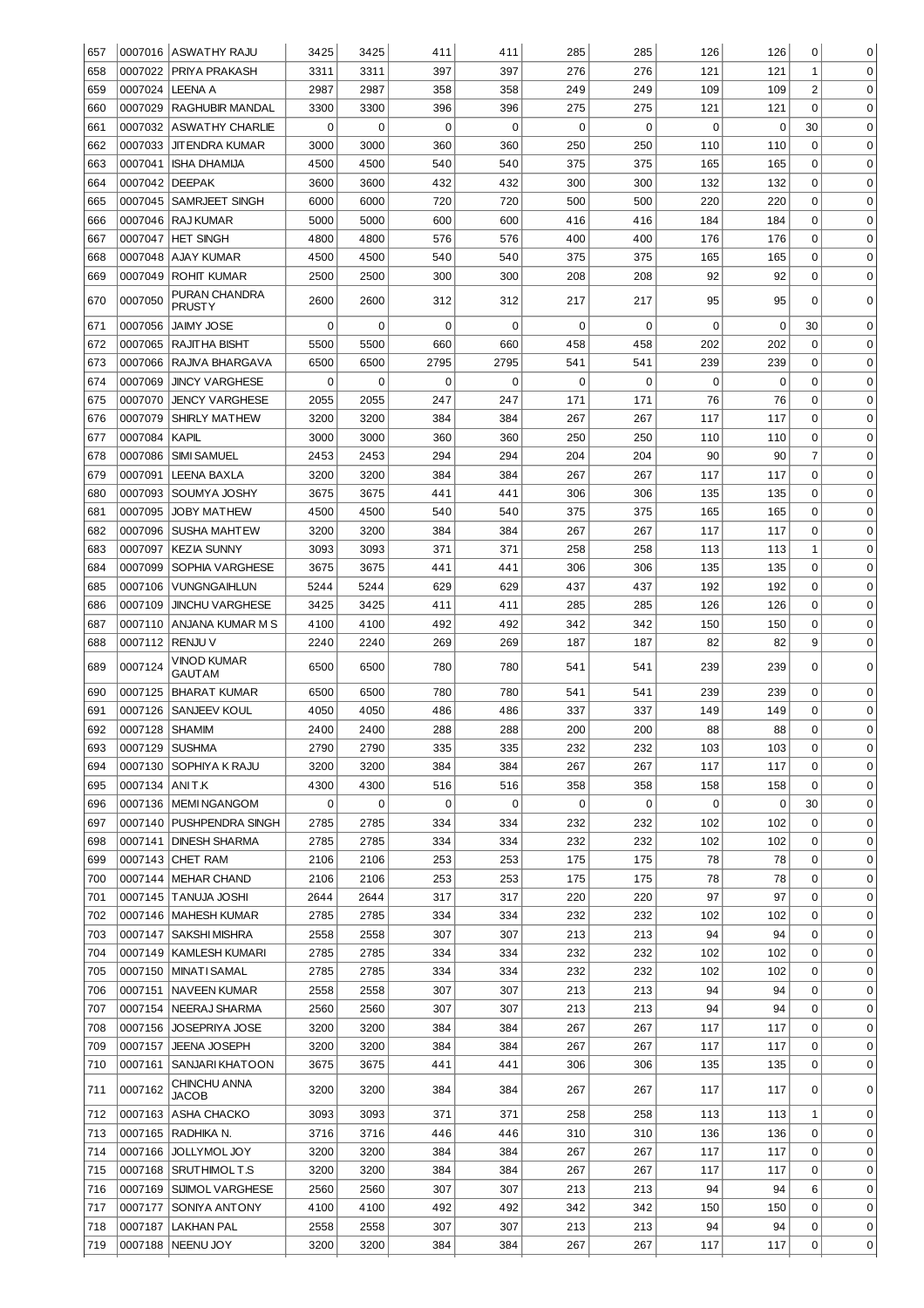| 720        | 0007189            | <b>PRADEEP KUMAR</b><br>SINGH               | 2558         | 2558         | 307         | 307        | 213         | 213        | 94          | 94          | 0                           | 0                          |
|------------|--------------------|---------------------------------------------|--------------|--------------|-------------|------------|-------------|------------|-------------|-------------|-----------------------------|----------------------------|
| 721        | 0007194            | <b>REGIMOL K.V</b>                          | 3425         | 3425         | 411         | 411        | 285         | 285        | 126         | 126         | $\mathbf 0$                 | $\mathbf 0$                |
| 722        | 0007199            | <b>SHANU S KOSHY</b>                        | 3675         | 3675         | 441         | 441        | 306         | 306        | 135         | 135         | $\mathbf 0$                 | $\mathbf 0$                |
| 723        | 0007200            | <b>RINY C BABY</b>                          | 3675         | 3675         | 441         | 441        | 306         | 306        | 135         | 135         | $\mathbf 0$                 | $\mathbf 0$                |
| 724        | 0007201            | <b>JEENAMOL JOSE</b>                        | 3675         | 3675         | 441         | 441        | 306         | 306        | 135         | 135         | $\mathbf 0$                 | $\mathbf 0$                |
| 725        | 0007203            | <b>RUBY M ZACHARIAS</b>                     | 3675         | 3675         | 441         | 441        | 306         | 306        | 135         | 135         | $\mathbf 0$                 | $\mathbf 0$                |
| 726        | 0007205            | <b>ARCHANA K.S</b>                          | 735          | 735          | 88          | 88         | 61          | 61         | 27          | 27          | 24                          | $\mathbf 0$                |
| 727        | 0007211            | <b>NIRANJAN</b>                             | 3750         | 3750         | 450         | 450        | 312         | 312        | 138         | 138         | $\mathbf 0$                 | $\mathbf 0$                |
| 728        | 0007212            | <b>ALOK CHAND</b>                           | 3750         | 3750         | 450<br>371  | 450        | 312         | 312<br>258 | 138         | 138         | $\mathbf 0$                 | $\mathbf 0$                |
| 729<br>730 | 0007213<br>0007219 | <b>SIBI VARGHESE</b><br>SURAJIK.S           | 3093<br>3200 | 3093<br>3200 | 384         | 371<br>384 | 258<br>267  | 267        | 113<br>117  | 113<br>117  | $1\,$<br>$\mathbf 0$        | $\mathbf 0$<br>$\mathbf 0$ |
| 731        | 0007224            | <b>MAHENDRA SINGH</b>                       | 2558         | 2558         | 307         | 307        | 213         | 213        | 94          | 94          | $\mathbf 0$                 | $\mathbf 0$                |
| 732        | 0007225            | SUBRATA KUMAR                               | 3600         | 3600         | 432         | 432        | 300         | 300        | 132         | 132         | $\mathbf 0$                 | 0                          |
| 733        | 0007226            | mudli<br> ANU THOMAS                        | 3600         | 3600         | 432         | 432        | 300         | 300        | 132         | 132         | $\mathbf 0$                 | 0                          |
| 734        | 0007230            | MARIA TREESA<br><b>JOSEPH</b>               | 4500         | 4500         | 540         | 540        | 375         | 375        | 165         | 165         | 0                           | 0                          |
| 735        | 0007233            | <b>KUSUM JOSHI</b>                          | 3900         | 3900         | 468         | 468        | 325         | 325        | 143         | 143         | $\mathbf 0$                 | 0                          |
| 736        | 0007237            | <b>SOJI PAUL</b>                            | 3300         | 3300         | 396         | 396        | 275         | 275        | 121         | 121         | $\mathbf 0$                 | 0                          |
| 737        | 0007242            | CHING HOIH KIM                              | 3300         | 3300         | 396         | 396        | 275         | 275        | 121         | 121         | $\mathbf 0$                 | $\mathbf 0$                |
| 738        |                    | 0007245 ABHISHEK KUMAR                      | 5100         | 5100         | 612         | 612        | 425         | 425        | 187         | 187         | $\mathbf 0$                 | $\mathbf 0$                |
| 739        |                    | 0007249 KULDEEP KAUR                        | 3150         | 3150         | 378         | 378        | 262         | 262        | 116         | 116         | $\mathbf 0$                 | $\mathbf 0$                |
| 740        | 0007250            | RAMANDEEP KAUR                              | 1470         | 1470         | 176         | 176        | 122         | 122        | 54          | 54          | 16                          | $\mathbf 0$                |
| 741        |                    | 0007251   Amandeep Kaur                     | 3150         | 3150         | 378         | 378        | 262         | 262        | 116         | 116         | $\mathbf 0$                 | $\mathbf 0$                |
| 742        | 0007252            | Amandeep Kaur                               | 0            | 0            | $\Omega$    | 0          | 0           | 0          | $\mathbf 0$ | $\mathbf 0$ | 30                          | $\mathbf 0$                |
| 743        |                    | 0007253   MONIKA DEVI                       | 3753         | 3753         | 450         | 450        | 313         | 313        | 137         | 137         | $\overline{2}$              | 0                          |
| 744        | 0007254            | <b>GAUTAM KUMAR</b><br><b>MISHRA</b>        | 2310         | 2310         | 277         | 277        | 192         | 192        | 85          | 85          | 9                           | 0                          |
| 745        | 0007255            | IARVIND SHARMA                              | 3750         | 3750         | 450         | 450        | 312         | 312        | 138         | 138         | $\mathbf 0$                 | $\mathbf 0$                |
| 746        | 0007256            | <b>JISSA ABRAHAM</b>                        | 3300         | 3300         | 396         | 396        | 275         | 275        | 121         | 121         | $\mathbf 0$                 | $\mathbf 0$                |
| 747        | 0007259            | PRIYA THOTTUVELIL                           | 0            | $\mathbf 0$  | $\mathbf 0$ | 0          | $\mathbf 0$ | 0          | 0           | 0           | 30                          | $\mathbf 0$                |
| 748        | 0007269            | <b>RAJ KUMAR</b>                            | 3600         | 3600         | 432         | 432        | 300         | 300        | 132         | 132         | $\mathbf 0$                 | $\mathbf 0$                |
| 749        | 0007273            | FARIDA BANO                                 | 3600         | 3600         | 432         | 432        | 300         | 300        | 132         | 132         | $\mathbf 0$                 | $\mathbf 0$                |
| 750        | 0007274            | POOJA SHARMA                                | 2300         | 2300         | 276         | 276        | 192         | 192        | 84          | 84          | $\overline{7}$              | $\mathbf 0$                |
| 751        | 0007275            | <b>IRAJENDRA KUMAR</b>                      | 2558         | 2558         | 307         | 307        | 213         | 213        | 94          | 94          | $\mathbf 0$                 | $\mathbf 0$                |
| 752        | 0007279            | <b>BIJAY KUMAR</b>                          | 4500         | 4500         | 540         | 540        | 375         | 375        | 165         | 165         | $\mathbf 0$                 | $\mathbf 0$                |
| 753        | 0007280            | NEELIMA                                     | 270<br>3190  | 270<br>3190  | 32<br>383   | 32<br>383  | 22<br>266   | 22<br>266  | 10<br>117   | 10<br>117   | $\mathbf 0$<br>$\mathbf{1}$ | $\mathbf 0$<br>$\Omega$    |
| 754<br>755 | 0007284            | 0007282 NIMMY JOHN<br><b>SILVIYA DANIEL</b> | 3480         | 3480         | 418         | 418        | 290         | 290        | 128         | 128         | 1                           | 0                          |
| 756        | 0007287            | <b>PRIYAMOLTHOMAS</b>                       | 3900         | 3900         | 468         | 468        | 325         | 325        | 143         | 143         | $\Omega$                    | 0                          |
| 757        |                    | 0007292 NANCY T                             | 3690         | 3690         | 443         | 443        | 307         | 307        | 136         | 136         | $\mathbf 0$                 | 0                          |
|            |                    | SHYVI                                       |              |              |             |            |             |            |             |             |                             |                            |
| 758        | 0007293            | VISWANADHAN                                 | 3177         | 3177         | 381         | 381        | 265         | 265        | 116         | 116         | 3<br>0                      | $\mathbf 0$                |
| 759<br>760 | 0007294            | LISHA CHERIYAN<br>0007296   DIVYA MISHRA    | 4620<br>3900 | 4620<br>3900 | 554<br>468  | 554<br>468 | 385<br>325  | 385<br>325 | 169<br>143  | 169<br>143  | 0                           | 0<br>0                     |
| 761        |                    | 0007297   SILBY MATHEW                      | 0            | $\mathbf 0$  | $\mathbf 0$ | 0          | 0           | 0          | $\mathbf 0$ | 0           | 0                           | 0                          |
| 762        | 0007301            | ROJILY K JOY                                | 2236         | 2236         | 268         | 268        | 186         | 186        | 82          | 82          | 11                          | 0                          |
| 763        |                    | 0007307 BIBIYA AUGUSTINE                    | 2875         | 2875         | 345         | 345        | 239         | 239        | 106         | 106         | 5                           | 0                          |
| 764        | 0007308            | SUNSU MARIA<br>JOSEPH                       | 3300         | 3300         | 396         | 396        | 275         | 275        | 121         | 121         | 0                           | 0                          |
| 765        | 0007310            | MEENAKSHI BAKSHI                            | 2750         | 2750         | 330         | 330        | 229         | 229        | 101         | 101         | 5                           | 0                          |
| 766        |                    | 0007312 JOGINDER SINGH                      | 4500         | 4500         | 540         | 540        | 375         | 375        | 165         | 165         | $\mathbf 0$                 | 0                          |
| 767        |                    | 0007313 RICHA GOSWAMI                       | 3600         | 3600         | 432         | 432        | 300         | 300        | 132         | 132         | $\mathbf 0$                 | 0                          |
| 768        | 0007314            | <b>TULSA RAM</b>                            | 5100         | 5100         | 612         | 612        | 425         | 425        | 187         | 187         | $\mathbf 0$                 | 0                          |
| 769        | 0007315            | <b>GURJEET KAUR</b>                         | 2530         | 2530         | 304         | 304        | 211         | 211        | 93          | 93          | $\overline{7}$              | 0                          |
| 770        | 0007317            | NIDHI SINGH                                 | 4645         | 4645         | 557         | 557        | 387         | 387        | 170         | 170         | $\mathbf 0$                 | 0                          |
| 771        | 0007319            | <b>DIMPLE VERMA</b>                         | 5600         | 5600         | 672         | 672        | 466         | 466        | 206         | 206         | $\mathbf 0$                 | 0                          |
| 772        | 0007322            | <b>SMITHA SHIBI</b>                         | 5280         | 5280         | 634         | 634        | 440         | 440        | 194         | 194         | $\mathbf 0$                 | 0                          |
| 773        |                    | 0007323   MONIKA SHARMA                     | 3300         | 3300         | 396         | 396        | 275         | 275        | 121         | 121         | $\mathbf 0$                 | 0                          |
| 774        | 0007324            | SHAKEEL AHMAD                               | 0            | 0            | $\mathbf 0$ | 0          | 0           | 0          | 0           | $\mathbf 0$ | $\mathbf 0$                 | 0                          |
| 775        | 0007326            | MADHUBALA<br><b>BAGHEL</b>                  | 3300         | 3300         | 396         | 396        | 275         | 275        | 121         | 121         | 0                           | 0                          |
| 776        | 0007329            | <b>JYOTIPAL</b>                             | 3300         | 3300         | 396         | 396        | 275         | 275        | 121         | 121         | $\mathbf 0$                 | $\mathbf 0$                |
| 777        | 0007330            | <b>SEEMA ANEJA</b>                          | 6000         | 6000         | 720         | 720        | 500         | 500        | 220         | 220         | $\mathbf 0$                 | 0                          |
| 778        | 0007333            | JUBY SAM                                    | 3450         | 3450         | 414         | 414        | 287         | 287        | 127         | 127         | $\mathbf 0$                 | $\mathbf 0$                |
| 779        | 0007334            | <b>TINU ANTONY</b>                          | 3220         | 3220         | 386         | 386        | 268         | 268        | 118         | 118         | $\overline{c}$              | $\mathbf 0$                |
| 780        |                    | 0007335 BINIYA BANU                         | 2875         | 2875         | 345         | 345        | 239         | 239        | 106         | 106         | 5                           | 0                          |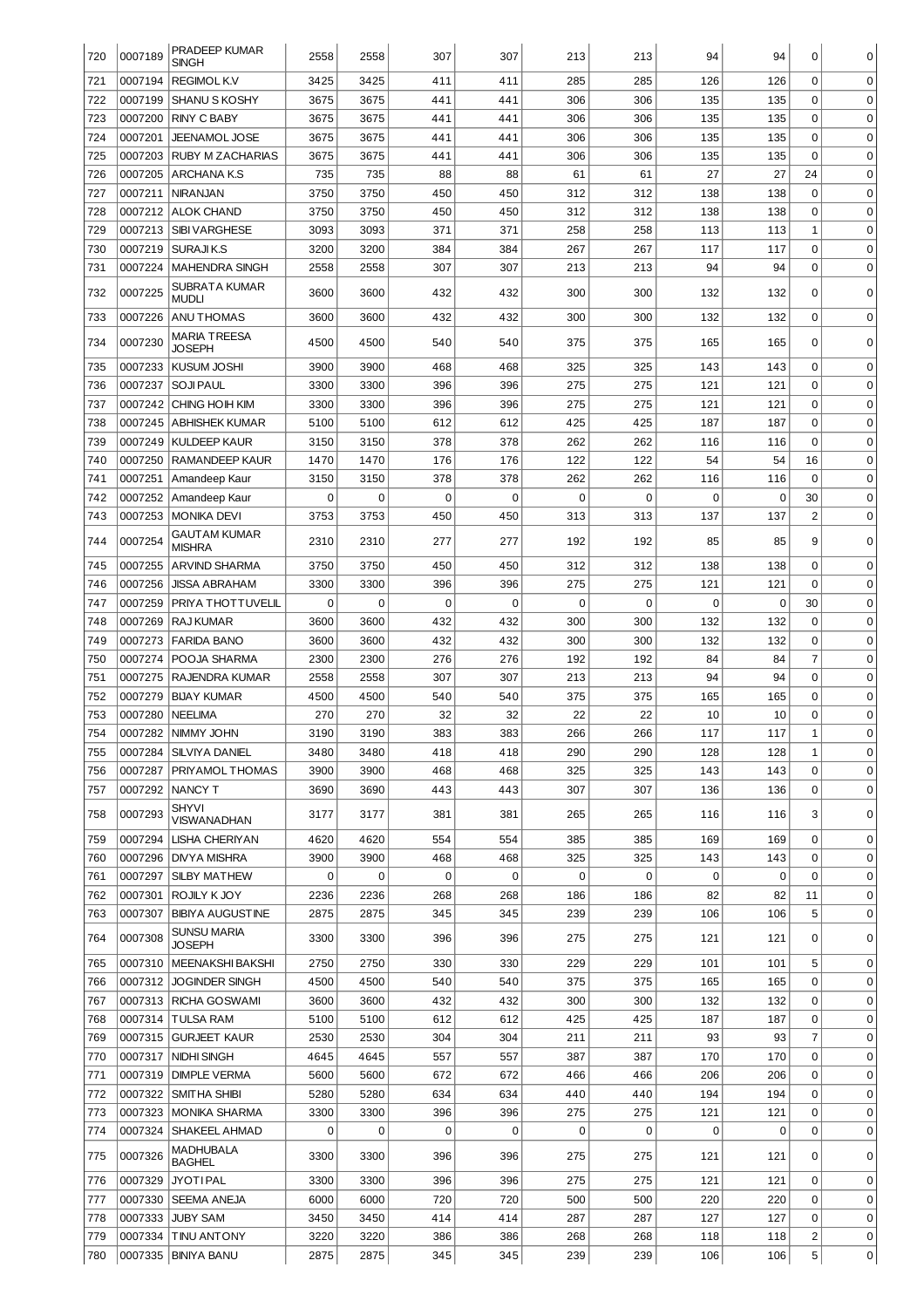| 781 | 0007336          | NUTAN KUMAR<br><b>SHARMA</b>     | 2644 | 2644 | 317 | 317 | 220 | 220         | 97  | 97  | 0              | 0           |
|-----|------------------|----------------------------------|------|------|-----|-----|-----|-------------|-----|-----|----------------|-------------|
| 782 | 0007337          | <b>SHIV PRAKASH</b><br>TRIPATHI  | 4050 | 4050 | 486 | 486 | 337 | 337         | 149 | 149 | $\Omega$       | 0           |
| 783 | 0007338          | <b>NAZIMA THOMAS</b>             | 5700 | 5700 | 684 | 684 | 475 | 475         | 209 | 209 | $\mathbf 0$    | 0           |
| 784 | 0007343          | ANIMATE RAJAN<br><b>VARGHESE</b> | 3726 | 3726 | 447 | 447 | 310 | 310         | 137 | 137 | 1              | $\Omega$    |
| 785 | 0007347          | <b>SREEKALA SIVAN</b>            | 3530 | 3530 | 424 | 424 | 294 | 294         | 130 | 130 | 0              | $\Omega$    |
| 786 | 0007348          | AMLU<br>JANARDHANAN              | 3300 | 3300 | 396 | 396 | 275 | 275         | 121 | 121 | 0              | 0           |
| 787 | 0007350          | DALFEENA JOSE                    | 3690 | 3690 | 443 | 443 | 307 | 307         | 136 | 136 | $\mathbf 0$    | $\mathbf 0$ |
| 788 | 0007351          | <b>JOMINI GEORGE</b>             | 4050 | 4050 | 486 | 486 | 337 | 337         | 149 | 149 | 3              | $\mathbf 0$ |
| 789 | 0007352          | <b>MONICA YADAV</b>              | 4200 | 4200 | 504 | 504 | 350 | 350         | 154 | 154 | 0              | $\mathbf 0$ |
| 790 | 0007357          | <b>JERLY ABRAHAM</b>             | 4800 | 4800 | 576 | 576 | 400 | 400         | 176 | 176 | 0              | $\mathbf 0$ |
| 791 | 0007358          | SURBHI SEHGAL                    | 4200 | 4200 | 504 | 504 | 350 | 350         | 154 | 154 | 0              | $\mathbf 0$ |
| 792 | 0007359          | NIRAJ KUMAR                      | 3832 | 3832 | 460 | 460 | 319 | 319         | 141 | 141 | $\mathbf 0$    | $\mathbf 0$ |
| 793 | 0007360          | ANSU V SAM                       | 0    | 0    | 0   | 0   | 0   | $\mathbf 0$ | 0   | 0   | 30             | $\mathbf 0$ |
| 794 | 0007365          | PHEBA MIRIAM JOHN                | 3750 | 3750 | 450 | 450 | 312 | 312         | 138 | 138 | $\mathbf 0$    | $\mathbf 0$ |
| 795 | 0007366          | GINNY ANN<br>VARGHESE            | 3375 | 3375 | 405 | 405 | 281 | 281         | 124 | 124 | 3              | 0           |
| 796 | 0007368          | <b>BIJIMOLE BABY</b>             | 3335 | 3335 | 400 | 400 | 278 | 278         | 122 | 122 | $\mathbf 1$    | 0           |
| 797 | 0007372          | RAJIV KUMAR                      | 3600 | 3600 | 432 | 432 | 300 | 300         | 132 | 132 | $\mathbf 0$    | 0           |
| 798 | 0007373          | <b>AMARDIP KAUR</b>              | 3872 | 3872 | 465 | 465 | 323 | 323         | 142 | 142 | 8              | 0           |
| 799 | 0007374          | <b>SEET AL SUNNY</b>             | 3450 | 3450 | 414 | 414 | 287 | 287         | 127 | 127 | $\mathbf 0$    | $\mathbf 0$ |
| 800 | 0007375          | <b>ASHISH KASHYAP</b>            | 2850 | 2850 | 342 | 342 | 237 | 237         | 105 | 105 | $\mathbf 0$    | 0           |
| 801 | 0007377          | SHEEBA VINOD                     | 4650 | 4650 | 558 | 558 | 387 | 387         | 171 | 171 | $\mathbf 0$    | $\mathbf 0$ |
| 802 | 0007378          | NIMITHA ROSE ALEX                | 3530 | 3530 | 424 | 424 | 294 | 294         | 130 | 130 | $\mathbf 0$    | $\mathbf 0$ |
| 803 | 0007380          | <b>JIT ENDER PANCHAL</b>         | 2816 | 2816 | 338 | 338 | 235 | 235         | 103 | 103 | $\mathbf 0$    | $\mathbf 0$ |
| 804 | 0007383          | REEBA BABU                       | 2990 | 2990 | 359 | 359 | 249 | 249         | 110 | 110 | 4              | 0           |
| 805 | 0007384          | VIJI MOHAN                       | 4350 | 4350 | 522 | 522 | 362 | 362         | 160 | 160 | $\mathbf 1$    | $\mathbf 0$ |
| 806 | 0007385          | TEENA KOSHY                      | 3561 | 3561 | 427 | 427 | 297 | 297         | 130 | 130 | $\mathbf 0$    | $\mathbf 0$ |
| 807 | 0007386          | PREEJA PRASAD                    | 3450 | 3450 | 414 | 414 | 287 | 287         | 127 | 127 | $\mathbf 0$    | $\mathbf 0$ |
| 808 | 0007387          | <b>EXEBA VARGHESE</b>            | 2816 | 2816 | 338 | 338 | 235 | 235         | 103 | 103 | $\mathbf 0$    | $\mathbf 0$ |
| 809 | 0007388          | <b>RIA MATHEW</b>                | 3335 | 3335 | 400 | 400 | 278 | 278         | 122 | 122 | $\mathbf 1$    | 0           |
| 810 | 0007390          | <b>SRUTHY SASIDHAR</b>           | 3450 | 3450 | 414 | 414 | 287 | 287         | 127 | 127 | $\mathbf 0$    | 0           |
| 811 | 0007391          | <b>JYOTHIMOL V</b>               | 3450 | 3450 | 414 | 414 | 287 | 287         | 127 | 127 | $\mathbf 0$    | 0           |
| 812 | 0007392          | <b>ANUP KUMAR</b>                | 3150 | 3150 | 378 | 378 | 262 | 262         | 116 | 116 | $\mathbf 0$    | 0           |
| 813 | 0007393          | <b>JINU PRINCE</b>               | 3598 | 3598 | 432 | 432 | 300 | 300         | 132 | 132 | $\overline{2}$ | 0           |
| 814 | 0007394          | <b>SUNIL KUMAR</b><br>SHAKYA     | 3065 | 3065 | 368 | 368 | 255 | 255         | 113 | 113 | 0              | $\Omega$    |
| 815 | 0007395          | <b>VIJAY KUMAR</b>               | 6500 | 6500 | 780 | 780 | 541 | 541         | 239 | 239 | 0              | 0           |
| 816 | 0007397          | <b>MEENAKSHI SHARMA</b>          | 3412 | 3412 | 409 | 409 | 284 | 284         | 125 | 125 | 1              | 0           |
| 817 | 0007400          | MONISHA MOHAN                    | 4290 | 4290 | 515 | 515 | 357 | 357         | 158 | 158 | 0              | 0           |
| 818 |                  | 0007402   SUMI SEBASTIAN         | 4147 | 4147 | 498 | 498 | 345 | 345         | 153 | 153 | 1              | 0           |
| 819 |                  | 0007403   NEETHU BABU S          | 3450 | 3450 | 414 | 414 | 287 | 287         | 127 | 127 | 0              | 0           |
| 820 | 0007404          | <b>JOLLY ABRAHAM</b>             | 6000 | 6000 | 720 | 720 | 500 | 500         | 220 | 220 | 0              | 0           |
| 821 | 0007405          | SEET HAL V<br><b>PANICKER</b>    | 4455 | 4455 | 535 | 535 | 371 | 371         | 164 | 164 | 0              | 0           |
| 822 | 0007407          | BETTY M. THOMAS                  | 3335 | 3335 | 400 | 400 | 278 | 278         | 122 | 122 | 1              | 0           |
| 823 | 0007408          | MAHITHA MADHU                    | 3855 | 3855 | 463 | 463 | 321 | 321         | 142 | 142 | $\mathbf 0$    | 0           |
| 824 |                  | 0007413 CHRISTY DENNIS           | 2880 | 2880 | 346 | 346 | 240 | 240         | 106 | 106 | 12             | 0           |
| 825 |                  | 0007416 RAM SANJEEWAN            | 6500 | 6500 | 780 | 780 | 541 | 541         | 239 | 239 | $\mathbf 0$    | 0           |
| 826 | 0007417          | <b>JAGVIR SINGH</b>              | 3900 | 3900 | 468 | 468 | 325 | 325         | 143 | 143 | 0              | $\mathbf 0$ |
| 827 | 0007418          | SANJAY TIWARI                    | 6500 | 6500 | 780 | 780 | 541 | 541         | 239 | 239 | 0              | $\mathbf 0$ |
| 828 | 0007419          | <b>MANPREET KAUR</b>             | 0    | 0    | 0   | 0   | 0   | 0           | 0   | 0   | 0              | $\mathbf 0$ |
| 829 | 0007420          | SANJEET KUMAR<br>MANDAL          | 1900 | 1900 | 228 | 228 | 158 | 158         | 70  | 70  | 0              | $\mathbf 0$ |
| 830 | 0007423          | HARJAS KAUR<br>KAKKAR            | 3870 | 3870 | 464 | 464 | 322 | 322         | 142 | 142 | 0              | 0           |
| 831 |                  | 0007426 SARANYA SOMAN            | 3808 | 3808 | 457 | 457 | 317 | 317         | 140 | 140 | 2              | $\mathbf 0$ |
| 832 | 0007428          | ASHA MARY<br><b>MATHEW</b>       | 4080 | 4080 | 490 | 490 | 340 | 340         | 150 | 150 | 0              | 0           |
| 833 | 0007432          | SMITHA SAMUEL                    | 3900 | 3900 | 468 | 468 | 325 | 325         | 143 | 143 | 0              | 0           |
| 834 |                  | 0007435 SUNITA KUMARI            | 5017 | 5017 | 602 | 602 | 418 | 418         | 184 | 184 | 1              | 0           |
| 835 | 0007437          | <b>JEAN ABRAHAM</b>              | 3766 | 3766 | 452 | 452 | 314 | 314         | 138 | 138 | $\overline{c}$ | 0           |
| 836 |                  | 0007438 SANCY THOMAS             | 3770 | 3770 | 452 | 452 | 314 | 314         | 138 | 138 | 1              | 0           |
| 837 | 0007440 SINI JOY |                                  | 3840 | 3840 | 461 | 461 | 320 | 320         | 141 | 141 | 0              | 0           |
| 838 |                  | 0007441 BINDHUJA P               | 3840 | 3840 | 461 | 461 | 320 | 320         | 141 | 141 | 0              | 0           |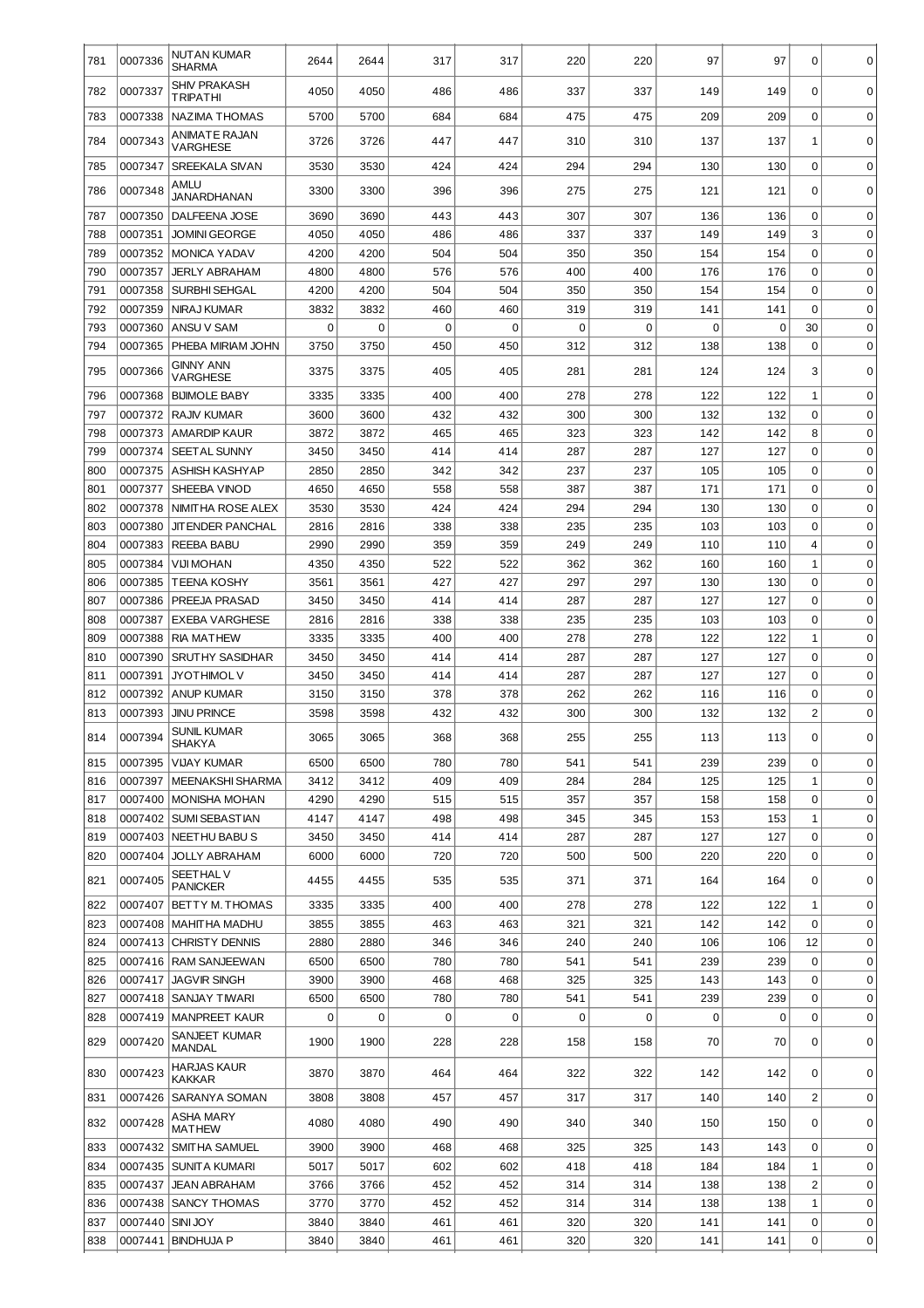| 839 |               | 0007442 SHINTU GEOGRE               | 3840         | 3840 | 461 | 461 | 320         | 320 | 141 | 141 | 0            | 0           |
|-----|---------------|-------------------------------------|--------------|------|-----|-----|-------------|-----|-----|-----|--------------|-------------|
| 840 |               | 0007443 MINI JOSEPH                 | 3900<br>3900 |      | 468 | 468 | 325         | 325 | 143 | 143 | $\Omega$     | $\mathbf 0$ |
| 841 |               | 0007445 PREETHYMOL B                | 4080         | 4080 | 490 | 490 | 340         | 340 | 150 | 150 | 0            | $\mathbf 0$ |
| 842 |               | 0007446   D.S.AGARWAL               | 5400         | 5400 | 648 | 648 | 450         | 450 | 198 | 198 | 0            | 0           |
| 843 |               | 0007447 ABDUL HANNAN                | 3300         | 3300 | 396 | 396 | 275         | 275 | 121 | 121 | 0            | 0           |
| 844 |               | 0007449   SAROJINI SAMAL            | 3150         | 3150 | 378 | 378 | 262         | 262 | 116 | 116 | 0            | 0           |
| 845 | 0007450       | VIJAY KUMAR                         | 0            | 0    | 0   | 0   | $\mathbf 0$ | 0   | 0   | 0   | 0            | 0           |
| 846 |               | 0007451 Ankit kumar Joshi           | 3150         | 3150 | 378 | 378 | 262         | 262 | 116 | 116 | 0            | 0           |
| 847 |               | 0007454 SIJI SEBASTIAN              | 4205         | 4205 | 505 | 505 | 350         | 350 | 155 | 155 | 1            | 0           |
| 848 | 0007456       | I KANCHAN SINGH                     | 3840         | 3840 | 461 | 461 | 320         | 320 | 141 | 141 | 0            | 0           |
| 849 |               | 0007457 ANGEL DECRUZ                | 5574         | 5574 | 669 | 669 | 464         | 464 | 205 | 205 | 0            | 0           |
| 850 | 0007459       | <b>IDEXCY POULOSE</b>               | 0            | 0    | 0   | 0   | $\mathbf 0$ | 0   | 0   | 0   | 30           | 0           |
| 851 | 0007460       | JAGVIR SINGH                        | 2558         | 2558 | 307 | 307 | 213         | 213 | 94  | 94  | 0            | 0           |
| 852 |               | 0007462   PREETI DAHIYA             | 3900         | 3900 | 468 | 468 | 325         | 325 | 143 | 143 | 0            | 0           |
| 853 | 0007463       | <b>SONIA</b>                        | 3900         | 3900 | 468 | 468 | 325         | 325 | 143 | 143 | 0            | 0           |
| 854 |               | 0007464 RUBY J.R                    | 3900         | 3900 | 468 | 468 | 325         | 325 | 143 | 143 | 0            | 0           |
|     |               |                                     |              |      |     |     |             |     |     |     |              |             |
| 855 |               | 0007465 BIJITHA P.U                 | 4050         | 4050 | 486 | 486 | 337         | 337 | 149 | 149 | 0            | 0           |
| 856 |               | 0007467 ANITHAMOL JOHNY             | 2080         | 2080 | 250 | 250 | 173         | 173 | 77  | 77  | 14           | 0           |
| 857 | 0007471       | <b>SEEMA DEVI</b>                   | 3600         | 3600 | 432 | 432 | 300         | 300 | 132 | 132 | 0            | $\Omega$    |
| 858 | 0007472       | <b>REKHA</b><br><b>BALAKRISHNAN</b> | 5250         | 5250 | 630 | 630 | 437         | 437 | 193 | 193 | 0            | $\Omega$    |
| 859 | 0007473       | TARUNA PASWAN                       | 3770         | 3770 | 452 | 452 | 314         | 314 | 138 | 138 | 1            | $\mathbf 0$ |
| 860 |               | 0007474 POONAM                      | 3250         | 3250 | 390 | 390 | 271         | 271 | 119 | 119 | 5            | $\mathbf 0$ |
| 861 |               | 0007475   RAGINI RAI                | 3770         | 3770 | 452 | 452 | 314         | 314 | 138 | 138 | $\mathbf{1}$ | $\mathbf 0$ |
| 862 | 0007476       | <b>IDENIMOL DAVID</b>               | 4650         | 4650 | 558 | 558 | 387         | 387 | 171 | 171 | $\mathbf 0$  | $\mathbf 0$ |
| 863 |               | 0007478 ASHLY BABU                  | 2688         | 2688 | 323 | 323 | 224         | 224 | 99  | 99  | 9            | $\mathbf 0$ |
| 864 | 0007479       | <b>CINI SARA BOBY</b>               | 3770         | 3770 | 452 | 452 | 314         | 314 | 138 | 138 | $\mathbf{1}$ | $\mathbf 0$ |
| 865 | 0007480       | <b>JEENA THOMAS</b>                 | 3900         | 3900 | 468 | 468 | 325         | 325 | 143 | 143 | $\mathbf 0$  | $\Omega$    |
| 866 | 0007482       | ANJU SUSAN<br>VARGHESE              | 3900         | 3900 | 468 | 468 | 325         | 325 | 143 | 143 | 0            | 0           |
| 867 | 0007484       | PERCIS ACCAMMA<br>SCARIA            | 3840         | 3840 | 461 | 461 | 320         | 320 | 141 | 141 | 0            | $\mathbf 0$ |
| 868 |               | 0007485 AKHILA E.K                  | 4147         | 4147 | 498 | 498 | 345         | 345 | 153 | 153 | 1            | $\mathbf 0$ |
| 869 | 0007487       | MADHU KUMARI                        | 3600         | 3600 | 432 | 432 | 300         | 300 | 132 | 132 | 0            | 0           |
| 870 |               | 0007489 BEENA ALEX                  | 3600         | 3600 | 432 | 432 | 300         | 300 | 132 | 132 | 0            | 0           |
| 871 | 0007490       | SOUMYA V.S                          | 4650         | 4650 | 558 | 558 | 387         | 387 | 171 | 171 | 0            | 0           |
| 872 |               | 0007491 ANJALI VARGHESE             | 3600         | 3600 | 432 | 432 | 300         | 300 | 132 | 132 | 0            | $\mathbf 0$ |
| 873 |               | 0007496 ATHIRA P.S                  | 3600         | 3600 | 432 | 432 | 300         | 300 | 132 | 132 | 0            | 0           |
| 874 |               | 0007498 SIJI MARY CHANDY            | 4070         | 4070 | 488 | 488 | 339         | 339 | 149 | 149 |              |             |
|     |               |                                     |              |      |     |     |             |     |     |     |              |             |
| 875 |               | 0007502 SHINY WILSON                | 3915         | 3915 | 470 | 470 | 326         | 326 | 144 | 144 | 1            | 0           |
| 876 | 0007503       | <b>JINU AUGUSTIN</b>                | 4200         | 4200 | 504 | 504 | 350         | 350 | 154 | 154 | 0            | 0           |
| 877 | 0007509       | <b>JIJI CHINNAMMA</b><br>CHACKO     | 3712         | 3712 | 445 | 445 | 309         | 309 | 136 | 136 | 1            | 0           |
| 878 | 0007510       | ANGEL AKANKSHA<br><b>THOMAS</b>     | 3900         | 3900 | 468 | 468 | 325         | 325 | 143 | 143 | 0            | 0           |
| 879 | 0007513       | <b>ANUPRIYA MATHEW</b>              | 3770         | 3770 | 452 | 452 | 314         | 314 | 138 | 138 | 1            | 0           |
| 880 |               | 0007515 ANISUL HAQUE                | 4680         | 4680 | 562 | 562 | 390         | 390 | 172 | 172 | $\Omega$     | 0           |
| 881 |               | 0007516   HARI NATH YADAV           | 2850         | 2850 | 342 | 342 | 237         | 237 | 105 | 105 | 0            | 0           |
| 882 | 0007517       | <b>DINESH KUMAR</b>                 | 3150         | 3150 | 378 | 378 | 262         | 262 | 116 | 116 | 0            | 0           |
| 883 |               | 0007519   VICKY CHAUDHARY           | 3150         | 3150 | 378 | 378 | 262         | 262 | 116 | 116 | $\Omega$     | 0           |
| 884 |               | 0007520 ALEYAMMA ALEX               | 5550         | 5550 | 666 | 666 | 462         | 462 | 204 | 204 | $\Omega$     | 0           |
| 885 |               | 0007521 RAJENDRA SINGH              | 5295         | 5295 | 635 | 635 | 441         | 441 | 194 | 194 | $\Omega$     | 0           |
| 886 | 0007523 VIJAY |                                     | 0            | 0    | 0   | 0   | 0           | 0   | 0   | 0   | 30           | 0           |
| 887 | 0007524       | <b>RESMY ANIL KUMAR</b>             | 3900         | 3900 | 468 | 468 | 325         | 325 | 143 | 143 | $\Omega$     | 0           |
| 888 |               | 0007525 BALRAJ KAUR                 | 3584         | 3584 | 430 | 430 | 299         | 299 | 131 | 131 | 2            | 0           |
| 889 | 0007526       | DELLAMOL                            | 3900         | 3900 | 468 | 468 | 325         | 325 | 143 | 143 | 0            | $\mathbf 0$ |
| 890 | 0007527       | VARGHSES<br><b>INDU BALA</b>        | 3840         | 3840 | 461 | 461 | 320         | 320 | 141 | 141 | 0            | 0           |
| 891 |               | 0007529   DEEPTHY FRANCIS           | 3712         | 3712 | 445 | 445 | 309         | 309 | 136 | 136 | 1            | 0           |
| 892 |               | 0007530 ARATHIP ASHOK               | 3770         | 3770 | 452 | 452 | 314         | 314 | 138 | 138 | 1            | 0           |
|     |               |                                     |              |      |     |     |             |     |     |     |              |             |
| 893 |               | 0007531   SAVITHA S.J               | 3600         | 3600 | 432 | 432 | 300         | 300 | 132 | 132 | 0            | 0           |
| 894 |               | 0007536 JUBY SARA ISSAC             | 3900         | 3900 | 468 | 468 | 325         | 325 | 143 | 143 | 0            | 0           |
| 895 |               | 0007538   INDU BALA                 | 4080         | 4080 | 490 | 490 | 340         | 340 | 150 | 150 | 0            | 0           |
| 896 | 0007539       | VIJI VARGHESE                       | 2990         | 2990 | 359 | 359 | 249         | 249 | 110 | 110 | 7            | 0           |
| 897 |               | 0007540 SONAM THOMAS                | 3900         | 3900 | 468 | 468 | 325         | 325 | 143 | 143 | 0            | 0           |
| 898 | 0007541       | DAISY DANIEL                        | 4646         | 4646 | 558 | 558 | 387         | 387 | 171 | 171 | 2            | 0           |
| 899 |               | 0007542 ANGEL SAMUEL                | 3120         | 3120 | 374 | 374 | 260         | 260 | 114 | 114 | 6            | 0           |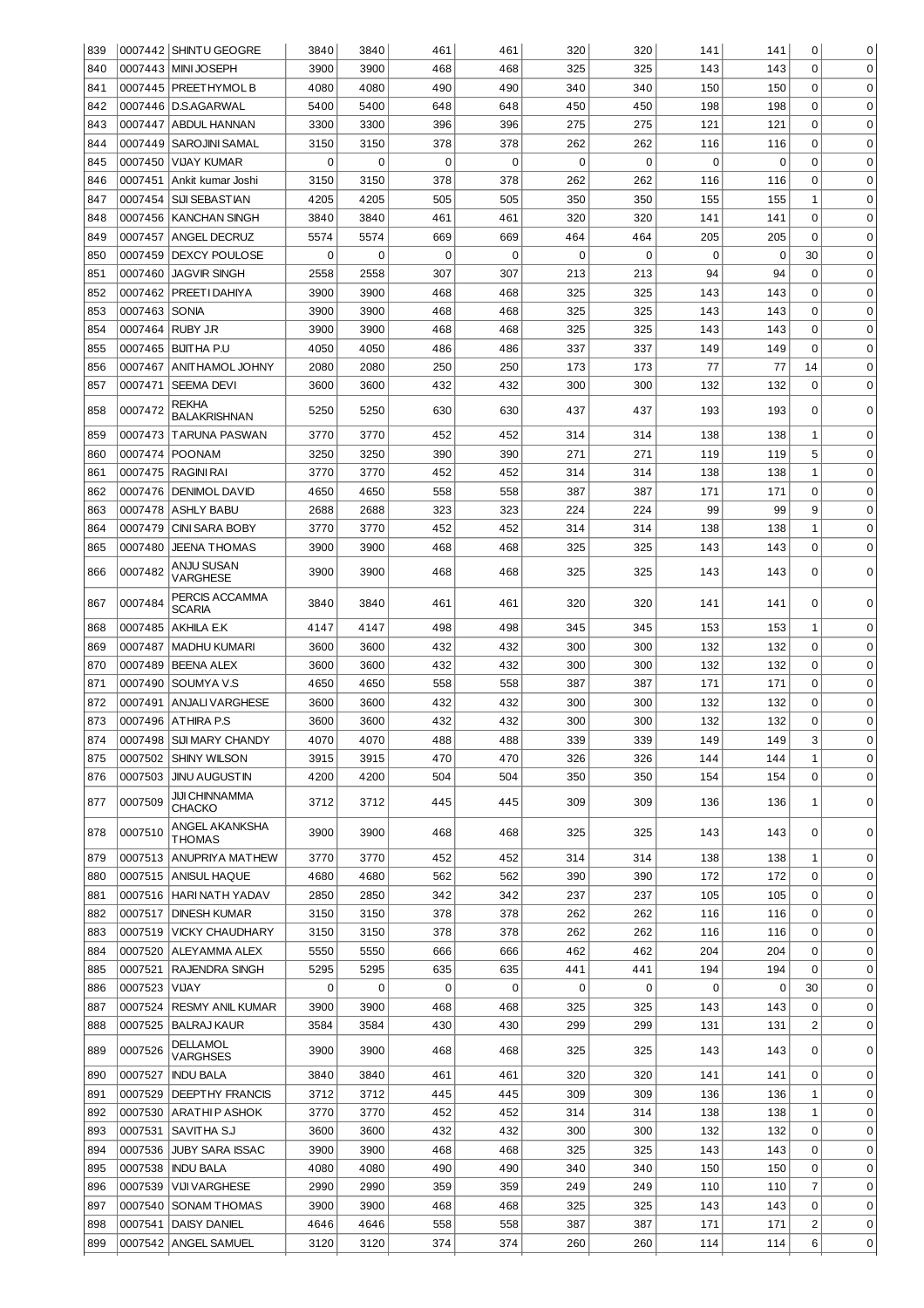| 900 |         | 0007543 ASWATHIV                      | 3770     | 3770        | 452         | 452         | 314      | 314 | 138      | 138 | 1              | 0           |
|-----|---------|---------------------------------------|----------|-------------|-------------|-------------|----------|-----|----------|-----|----------------|-------------|
| 901 |         | 0007544 ARIF KHAN                     | 3300     | 3300        | 396         | 396         | 275      | 275 | 121      | 121 | $\Omega$       | 0           |
| 902 |         | 0007545 DIVYA RAJ                     | 3510     | 3510        | 421         | 421         | 292      | 292 | 129      | 129 | 3              | $\mathbf 0$ |
| 903 | 0007547 | VINEETA SINGH                         | 2860     | 2860        | 343         | 343         | 238      | 238 | 105      | 105 | 8              | $\mathbf 0$ |
| 904 |         | 0007548 ANU BABY                      | 3900     | 3900        | 468         | 468         | 325      | 325 | 143      | 143 | 0              | $\mathbf 0$ |
| 905 | 0007550 | <b>JULIET FRANCIS</b>                 | 3900     | 3900        | 468         | 468         | 325      | 325 | 143      | 143 | 0              | $\mathbf 0$ |
| 906 | 0007551 | SHINTO P. SAMUEL                      | 3640     | 3640        | 437         | 437         | 303      | 303 | 134      | 134 | $\overline{2}$ | $\mathbf 0$ |
|     |         |                                       |          |             |             |             |          |     |          |     |                |             |
| 907 | 0007552 | KARTHIKA VIJAYAN                      | 3900     | 3900        | 468         | 468         | 325      | 325 | 143      | 143 | 0              | $\mathbf 0$ |
| 908 | 0007553 | <b>FEBA THOMAS</b>                    | 3900     | 3900        | 468         | 468         | 325      | 325 | 143      | 143 | 0              | 0           |
| 909 | 0007554 | ANJALI MARY<br>THOMAS                 | 3900     | 3900        | 468         | 468         | 325      | 325 | 143      | 143 | 0              | 0           |
| 910 | 0007555 | <b>PRIYATA</b>                        | 4200     | 4200        | 504         | 504         | 350      | 350 | 154      | 154 | $\mathbf 0$    | $\mathbf 0$ |
|     |         | ARSHA PARVATHY                        |          |             |             |             |          |     |          |     |                |             |
| 911 | 0007556 | RAJ                                   | 3808     | 3808        | 457         | 457         | 317      | 317 | 140      | 140 | 2              | 0           |
| 912 | 0007557 | RAJI M.K                              | 4080     | 4080        | 490         | 490         | 340      | 340 | 150      | 150 | 0              | 0           |
| 913 | 0007559 | <b>ANIE MATHEW</b>                    | 6594     | 6500        | 791         | 791         | 541      | 541 | 250      | 250 | $\overline{c}$ | 0           |
| 914 | 0007561 | <b>REVATHY GEORGE</b>                 | 3840     | 3840        | 461         | 461         | 320      | 320 | 141      | 141 | $\Omega$       | 0           |
| 915 | 0007563 | <b>MEREENA ROY</b>                    | 5400     | 5400        | 648         | 648         | 450      | 450 | 198      | 198 | $\Omega$       | 0           |
|     |         |                                       |          |             |             |             |          |     |          |     | $\Omega$       |             |
| 916 | 0007566 | POOJA JANIFER                         | 3600     | 3600        | 432         | 432         | 300      | 300 | 132      | 132 |                | 0           |
| 917 | 0007567 | ANU JOHN                              | 3900     | 3900        | 468         | 468         | 325      | 325 | 143      | 143 | $\Omega$       | 0           |
| 918 | 0007569 | <b>NISHA B</b>                        | 5190     | 5190        | 623         | 623         | 432      | 432 | 191      | 191 | $\Omega$       | 0           |
| 919 | 0007573 | ITINTU JOHN                           | 4740     | 4740        | 569         | 569         | 395      | 395 | 174      | 174 | $\Omega$       | 0           |
| 920 | 0007576 | <b>PARUL NAYYAR</b>                   | 4500     | 4500        | 540         | 540         | 375      | 375 | 165      | 165 | $\Omega$       | 0           |
| 921 | 0007577 | <b>CHARU KAUSHIK</b>                  | 4500     | 4500        | 540         | 540         | 375      | 375 | 165      | 165 | $\Omega$       | 0           |
| 922 | 0007578 | <b>VIVEK RAJAN</b>                    | 2940     | 2940        | 353         | 353         | 245      | 245 | 108      | 108 | $\overline{c}$ | 0           |
| 923 | 0007579 | <b>LINCY JOHN</b>                     | 0        | $\Omega$    | 0           | 0           | 0        | 0   | 0        | 0   | $\Omega$       | 0           |
| 924 | 0007580 | <b>MAGIM</b>                          | $\Omega$ | $\Omega$    | $\Omega$    | 0           | $\Omega$ | 0   | $\Omega$ | 0   | $\Omega$       | 0           |
| 925 | 0007581 | <b>NEETHUG</b>                        | 4147     | 4147        | 498         | 498         | 345      | 345 | 153      | 153 | 1              | 0           |
| 926 | 0007583 | ANU DEVASSY                           | 3510     | 3510        | 421         | 421         | 292      | 292 | 129      | 129 | 3              | 0           |
|     |         | ROSE MARY                             |          |             |             |             |          |     |          |     |                |             |
| 927 | 0007584 | THOMAS                                | 3250     | 3250        | 390         | 390         | 271      | 271 | 119      | 119 | 5              | $\mathbf 0$ |
| 928 | 0007585 | JOMI JOHN                             | 4050     | 4050        | 486         | 486         | 337      | 337 | 149      | 149 | 0              | $\mathbf 0$ |
| 929 | 0007586 | <b>PREEJAMOL E.J</b>                  | 0        | $\Omega$    | $\Omega$    | 0           | 0        | 0   | 0        | 0   | 30             | 0           |
| 930 | 0007587 | NIMMYMOL                              | 5001     | 5001        | 600         | 600         | 417      | 417 | 183      | 183 | 0              | 0           |
|     |         | SEBASTIAN                             |          |             |             |             |          |     |          |     |                |             |
| 931 | 0007590 | NAYANA CHANDRAN                       | 2856     | 2856        | 343         | 343         | 238      | 238 | 105      | 105 | 9              | 0           |
| 932 | 0007591 | SALIMA KHAN                           | 4500     | 4500        | 540         | 540         | 375      | 375 | 165      | 165 | $\mathbf 0$    | $\mathbf 0$ |
| 933 | 0007592 | DEEPAM KUMARI<br>CHAUHAN              | 4500     | 4500        | 540         | 540         | 375      | 375 | 165      | 165 | 0              | 0           |
| 934 |         | 0007593 ASIF IQBAL                    | 4200     | 4200        | 504         | 504         | 350      | 350 | 154      | 154 | $\overline{0}$ | 0           |
| 935 | 0007594 | <b>POOJA SHUKLA</b>                   | 6500     | 6500        | 780         | 780         | 541      | 541 | 239      | 239 | $\Omega$       | 0           |
| 936 |         | 0007595   ISHTIYAQ AHMAD              | 6500     | 6500        | 780         | 780         | 541      | 541 | 239      | 239 | 4              | 0           |
| 937 | 0007596 | <b>PARMOD</b>                         | 6500     | 6500        | 780         | 780         | 541      | 541 | 239      | 239 | $\Omega$       | 0           |
| 938 | 0007597 | <b>MANOJ KUMAR</b>                    | 1545     | 1545        | 185         | 185         | 129      | 129 | 56       | 56  | 10             | $\mathbf 0$ |
| 939 | 0007598 | PODDAR<br>AJAY KUMAR                  | 0        | $\mathbf 0$ | $\mathbf 0$ | $\mathbf 0$ | 0        | 0   | 0        | 0   | $\mathbf 0$    | 0           |
|     |         |                                       |          |             |             |             |          |     |          |     |                |             |
| 940 | 0007599 | <b>LINCY MATHEW</b>                   | 3640     | 3640        | 437         | 437         | 303      | 303 | 134      | 134 | $\overline{c}$ | 0           |
| 941 |         | 0007600 SAJITHA SCARIA<br>CHONGNEIKIM | 3712     | 3712        | 445         | 445         | 309      | 309 | 136      | 136 | 1              | 0           |
| 942 | 0007601 | <b>SINGSON</b>                        | 3510     | 3510        | 421         | 421         | 292      | 292 | 129      | 129 | 3              | $\mathbf 0$ |
| 943 | 0007602 | VANDANA                               | 3600     | 3600        | 432         | 432         | 300      | 300 | 132      | 132 | $\mathbf 0$    | $\mathbf 0$ |
| 944 | 0007603 | SAJU M.D.                             | 4500     | 4500        | 540         | 540         | 375      | 375 | 165      | 165 | $\mathbf 0$    | $\mathbf 0$ |
| 945 | 0007604 | NEETHU<br>SUNRENDRAN                  | 3640     | 3640        | 437         | 437         | 303      | 303 | 134      | 134 | 2              | 0           |
|     | 0007605 | DIVYAMOLT.S                           | 3770     | 3770        | 452         | 452         | 314      | 314 | 138      | 138 | 1              | 0           |
| 946 |         |                                       |          |             |             |             |          |     |          |     |                |             |
| 947 |         | 0007606   BIBITHA THOMAS              | 3915     | 3915        | 470         | 470         | 326      | 326 | 144      | 144 | 1              | 0           |
| 948 | 0007607 | <b>PRATIBHA KHOKHAR</b>               | 2860     | 2860        | 343         | 343         | 238      | 238 | 105      | 105 | 8              | 0           |
| 949 | 0007608 | ANITTA MATHEW                         | 5400     | 5400        | 648         | 648         | 450      | 450 | 198      | 198 | 0              | 0           |
| 950 | 0007611 | <b>GEETHU BENNY</b>                   | 3900     | 3900        | 468         | 468         | 325      | 325 | 143      | 143 | $\mathbf 0$    | 0           |
| 951 |         | 0007612 SANDHYA K NAIR                | 6000     | 6000        | 720         | 720         | 500      | 500 | 220      | 220 | $\mathbf 0$    | 0           |
| 952 |         | 0007613 LIBY K. JACOB                 | 4500     | 4500        | 540         | 540         | 375      | 375 | 165      | 165 | 5              | 0           |
|     |         |                                       |          |             |             |             |          |     | 143      |     | 0              | 0           |
| 953 |         | 0007616 JENCY JOHNSON                 | 3900     | 3900        | 468         | 468         | 325      | 325 |          | 143 |                |             |
| 954 | 0007617 | <b>JAYASREE VIJAYAN</b>               | 4080     | 4080        | 490         | 490         | 340      | 340 | 150      | 150 | $\mathbf 0$    | 0           |
| 955 |         | 0007618 NITESH SINGH                  | 3150     | 3150        | 378         | 378         | 262      | 262 | 116      | 116 | $\Omega$       | 0           |
| 956 |         | 0007619 RAJI BINISH                   | 4950     | 4950        | 594         | 594         | 412      | 412 | 182      | 182 | 0              | 0           |
| 957 | 0007620 | <b>MANU BINOJ</b>                     | 5017     | 5017        | 602         | 602         | 418      | 418 | 184      | 184 | 1              | 0           |
| 958 | 0007621 | SAYYED NOMAN                          | 3333     | 3333        | 400         | 400         | 278      | 278 | 122      | 122 | 0              | 0           |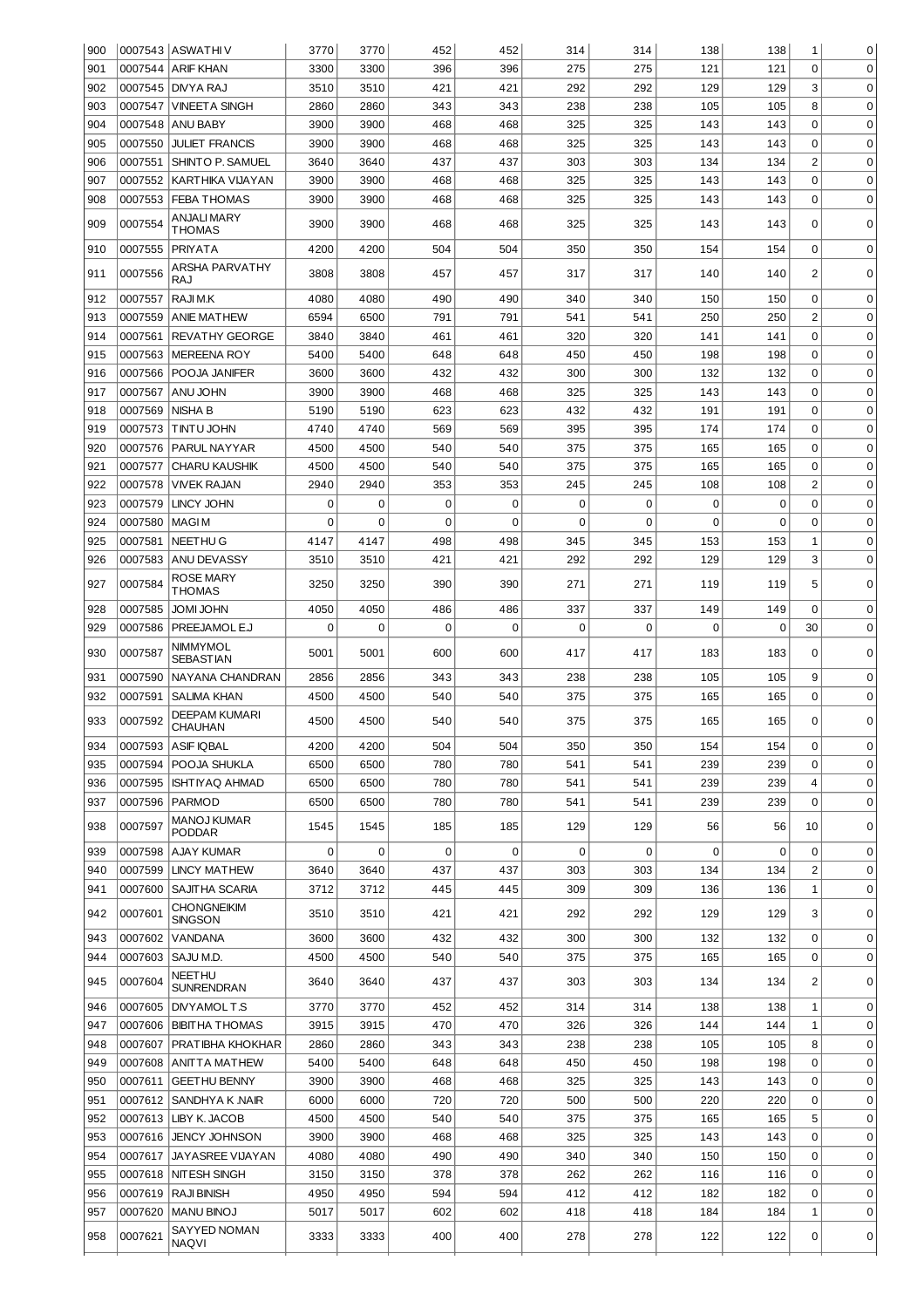| 959          |                | 0007622 SUSMITHA L                                 | 0            | $\mathbf 0$  | $\mathbf 0$ | $\mathbf 0$ | 0          | 0          | 0           | 0          | 30             | 0                          |
|--------------|----------------|----------------------------------------------------|--------------|--------------|-------------|-------------|------------|------------|-------------|------------|----------------|----------------------------|
| 960          | 0007623        | TINI THANKACHAN                                    | 3640         | 3640         | 437         | 437         | 303        | 303        | 134         | 134        | $\overline{2}$ | 0                          |
| 961          | 0007624        | IANILA VARGHESE                                    | 3900         |              | 468         | 468         | 325        | 325        | 143         | 143        | 0              | 0                          |
| 962          | 0007625        | NEENU MOHANAN                                      | 4080         | 4080         | 490         | 490         | 340        | 340        | 150         | 150        | 0              | 0                          |
| 963          | 0007626        | <b>LINSU THOMAS</b>                                | 4500         | 4500         | 540         | 540         | 375        | 375        | 165         | 165        | 0              | 0                          |
| 964          | 0007627        | <b>RASHMI</b>                                      | 4350         | 4350         | 522         | 522         | 362        | 362        | 160         | 160        | 1              | 0                          |
| 965          | 0007628        | <b>ATHIRA SASI</b>                                 | 3915         | 3915         | 470         | 470         | 326        | 326        | 144         | 144        | $\mathbf{1}$   | 0                          |
| 966          | 0007629        | VAISHALI SINGH                                     | 3510         | 3510         | 421         | 421         | 292        | 292        | 129         | 129        | 3              | 0                          |
| 967          | 0007630        | NINI MATHEW                                        | 4950         | 4950         | 594         | 594         | 412        | 412        | 182         | 182        | $\mathbf 0$    | 0                          |
| 968          | 0007631        | <b>BINCY BABU</b>                                  | 4050         | 4050         | 486         | 486         | 337        | 337        | 149         | 149        | 0              | 0                          |
| 969          | 0007632        | <b>SHINY ABRAHAM</b>                               | 3720         | 3720         | 446         | 446         | 310        | 310        | 136         | 136        | 6              | 0                          |
| 970          | 0007633        | JOYCY GEORGE                                       | 3840         | 3840         | 461         | 461         | 320        | 320        | 141         | 141        | $\mathbf 0$    | 0                          |
| 971          | 0007634        | MANJUSHA P.M                                       | 4080         | 4080         | 490         | 490         | 340        | 340        | 150         | 150        | 0              | 0                          |
| 972          | 0007635        | SILIJA JAIN JOSE                                   | 4080         | 4080         | 490         | 490         | 340        | 340        | 150         | 150        | 0              | 0                          |
| 973          | 0007636        | KAMAL KUMAR                                        | 3150         | 3150         | 378         | 378         | 262        | 262        | 116         | 116        | 0              | 0                          |
| 974          | 0007637        | NEHA PATWAL                                        | 3150         | 3150         | 378         | 378         | 262        | 262        | 116         | 116        | $\mathbf 0$    | 0                          |
| 975          | 0007638        | <b>FRINCY MATHEW</b>                               | 4116         | 4116         | 494         | 494         | 343        | 343        | 151         | 151        | 0              | 0                          |
| 976          | 0007639        | SHILPA DOGRA                                       | 3712         | 3712         | 445         | 445         | 309        | 309        | 136         | 136        | 1              | 0                          |
| 977          | 0007640        | DIVYA JOY                                          | 3920         | 3920         | 470         | 470         | 327        | 327        | 143         | 143        | $\overline{2}$ | 0                          |
|              |                | CHINNU MERIN                                       |              |              |             |             |            |            |             |            |                |                            |
| 978          | 0007641        | <b>THOMAS</b>                                      | 4060         | 4060         | 487         | 487         | 338        | 338        | 149         | 149        | 1              | 0                          |
| 979          | 0007645        | ASHA SUNI VISWAN                                   | 4050         | 4050         | 486         | 486         | 337        | 337        | 149         | 149        | 0              | $\mathbf 0$                |
| 980          | 0007646        | MUJTEBA HASAN                                      | 3510         | 3510         | 421         | 421         | 292        | 292        | 129         | 129        | 0              | 0                          |
| 981          | 0007648        | SUCHITHRA A                                        | 4050         | 4050         | 486         | 486         | 337        | 337        | 149         | 149        | 0              | $\mathbf 0$                |
| 982          | 0007649        | <b>MONIKA DEVI</b>                                 | 960          | 960          | 115         | 115         | 80         | 80         | 35          | 35         | 22             | $\mathbf 0$                |
| 983          | 0007650        | SOUMYA MATHEW                                      | 4290         | 4290         | 515         | 515         | 357        | 357        | 158         | 158        | 0              | $\mathbf 0$                |
| 984          | 0007652        | SANJEEV KUMAR<br>SINGH                             | 3150         | 3150         | 378         | 378         | 262        | 262        | 116         | 116        | 0              | 0                          |
| 985          | 0007653        | <b>HIMANI UPRETI</b>                               | 3150         | 3150         | 378         | 378         | 262        | 262        | 116         | 116        | $\mathbf 0$    | $\mathbf 0$                |
| 986          | 0007654        | NIT IN SHARMA                                      | 4800         | 4800         | 576         | 576         | 400        | 400        | 176         | 176        | 0              | 0                          |
| 987          | 0007656        | <b>JUBY RAJU</b>                                   | 0            | 0            | 0           | 0           | 0          | 0          | 0           | 0          | 30             | $\mathbf 0$                |
| 988          | 0007657        | <b>DOLLY K VARGHESE</b>                            | 0            | 0            | 0           | 0           | $\Omega$   | 0          | 0           | 0          | 30             | 0                          |
| 989          | 0007659        | NEETHU CHERIAN                                     | 4350         | 4350         | 522         | 522         | 362        | 362        | 160         | 160        | $\mathbf 0$    | $\mathbf 0$                |
| 990          | 0007660        | LINTA LAILA JOHN                                   | 4290         | 4290         | 515         | 515         | 357        | 357        | 158         | 158        | $\mathbf 0$    | $\mathbf 0$                |
| 991          | 0007661        | <b>CILPA MARIUM EASO</b>                           | 3900         | 3900         | 468         | 468         | 325        | 325        | 143         | 143        | $\mathbf 0$    | $\mathbf 0$                |
| 992          | 0007662        | NISHA THOMAS                                       | 3600         | 3600         | 432         | 432         | 300        | 300        | 132         | 132        | $\mathbf 0$    | 0                          |
| 993          | 0007663        | SNEHA SAI                                          | 3900         | 3900         | 468         | 468         | 325        | 325        | 143         | 143        | 0              | 0                          |
| 994          | 0007664        | ARCHANA SINGH                                      | 3210         | 3210         | 385         | 385         | 267        | 267        | 118         | 118        | $\overline{0}$ | 0                          |
| 995          |                | 0007665 NEETU JAKHMOLA                             | 3600         | 3600         | 432         | 432         | 300        | 300        | 132         | 132        | 0              | 0                          |
| 996          | 0007666        | MAMTA KUMARI                                       | 3600         | 3600         | 432         | 432         | 300        | 300        | 132         | 132        | $\Omega$       | $\mathbf 0$                |
| 997          | 0007667        | <b>KIRAN</b>                                       | 3120         | 3120         | 374         | 374         | 260        | 260        | 114         | 114        | 4              | 0                          |
| 998          |                | 0007669 SIMI K SHAJI                               | 3915         | 3915         | 470         | 470         | 326        | 326        | 144         | 144        | 1              | $\mathbf 0$                |
| 999          |                | 0007670 BRONZY JAMES                               | 2380         | 2380         | 286         | 286         | 198        | 198        | 88          | 88         | 13             | $\mathbf 0$                |
| 1000         |                | 0007671 ANISHA T. ELDHOSE                          | 3645         | 3645         | 437         | 437         | 304        | 304        | 133         | 133        | 3              | 0                          |
| 1001         |                | 0007672 ALPHONSA JOSEPH                            | 3770         | 3770         | 452         | 452         | 314        | 314        | 138         | 138        | $\mathbf 1$    | 0                          |
| 1002         |                | 0007673 FEMY FRANCIS                               | 4350         | 4350         | 522         | 522         | 362        | 362        | 160         | 160        | 0              | $\mathbf 0$                |
| 1003         | 0007674        | LOVELY KHOKHAR                                     | 3600         | 3600         | 432         | 432         | 300        | 300        | 132         | 132        | 0              | $\mathbf 0$                |
| 1004         | 0007675        | <b>CHILY ABRAHAM</b>                               | 3712         | 3712         | 445         | 445         | 309        | 309        | 136         | 136        | 1              | $\mathbf 0$                |
| 1005         | 0007676 EKTA   |                                                    | 3045         | 3045         | 365         | 365         | 254        | 254        | 111         | 111        | 1              | $\mathbf 0$                |
| 1006         | 0007677        | KAVITHA MANAS                                      | 4455         | 4455         | 535         | 535         | 371        | 371        | 164         | 164        | 3              | 0                          |
| 1007         | 0007678        | PRIYANKA                                           | 0            | 0            | 0           | 0           | 0          | 0          | 0           | 0          | 0              | 0                          |
| 1008         | 0007679        | UPADHYAY<br>  KIMI                                 | 3840         | 3840         | 461         | 461         | 320        | 320        | 141         | 141        | $\mathbf 0$    | $\mathbf 0$                |
| 1009         |                | 0007680 RENU BALA                                  | 3840         | 3840         | 461         | 461         | 320        | 320        | 141         | 141        | 0              | $\mathbf 0$                |
| 1010         |                | 0007681 CHANDNI KUMARI                             | 3840         | 3840         | 461         | 461         | 320        | 320        | 141         | 141        | 0              | $\mathbf 0$                |
| 1011         |                | 0007682 RASHIDA M.T.P                              | 0            | $\mathbf 0$  | $\mathbf 0$ | 0           | 0          | 0          | $\mathbf 0$ | 0          | 0              | $\mathbf 0$                |
| 1012         | 0007683 SUNITA |                                                    | 3206         | 3206         | 385         | 385         | 267        | 267        | 118         | 118        | $\mathbf 0$    | $\mathbf 0$                |
| 1013         | 0007684        | <b>JESSY P.Y</b>                                   | 4080         | 4080         | 490         | 490         | 340        | 340        | 150         | 150        | 0              | $\mathbf 0$                |
|              |                |                                                    | 0            | $\mathbf 0$  | $\mathbf 0$ | 0           | 0          | 0          | $\mathbf 0$ | 0          | 0              | $\mathbf 0$                |
| 1014         | 0007685 KAMINI |                                                    |              |              |             |             |            |            |             |            |                |                            |
| 1015         |                | 0007686   DEEPTHI DEVESIA                          | 4950         | 4950         | 594         | 594         | 412        | 412        | 182         | 182        | $\mathbf 0$    | $\mathbf 0$                |
| 1016         |                | 0007687 JUBITHA JOY                                | 4080         | 4080<br>3600 | 490<br>432  | 490<br>432  | 340<br>300 | 340<br>300 | 150<br>132  | 150<br>132 | 0<br>0         | $\mathbf 0$<br>$\mathbf 0$ |
| 1017         |                | 0007688 DOLLY MASSEY<br>0007689   AAKRIT I FRANCIS | 3600<br>3900 | 3900         | 468         | 468         | 325        | 325        | 143         | 143        | $\mathbf 0$    | $\mathbf 0$                |
| 1018<br>1019 |                | 0007690 RAKHI A.R                                  | 3900         | 3900         | 468         | 468         | 325        | 325        | 143         | 143        | $\mathbf 0$    | $\mathbf 0$                |
| 1020         | 0007691        | <b>JISHA VARGHESE</b>                              | 4650         | 4650         | 558         | 558         | 387        | 387        | 171         | 171        | 0              | 0                          |
| 1021         |                | LATHA C.K                                          | 780          | 780          | 94          |             | 65         | 65         | 29          | 29         | 24             | 0                          |
|              | 0007692        |                                                    |              |              |             | 94          |            |            |             |            |                |                            |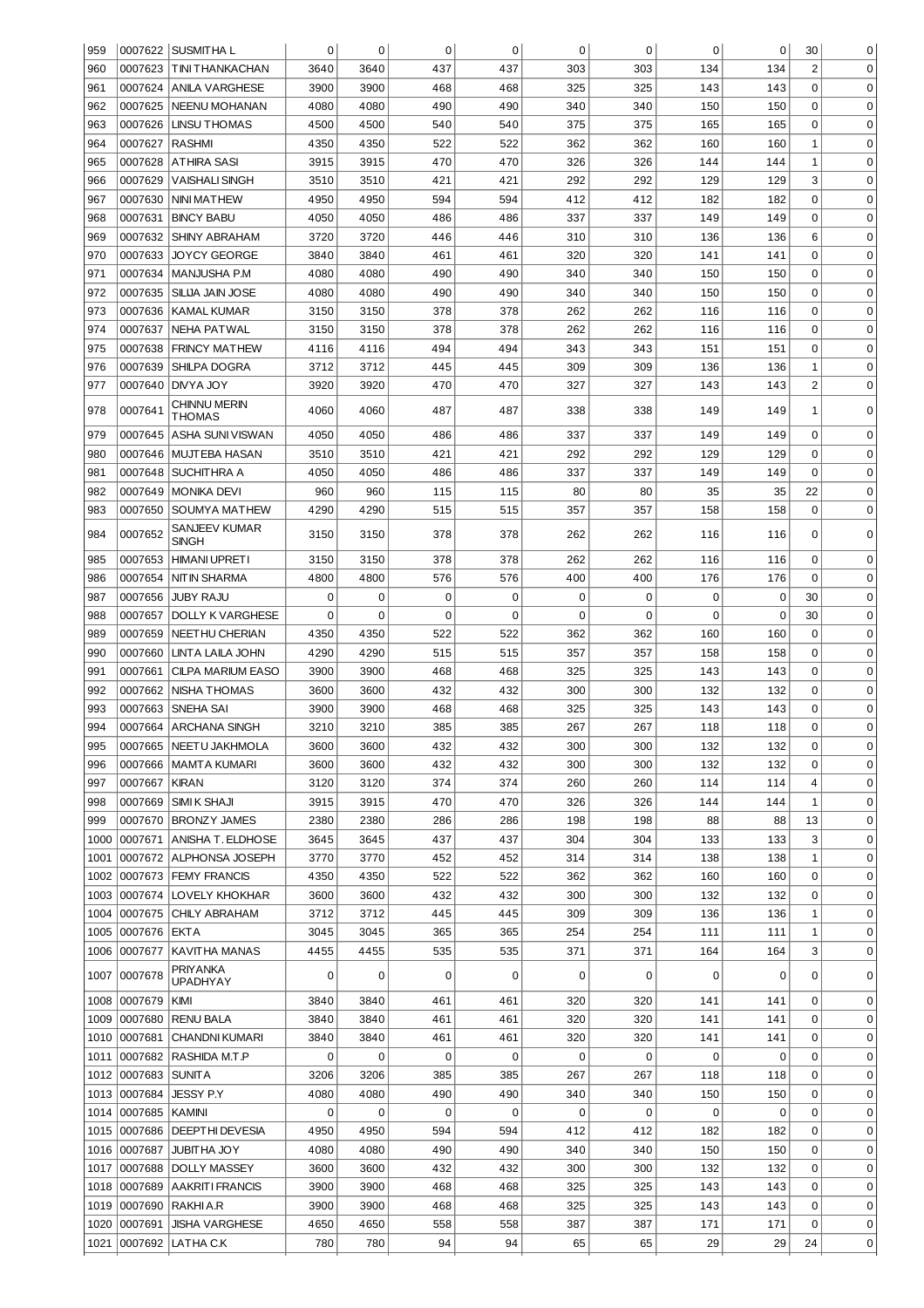|      |         | 1022 0007693 LIGIMOL M.J                | 3920        | 3920        | 470         | 470         | 327         | 327      | 143         | 143         | $\overline{c}$ | 0           |
|------|---------|-----------------------------------------|-------------|-------------|-------------|-------------|-------------|----------|-------------|-------------|----------------|-------------|
| 1023 | 0007694 | <b>JINU JOSE</b>                        | 4650        | 4650        | 558         | 558         | 387         | 387      | 171         | 171         | $\overline{0}$ | $\mathbf 0$ |
| 1024 | 0007695 | <b>RAKHIMOL R</b>                       | 3400        | 3400        | 408         | 408         | 283         | 283      | 125         | 125         | 5              | $\mathbf 0$ |
| 1025 | 0007696 | SONU <sub>P.</sub><br><b>ACHENKUNJU</b> | 4200        | 4200        | 504         | 504         | 350         | 350      | 154         | 154         | $\mathbf 0$    | $\mathbf 0$ |
| 1026 | 0007697 | NGAIRANGBAM<br><b>ESHORIYA DEVI</b>     | 5190        | 5190        | 623         | 623         | 432         | 432      | 191         | 191         | $\mathbf 0$    | $\Omega$    |
| 1027 | 0007698 | <b>SHINY MATTHEW</b>                    | 0           | $\mathbf 0$ | $\mathbf 0$ | $\mathbf 0$ | 0           | 0        | $\mathbf 0$ | 0           | $\mathbf 0$    | $\Omega$    |
| 1028 | 0007699 | <b>NEHA KANWAR</b>                      | 5040        | 5040        | 605         | 605         | 420         | 420      | 185         | 185         | $\overline{c}$ | $\Omega$    |
| 1029 | 0007700 | <b>GOPAL CHANDRA</b><br><b>PATHAK</b>   | 5013        | 5013        | 602         | 602         | 418         | 418      | 184         | 184         | $\overline{0}$ | $\Omega$    |
| 1030 | 0007701 | SARFRAJ AHMED                           | 5884        | 5884        | 706         | 706         | 490         | 490      | 216         | 216         | 0              | $\mathbf 0$ |
| 1031 | 0007702 | <b>HELNA M. GEEVAR</b>                  | 4277        | 4277        | 513         | 513         | 356         | 356      | 157         | 157         | $\mathbf 0$    | $\mathbf 0$ |
| 1032 | 0007703 | <b>NEENU VARGHESE</b>                   | 4277        | 4277        | 513         | 513         | 356         | 356      | 157         | 157         | 0              | $\Omega$    |
| 1033 | 0007704 | NAYANA JYOTHISH                         | 4277        | 4277        | 513         | 513         | 356         | 356      | 157         | 157         | $\mathbf 0$    | $\mathbf 0$ |
| 1034 | 0007705 | RASMY RAJAN                             | 4277        | 4277        | 513         | 513         | 356         | 356      | 157         | 157         | $\overline{0}$ | $\mathbf 0$ |
| 1035 | 0007706 | <b>SREENA SANKAR</b>                    | 4277        | 4277        | 513         | 513         | 356         | 356      | 157         | 157         | $\mathbf 0$    | $\mathbf 0$ |
| 1036 | 0007707 | <b>CIJO MERIN SKARIA</b>                | 5250        | 5250        | 630         | 630         | 437         | 437      | 193         | 193         | $\mathbf 0$    | $\mathbf 0$ |
| 1037 | 0007708 | <b>BHAGWAT PRASAD</b>                   | 3150        | 3150        | 378         | 378         | 262         | 262      | 116         | 116         | $\mathbf 0$    | $\mathbf 0$ |
| 1038 | 0007709 | <b>SARITA PRASAD</b>                    | 3400        | 3400        | 408         | 408         | 283         | 283      | 125         | 125         | 5              | $\mathbf 0$ |
| 1039 | 0007710 | NEETHUMOL RAJU                          | 4060        | 4060        | 487         | 487         | 338         | 338      | 149         | 149         | $\mathbf{1}$   | $\mathbf 0$ |
| 1040 | 0007711 | <b>LINU FRANCIS</b>                     | 3915        | 3915        | 470         | 470         | 326         | 326      | 144         | 144         | $\mathbf{1}$   | $\mathbf 0$ |
| 1041 | 0007712 | <b>MEERA PAUL</b>                       | 4060        | 4060        | 487         | 487         | 338         | 338      | 149         | 149         | 1              | $\Omega$    |
| 1042 | 0007713 | LAPARNA RAJAN P.K                       | 4060        | 4060        | 487         | 487         | 338         | 338      | 149         | 149         | $\mathbf 1$    | $\mathbf 0$ |
| 1043 | 0007714 | SREENA V.B                              | 3920        | 3920        | 470         | 470         | 327         | 327      | 143         | 143         | $\overline{c}$ | $\mathbf 0$ |
| 1044 | 0007715 | TINU M. JACOB                           | 3920        | 3920        | 470         | 470         | 327         | 327      | 143         | 143         | $\overline{c}$ | $\mathbf 0$ |
| 1045 | 0007716 | <b>SUSANKY</b>                          | 4004        | 4004        | 480         | 480         | 334         | 334      | 146         | 146         | $\overline{c}$ | $\mathbf 0$ |
| 1046 | 0007717 | SOUMYA S. NAIR                          | 4440        | 4440        | 533         | 533         | 370         | 370      | 163         | 163         | 6              | $\mathbf 0$ |
| 1047 | 0007718 | <b>RANJEETA</b>                         | 2880        | 2880        | 346         | 346         | 240         | 240      | 106         | 106         | 6              | $\mathbf 0$ |
| 1048 | 0007719 | <b>RAJNI DIXIT</b>                      | 2520        | 2520        | 302         | 302         | 210         | 210      | 92          | 92          | 9              | $\mathbf 0$ |
| 1049 | 0007720 | <b>JOICY M.A</b>                        | 3287        | 3287        | 394         | 394         | 274         | 274      | 120         | 120         | 11             | $\mathbf 0$ |
| 1050 | 0007721 | <b>ASWATHY R. NAIR</b>                  | 2565        | 2565        | 308         | 308         | 214         | 214      | 94          | 94          | 11             | $\Omega$    |
| 1051 | 0007722 | <b>GREESHMA JOSE</b>                    | 2470        | 2470        | 296         | 296         | 206         | 206      | 90          | 90          | 11             | $\Omega$    |
| 1052 | 0007723 | SHENTU KURIAKOSE                        | 2470        | 2470        | 296         | 296         | 206         | 206      | 90          | 90          | 11             | $\mathbf 0$ |
| 1053 | 0007724 | SHERIN C. JOSE                          | 2470        | 2470        | 296         | 296         | 206         | 206      | 90          | 90          | 11             | $\mathbf 0$ |
| 1054 | 0007725 | <b>RENI RAPHEL</b>                      | 2470        | 2470        | 296         | 296         | 206         | 206      | 90          | 90          | 11             | $\mathbf 0$ |
| 1055 | 0007726 | PREETI BIDHURI                          | 2550        | 2550        | 306         | 306         | 212         | 212      | 94          | 94          | 13             | 0           |
| 1056 | 0007727 | MUTUM<br><b>SEITY AVHANI DEVI</b>       | 2250        | 2250        | 270         | 270         | 187         | 187      | 83          | 83          | 15             | $\Omega$    |
| 1057 | 0007728 | ANSU SUSAN IPE                          | 675         | 675         | 81          | 81          | 56          | 56       | 25          | 25          | 25             | $\Omega$    |
| 1058 | 0007729 | RAVINDER CHAHAL                         | $\mathbf 0$ | 0           | $\mathbf 0$ | $\mathbf 0$ | $\mathbf 0$ | 0        | $\mathbf 0$ | $\mathbf 0$ | $\mathbf 0$    | $\mathbf 0$ |
| 1059 | 0007730 | <b>MOHAMMAD ILYAS</b>                   | $\Omega$    | $\Omega$    | 0           | 0           | 0           | $\Omega$ | 0           | $\Omega$    | $\Omega$       | $\mathbf 0$ |
|      |         | GRAND TOTAL 4037740 4037646             |             |             | 494498      | 494498      | 335798      | 335798   | 148724      | 148724 1304 |                | 0           |

|                                    | $A/C 01$ EE + Refund of Advance $A/C 01$ ER $A/C 02$ A/C 10 $A/C 21$ A/C 22 TOTAL |                           |  |  |             |
|------------------------------------|-----------------------------------------------------------------------------------|---------------------------|--|--|-------------|
| <b>TOTAL DUES AS PER ECR</b>       | 494498                                                                            | 148724 44416 335798 20189 |  |  | 404 1044029 |
| <b>TOTAL AMOUNT BEING REMITTED</b> | 494498                                                                            | 148724 44416 335798 20189 |  |  | 404 1044029 |

## **PART B-NEW MEMBERS' DETAILS**

| SI.<br>No.     | Member<br>Ιd | Member Name              | Father's/Spouse Name | Relationship with the<br>Member | Date of<br>Birth             | Gender | Date of Joining<br>EPF | Date of Joining<br><b>EPS</b> |
|----------------|--------------|--------------------------|----------------------|---------------------------------|------------------------------|--------|------------------------|-------------------------------|
| $1\,$          | 0007707      | <b>CIJO MERIN SKARIA</b> | SHAN.P.MATHEW        |                                 | Husband 20-05-1985           | Female | 01-04-2014             | 01-04-2014                    |
| 2              | 0007708      | <b>BHAGWAT PRASAD</b>    | <b>GOPAL</b>         | Father                          | $06-07-$<br>1994             | Male   | 01-04-2014             | 01-04-2014                    |
| 3              | 0007709      | SARITA PRASAD            | <b>BALKISHAN</b>     |                                 | Father 15-12-1990            | Female | 02-04-2014             | 02-04-2014                    |
| $\overline{4}$ | 0007710      | NEETHUMOL RAJU           | P.P.RAJU             |                                 | Father 31-07-1989   Female   |        | 02-04-2014             | 02-04-2014                    |
| 5              | 0007711      | <b>LINU FRANCIS</b>      | <b>M.O.FRANCIS</b>   | Father                          | $11 - 04 -$<br>1989          | Female | 02-04-2014             | 02-04-2014                    |
| 6              | 0007712      | <b>MEERA PAUL</b>        | P.D.POULOSE          |                                 | Father 26-09-1989            | Female | 02-04-2014             | 02-04-2014                    |
| $\overline{7}$ | 0007713      | APARNA RAJAN P.K         | KUNJUMON P.P.        |                                 | Father   16-05-1988   Female |        | 02-04-2014             | 02-04-2014                    |
| 8              | 0007714      | <b>SREENA V.B</b>        | BABURAJ V.M.         |                                 | Father 15-07-1989   Female   |        | 03-04-2014             | 03-04-2014                    |
| l 9            | 0007715      | TINU M. JACOB            | BABU M.P.            |                                 | Father   16-08-1989   Female |        | 03-04-2014             | 03-04-2014                    |
| 10             | 0007716      | <b>SUSAN KY</b>          | YOHANNAN             | Father                          | $23 - 04 -$<br>1986          | Female | 03-04-2014             | 03-04-2014                    |
| 11             | 0007717      | SOUMYA S. NAIR           | PRAVEEN T.P.         |                                 | Husband 27-03-1985   Female  |        | 07-04-2014             | 07-04-2014                    |
| 12             | 0007718      | <b>RANJEETA</b>          | <b>CHANDAN SINGH</b> |                                 | Father 05-01-1991            | Female | 07-04-2014             | 07-04-2014                    |